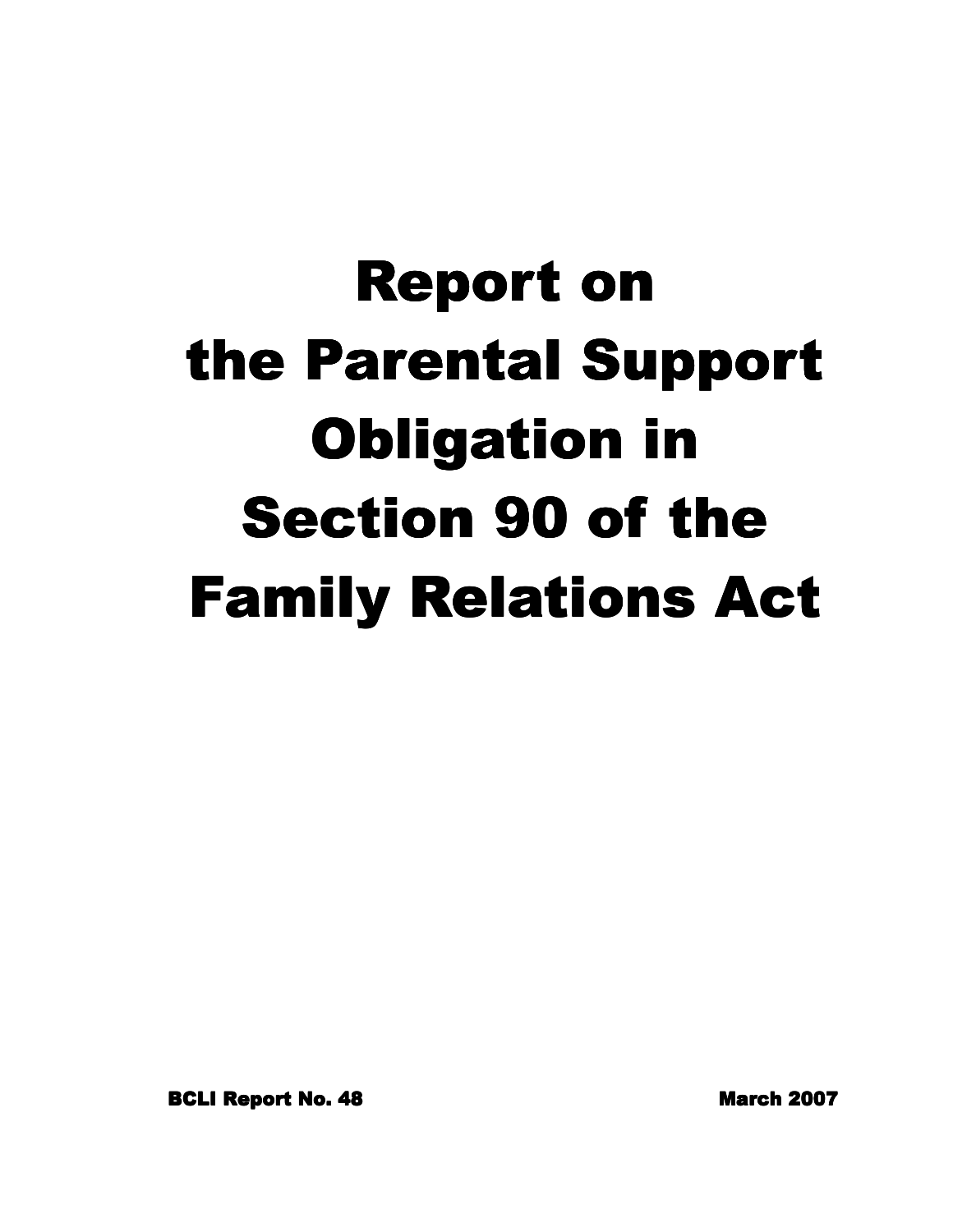# **British Columbia Law Institute**

1822 East Mall, University of British Columbia, Vancouver, B.C., Canada V6T 1Z1

Voice: (604) 822-0142 Fax: (604) 822-0144 E-mail: bcli@bcli.org WWW: http://www.bcli.org

-----------------------------------------------

The British Columbia Law Institute was created in 1997 by incorporation under the Provincial *Society Act*. Its mission is to:

- (a) promote the clarification and simplification of the law and its adaptation to modern social needs,
- (b) promote improvement of the administration of justice and respect for the rule of law, and
- (c) promote and carry out scholarly legal research.

The Institute is the effective successor to the Law Reform Commission of British Columbia, which ceased operations in 1997.

-----------------------------------------------

The members of the Institute are:

Ann McLean (Chair)<br>
Gregory Steele, Q.C. (Secretary) Craig Goebel (Vice-chair)<br>
Prof. James MacIntyre, Q.C. (Treasurer) Gregory Steele, Q.C. (Secretary) Lorne A.J. Dunn Prof. Keith Farquhar Robert W. Grant Prof. Freya Kodar David H. Pihl, Q.C. D. Peter Ramsay, Q.C. Ronald A. Skolrood

Arthur L. Close, Q.C. (Executive Director) Thomas G. Anderson, Q.C. (Program Director)

-----------------------------------------------

*This project was made possible with the financial support of the Law Foundation of British Columbia and of the Ministry of Attorney General. The Institute gratefully acknowledges the support of these bodies for its work.* 

-----------------------------------------------

**Library and Archives Canada Cataloguing in Publication** 

 **Report on the parental support obligation in Section 90 of the Family Relations Act.** 

**(BCLI report ; no. 48) "March 2007". ISBN 978-1-894278-38-6** 

 **1. Support (Domestic relations)—British Columbia. 2. Low-income parents—Legal status, laws, etc.—British Columbia. 3. Aging parents—Legal status, laws, etc.—British Columbia. 4. Adult children—Legal status, laws, etc.—British Columbia. I. British Columbia Law Institute. II. Series.** 

| KEB206.R46 2007 | 346.71101'5 | C <sub>2007</sub> -901387-2 |
|-----------------|-------------|-----------------------------|
| KF540.R46 2007  |             |                             |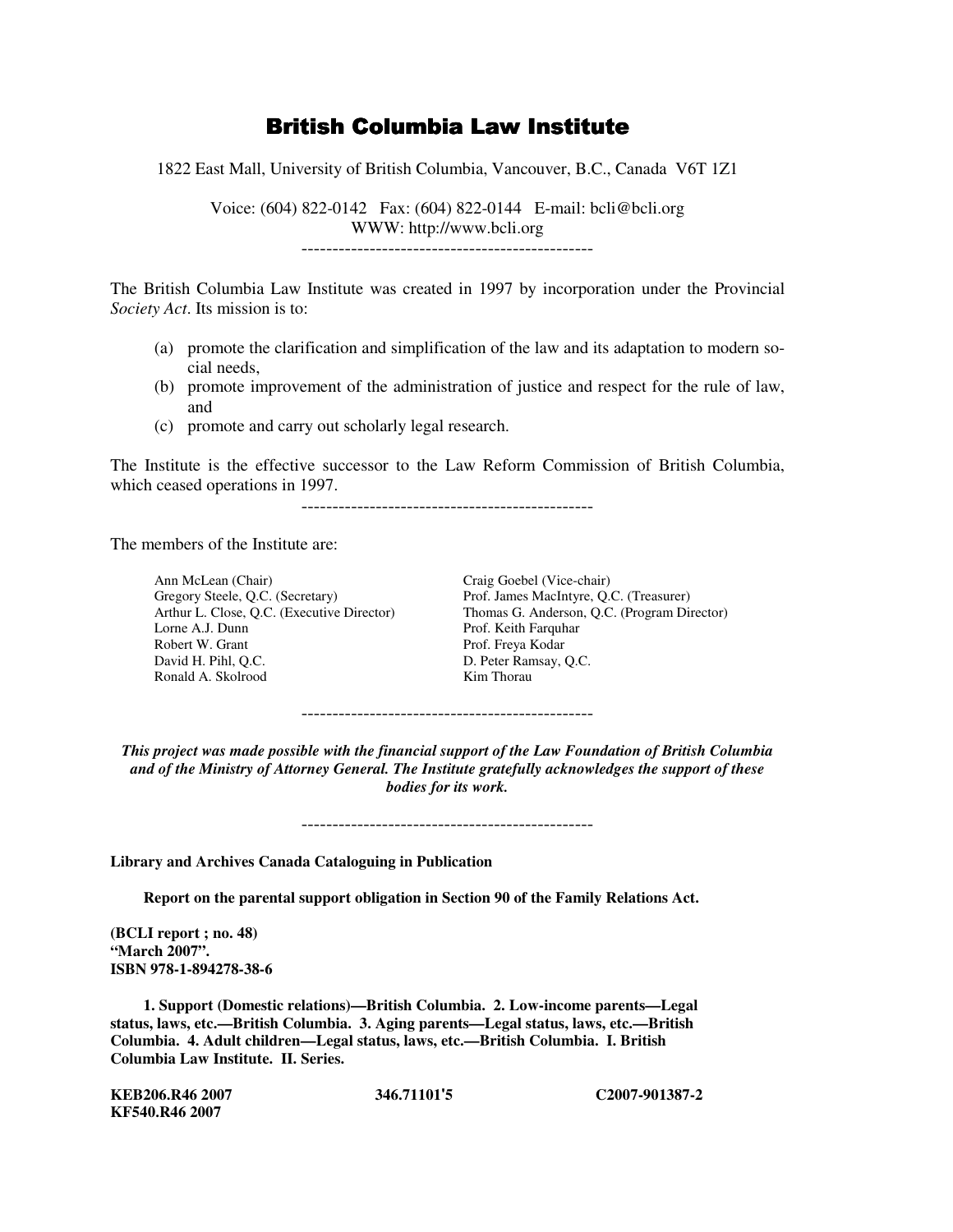# **INTRODUCTORY NOTE**

The British Columbia Law Institute has the honour to present:

# **Report on** the Parental Support Obligation in **Section 90 of the Family Relations Act**

Section 90 of the *Family Relations Act* creates a legal obligation for adult children to support their dependent parents. This legal obligation exists independently of any moral obligation that children may feel to support their parents in old age. Section 90 gives a parent the right to go to court to compel a child to make payments to the parent.

This parental support law has its origins in a desire on the part of governments in the 1920s and 1930s to reduce their obligations to provide social assistance to the indigent. It has long outlasted that purpose and now serves as a seldom-used analogue of child and spousal support. Section 90 does not meet the practical needs of poor older adults. The litigation it generates shows real signs of frustrating those older adults, their families, and the courts. Furthermore, parental support is an outdated concept that does not fit well with contemporary society. This report recommends modernizing the law by repealing section 90.

This report was made possible by funding from the Ministry of Attorney General and forms part of the Ministry's review of the *Family Relations Act*.

for Los

Ann McLean Chair, British Columbia Law Institute

March 2007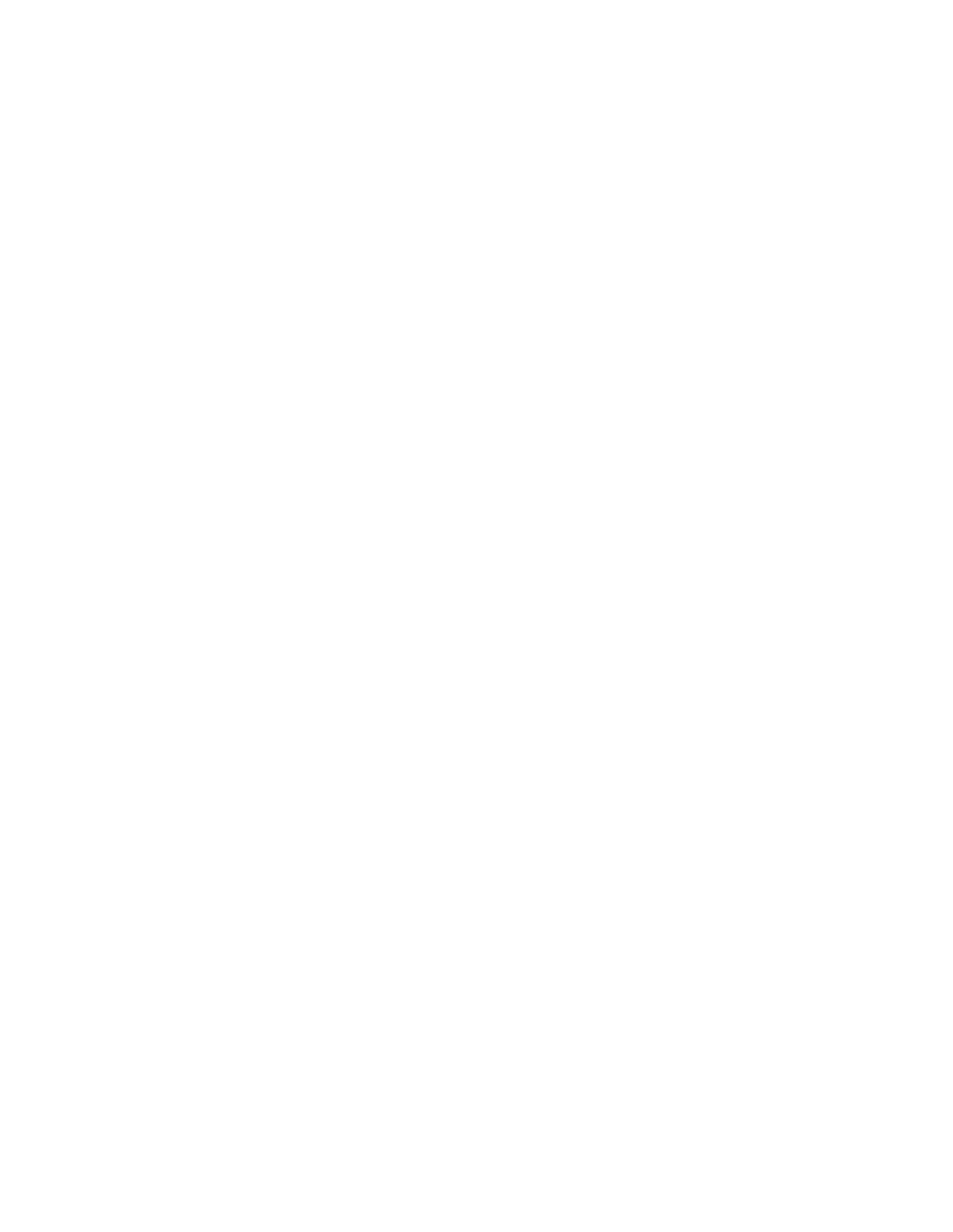# **TABLE OF CONTENTS**

| L.         |                 |                                                    |                                                                           |  |
|------------|-----------------|----------------------------------------------------|---------------------------------------------------------------------------|--|
| <b>II.</b> |                 |                                                    |                                                                           |  |
|            | $\mathbf{A}$    |                                                    |                                                                           |  |
|            | В.              |                                                    |                                                                           |  |
|            | $\mathcal{C}$ . |                                                    |                                                                           |  |
|            |                 | 1.                                                 |                                                                           |  |
|            |                 | 2.                                                 |                                                                           |  |
|            |                 | 3.                                                 |                                                                           |  |
|            |                 | 4.                                                 |                                                                           |  |
|            |                 | 5.                                                 |                                                                           |  |
| III.       |                 |                                                    |                                                                           |  |
| IV.        |                 | ARGUMENTS FOR AND AGAINST PARENTAL SUPPORT LAWS 17 |                                                                           |  |
|            | $\mathsf{A}$ .  |                                                    |                                                                           |  |
|            | Β.              |                                                    |                                                                           |  |
|            |                 | 1.                                                 |                                                                           |  |
|            |                 | 2.                                                 | Parental Support Laws Make a Necessary Source of Funds Available to       |  |
|            |                 | 3.                                                 | Parental Support Laws Reinforce and Strengthen Family Solidarity21        |  |
|            |                 | 4.                                                 | Parental Support Laws Free Up Public Funds for Other Socially Valuable    |  |
|            |                 |                                                    |                                                                           |  |
|            |                 | 5.                                                 |                                                                           |  |
|            | C.              |                                                    |                                                                           |  |
|            |                 | 1.                                                 |                                                                           |  |
|            |                 | 2.                                                 | Parental Support Laws Do Not Provide the Poor with a Sustainable Source   |  |
|            |                 | 3.                                                 |                                                                           |  |
|            |                 | $\overline{4}$ .                                   | Parental Support Laws Are Less Efficient than Direct State Support of the |  |
|            |                 | 5.                                                 |                                                                           |  |
|            | D.              |                                                    |                                                                           |  |
|            |                 |                                                    |                                                                           |  |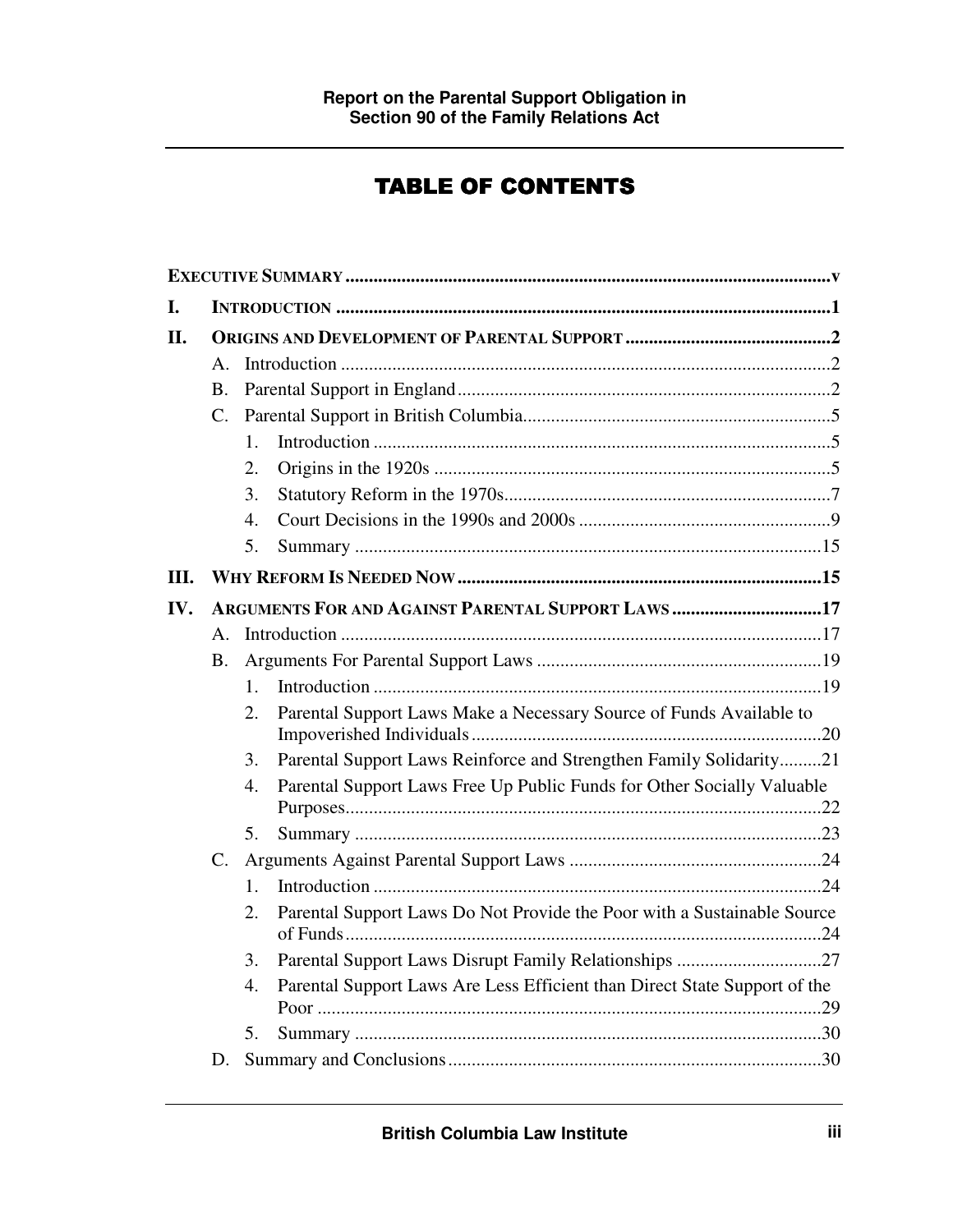### **Report on the Parental Support Obligation in Section 90 of the Family Relations Act**

| V.  |            |                                                                                                                                                             |  |
|-----|------------|-------------------------------------------------------------------------------------------------------------------------------------------------------------|--|
|     | A.         |                                                                                                                                                             |  |
|     | <b>B.</b>  | Should a Parent's Conduct Disqualify the Parent from Receiving Support? 33                                                                                  |  |
|     | C.         | Should the Concept of Dependency be Retained in the Legislation? 35                                                                                         |  |
|     | D.         | Should There be a Requirement for the Parent to Make Reasonable Efforts to                                                                                  |  |
|     | Е.         |                                                                                                                                                             |  |
|     | F.         | Should the Legislation or the Regulations Contain Guidelines that Address the                                                                               |  |
|     | G.         | Should Entitlement to Parental Support be Limited to the Adult Child's "Father                                                                              |  |
|     | Н.         | Should the Legislation Give Effect to, Prohibit, or Allow a Court to Override<br>an Agreement Between a Parent and a Child Purporting to Govern the Child's |  |
|     | I.         | Should the Legislation Expressly Deal with the Apportionment of Liability for<br>Parental Support Among Two or More Adult Children?  41                     |  |
| VI. |            |                                                                                                                                                             |  |
|     |            |                                                                                                                                                             |  |
|     | <b>B</b> . |                                                                                                                                                             |  |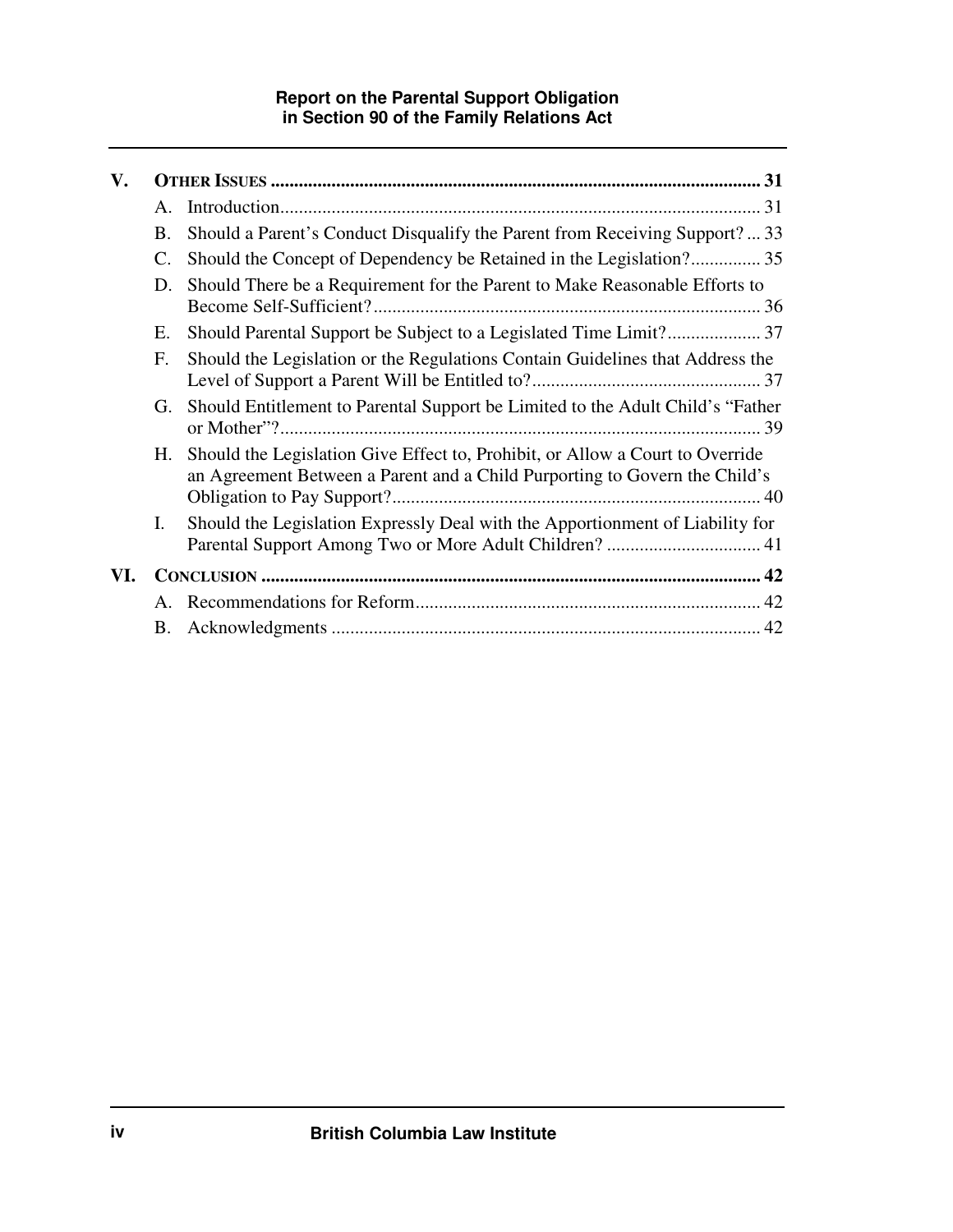# EXECUTIVE SUMMARY

This report addresses the topic of parental support. Its focus is on the legal obligation that adult children have to pay monetary support to a parent who has become dependent on the child for reasons of age, illness, infirmity, or economic circumstances. This legal obligation is set out in section 90 of the *Family Relations Act*, this province's main family law statute. Funding for this report has been provided by the Ministry of Attorney General. The report forms part of the Ministry's broader, full-scale review of the *Family Relations Act*.

This report does not address any of the moral, psychological, or economic issues that may arise when an adult child voluntarily provides care, most often in the form of services, to a parent. That phenomenon is wide-ranging, multi-dimensional, and has been the subject of intensive study elsewhere. In contrast, the legal obligation of an adult child is not well known and is little discussed and understood. Under section 90 of the *Family Relations Act*, a dependent parent may sue an adult child. If successful, the parent will receive an award of monetary support from the child. Section 90 does not authorize a court to order that a child provide caregiving services to a dependent parent.

In its current guise, section 90 appears to be based on the proposition that litigation can provide some assistance in relieving poverty, particularly among older adults. The tensions inherent in that proposition have given the courts considerable difficulty in applying the provision, on the infrequent occasions when a parental support claim has been contested. Over the course of its eighty-five year history, the parental support law has only rarely been invoked. (But it has generated much more litigation over the past fifteen years than over the previous seventy.)

Both the practical difficulties of applying section 90 and its troubling theoretical underpinnings have led the Law Institute to conclude that the section should be repealed. Repealing section 90 would not deprive the poor of a useful remedy and would be a welcome modernization of the law. The Law Institute arrived at this conclusion after a thorough examination of the legislative history of, judicial interpretation of, and policy rationales for parental support laws.

This report contains six chapters. The first chapter is a brief introduction and the sixth is a short conclusion. The bulk of the analysis in the report is contained in its middle four chapters.

Chapter 2 examines the history of parental support laws, from their origins in England to their current articulation in British Columbia. The chapter begins with the advent of parental support in England. There was no obligation placed on children to support their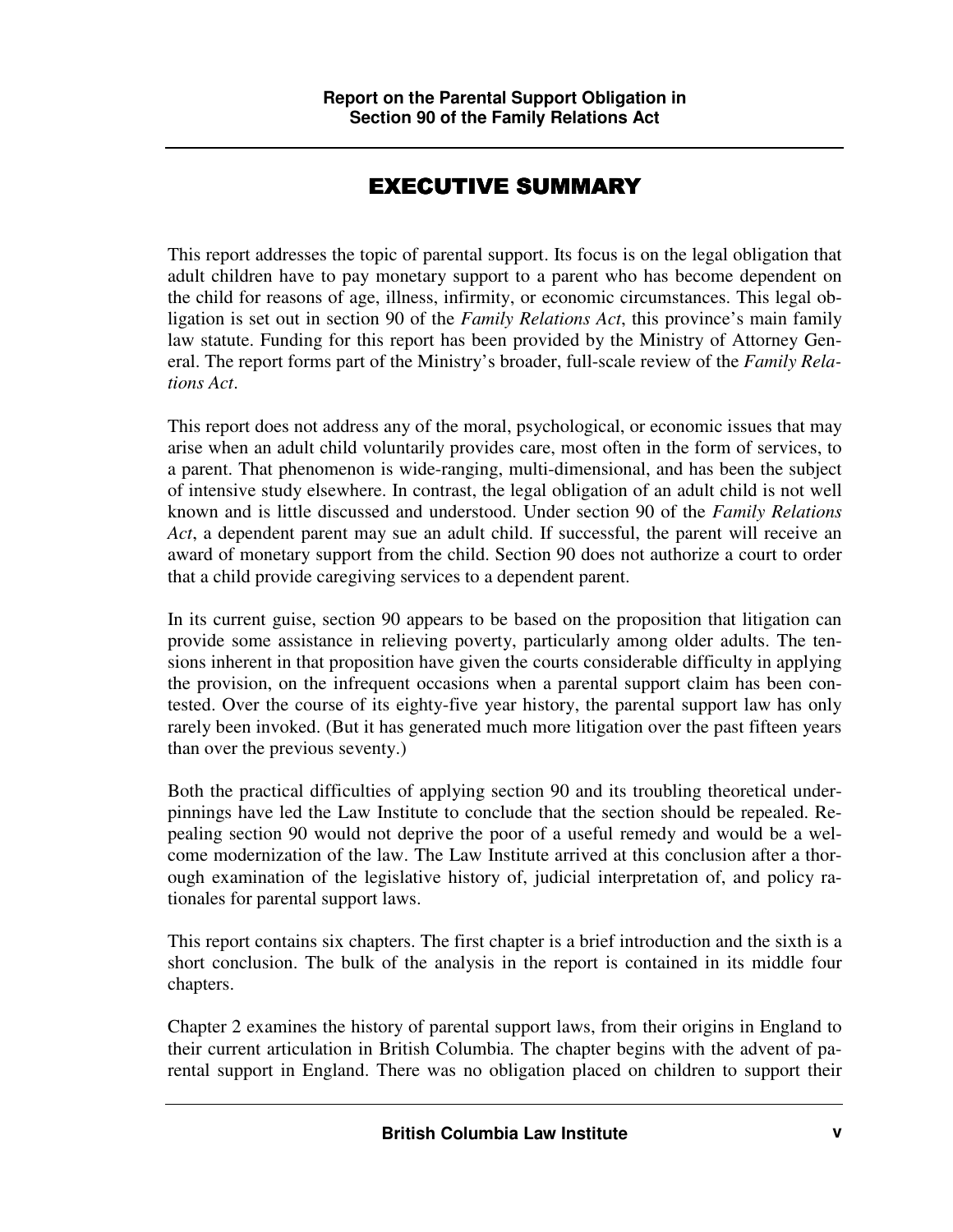parents at common law. Parental support came into being as part of the Poor Laws, which were designed as a comprehensive response to the problem of poverty that arose and deepened throughout the sixteenth century. For the first time in English legal history, the Poor Laws created a framework for delivering cash relief to the destitute. The role of parental support in this framework was to minimize the financial burden placed on government to support the elderly and disabled poor. The theory was that the families of these people would be responsible for their support, and the parental support law would give the government a way to enforce that obligation and reduce or recover any financial assistance it was required to give. The historical record shows that the legislation did not work well in practice, and the government rarely resorted to its use.

The chapter then moves on to consider the Canadian legislative history. Parental support laws were first enacted in British Columbia in 1922. This province was part of a trend that would see almost all the provinces and territories enact parental support legislation during the hard economic times of the 1920s and 1930s. The reason for enacting parental support legislation in Canada echoes the reason that convinced the English to enact it 300 years earlier. In the 1920s, Canadian governments—federal, provincial, and municipal for the first time recognized the need for direct cash payments to the indigent as part of the social welfare system. Once again, the theory that parental support would help lighten the welfare burden on government supplied the rationale for enacting parental support laws. And once again, those laws proved to be a disappointment in practice. They were almost entirely ignored until the 1970s, when a significant development took place. In the wake of legislation at the federal level in the late 1960s to liberalize divorce, the provinces came under extraordinary pressure to reform their antiquated family law statutes. In British Columbia, as in most of the other provinces and territories, parental support was caught up in this wave of reform. For reasons that remain obscure, parental support was placed on the same footing as child and spousal support. In effect, our parental support law was cut loose from its moorings in the public welfare system and set adrift in the litigation-based family law system.

Chapter two concludes by surveying the results of this decision, the small body of court cases on section 90 that has emerged in the 1990s and the present decade. Section 90 gives the courts precious little direction on resolving both the theoretical tensions inherent in treating parental support as another family support obligation and the practical problems raised by this type of litigation. All too often, the cases have displayed the dysfunctions that have caused dissatisfaction with the family law system as a whole.

Chapter three briefly makes the case for reform of the law on parental support in British Columbia. In part, this is done by pointing to the frustrations of litigants in relying on section 90 and the courts in applying the current law. The chapter also surveys some recent data on demographic and economic trends concerning older adults in British Columbia.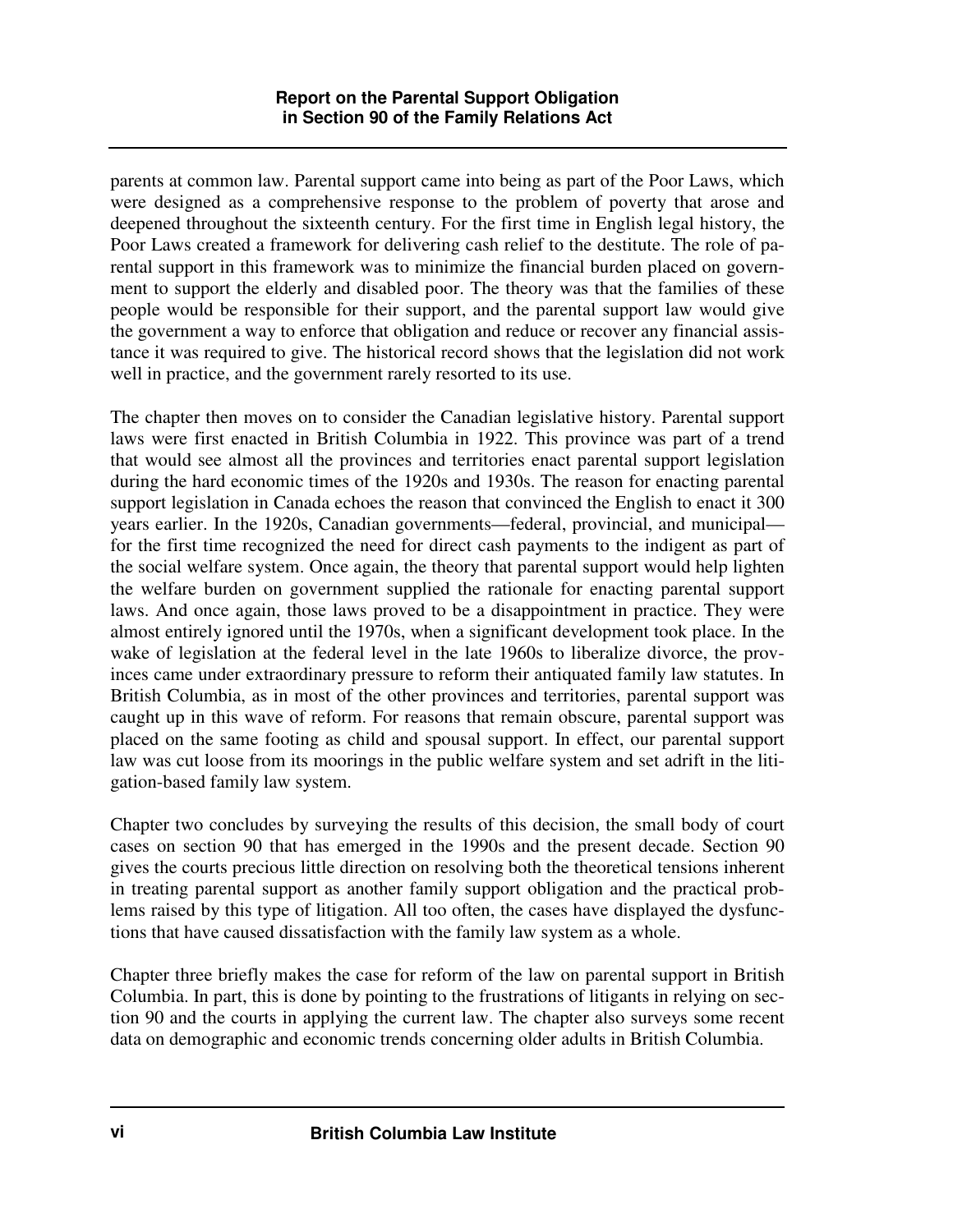Chapter four addresses the major policy issue to consider in reforming parental support laws. This issue is whether parental support legislation (such as section 90) can be amended in a way that will allow it to be relevant to contemporary society. If this is not possible, then section 90 should simply be repealed. The chapter surveys academic commentary on the policy rationales for parental support legislation. It summarizes the major arguments of proponents and opponents of parental support. These arguments are almost perfectly symmetrical. Whereas proponents argue that parental support laws provide the poor with a sustainable and necessary source of funds, strengthen family solidarity, and lessen the burden on the public purse, opponents argue that they do not provide practical assistance to the poor, disrupt family relations, and have no meaningful impact on government finances. The chapter ends by setting out the reasons for Law Institute's conclusion that, on balance, these opposing arguments should be resolved in favour of repealing section 90.

Chapter five deals with a series of discrete issues that would arise if section 90 were to be amended. These issues are drawn from comments in the case law and from consideration of the legislation in force in other jurisdictions. They are primarily of a technical nature. Since there is little academic commentary on the practical and drafting issues that would be faced in amending a parental support law, we felt it would be useful to canvass these issues. No recommendations are made in this chapter, as our basic recommendation is to repeal, not amend, section 90.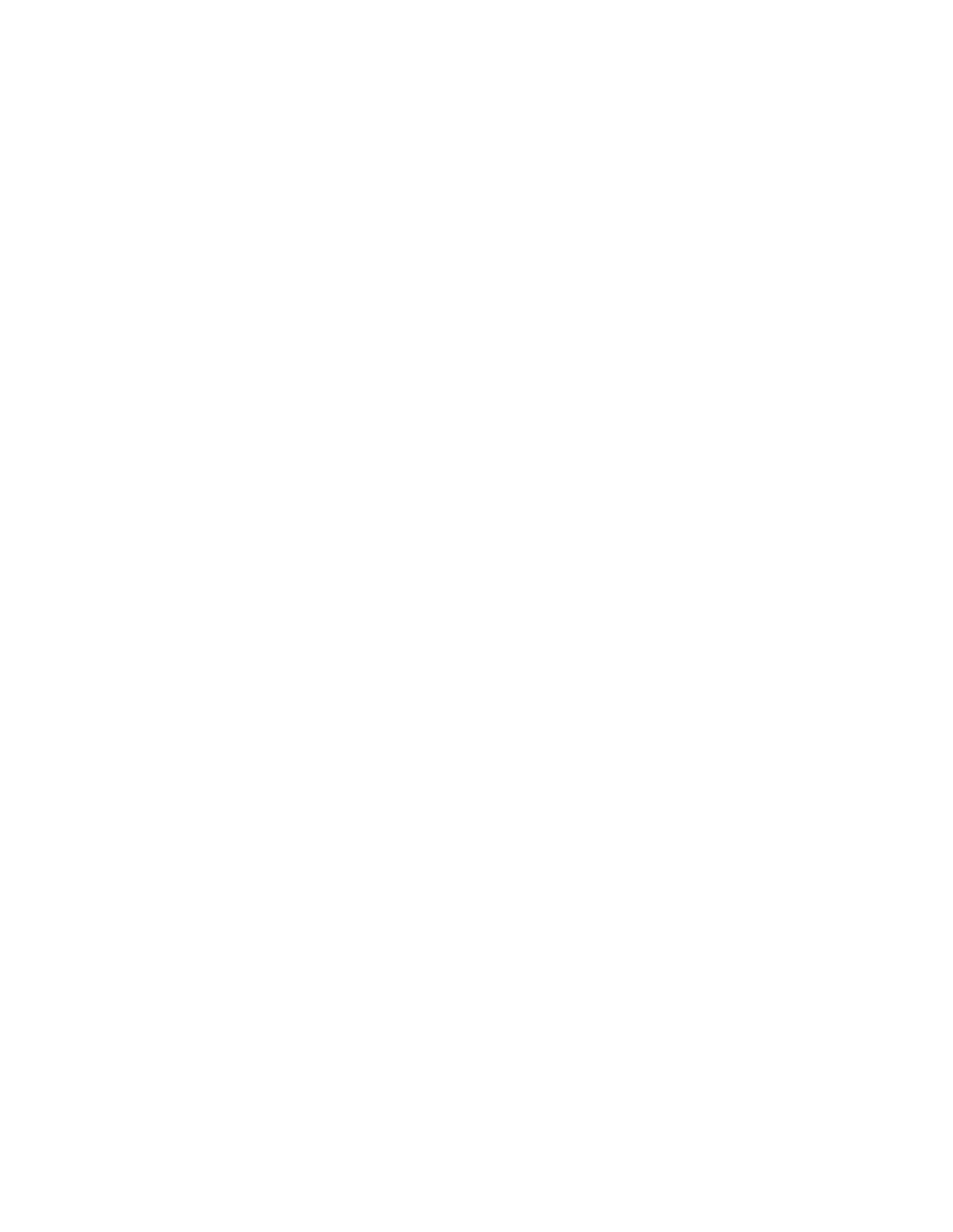## **I. INTRODUCTION**

Almost everyone appreciates that a parent must give material support to that parent's child or children who have not reached adulthood. If a parent fails to support a minor child, then that parent has breached a legal obligation that exists independently from the parent's moral duties.

But most British Columbians would be surprised to learn that a corresponding legal obligation exists for adult children. If an adult child has a parent who has become dependent on that child, then that child must support that parent if the child has the means to do so. If the child refuses, then the parent has a legal right to sue the child and obtain a court order requiring the child to pay monetary support. This law is laid down in one short section of the *Family Relations Act*: 1

#### **Obligation to support parent**

**90** (1) In this section:

"child" means an adult child of a parent;

- **"parent"** means a father or mother dependent on a child because of age, illness, infirmity or economic circumstances.
- (2) A child is liable to maintain and support a parent having regard to the other responsibilities and liabilities and the reasonable needs of the child.

In July 2006, the British Columbia Law Institute received a request from the Ministry of Attorney General to take on a project that would examine parental support, discuss the options for reform of the law in this area, and make recommendations on whether section 90 should be amended and, if so, what those amendments should be. This project has been carried out to assist the Ministry in its comprehensive review of the *Family Relations Act*. 2

This report begins by examining how the law of parental support came into existence and where it stands today. It delves into the origins of parental support, both in England and in British Columbia. It charts a key development in the law of parental support in British Columbia, which took place in the 1970s—the evolution of parental support from an element of the public welfare system into a litigation-based adjunct of child and spousal support. Finally, it reviews the leading British Columbia court decisions on parental sup-

<sup>1.</sup> R.S.B.C. 1996, c. 128, s. 90.

<sup>2.</sup> *See* British Columbia, Ministry of Attorney General, *Review of the Family Relations Act* (February 2006), online: Ministry of Attorney General <http://www.ag.gov.bc.ca/justice-services/publications/ Review Family Relations Act.pdf>.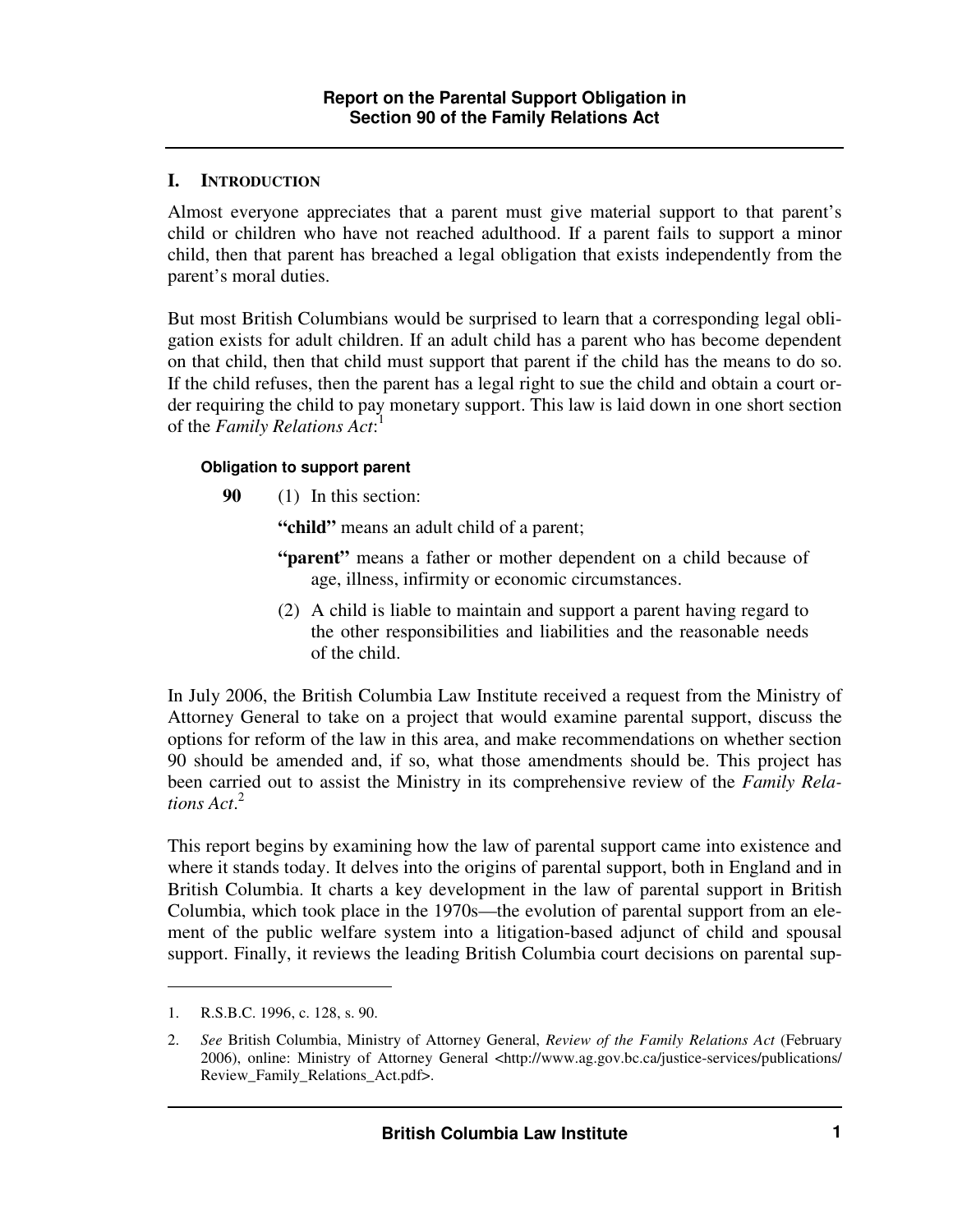port. After laying out this background information, this report then moves on to consider how the law of parental support in British Columbia should be reformed. The major policy options are canvassed and evaluated. In addition, a number of smaller, discrete issues are considered. This report concludes by setting out the Law Institute's recommendations for reform.

### **II. ORIGINS AND DEVELOPMENT OF PARENTAL SUPPORT**

### **A. Introduction**

The origins of parental support laws shed a considerable amount of light on their scope and rationale. Intuitively, one would suspect that parental support finds its genesis in a moral sentiment, which was translated into a legal obligation to reinforce an idealized sense of how a family should act. While this perception holds true for many civil law jurisdictions, $3$  it is inaccurate for those jurisdictions that are in the English common law tradition. The story of how the common law world arrived at its parental support laws is rather more complicated. At common law, children are under no obligation to support their parents. In common law jurisdictions, parental support is entirely a creature of statute. And its creation was intimately bound up with a legislative response to the problem of poverty in England in the sixteenth century.

# **B. Parental Support in England**

From the mid-fourteenth to the early sixteenth century, poverty in England was addressed by a combination of tight controls on the mobility of labour,<sup>4</sup> criminal prosecution of vagrancy,<sup>5</sup> and private (mainly religious) charity.<sup>6</sup> By the middle of the sixteenth century, this approach was beginning to fail for a number of reasons.<sup>7</sup> In large measure, it was undone by the economic dislocations accompanying the long-term decline of England's feudal system and the corresponding rise of a capitalist economy. In addition, a cyclical downturn created a dramatic increase in the number of people living in poverty.<sup>8</sup> And the

<sup>3.</sup> *See* Jean Van Houtte & Jef Breda, "Maintenance of the Aged by Their Adult Children: The Family as a Residual Agency in the Solution of Poverty in Belgium" (1978) 12 Law & Soc'y Rev. 645 at 646–49 (discussing origins of parental support in legal rules formulated in the late Roman Empire). Contemporary civil law jurisdictions have followed these Roman rules. *See*, *e.g.*, France: Arts. 205–07 C. civ.; Québec: Arts. 585, 587 C.C.Q.; Louisiana: LA. CIV. CODE art. 229 (2006).

<sup>4.</sup> *See*, *e.g.*, *Statute of Labourers*, 25 Edw. III, st. 1 (1350–01), preceded by the *Ordinance of Labourers*, 23 Edw. III, c. 1–8 (1349).

<sup>5.</sup> *See*, *e.g.*, 11 Hen. VII, c. 2 (1494); 19 Hen. VIII, c. 12 (1527).

<sup>6.</sup> *See* William Holdsworth, *A History of English Law*, vol. 4, 3d ed. (London: Methuen & Sweet / Maxwell, 1945) at 388–90.

<sup>7.</sup> *See* Holdsworth, *ibid.* at 391–92 (summarizing the various causes contributing to the rise in poverty and the government's response to it).

<sup>8.</sup> *See* Paul A. Fideler, *Social Welfare in Pre-Industrial England: The Old Poor Law Tradition* (Hound-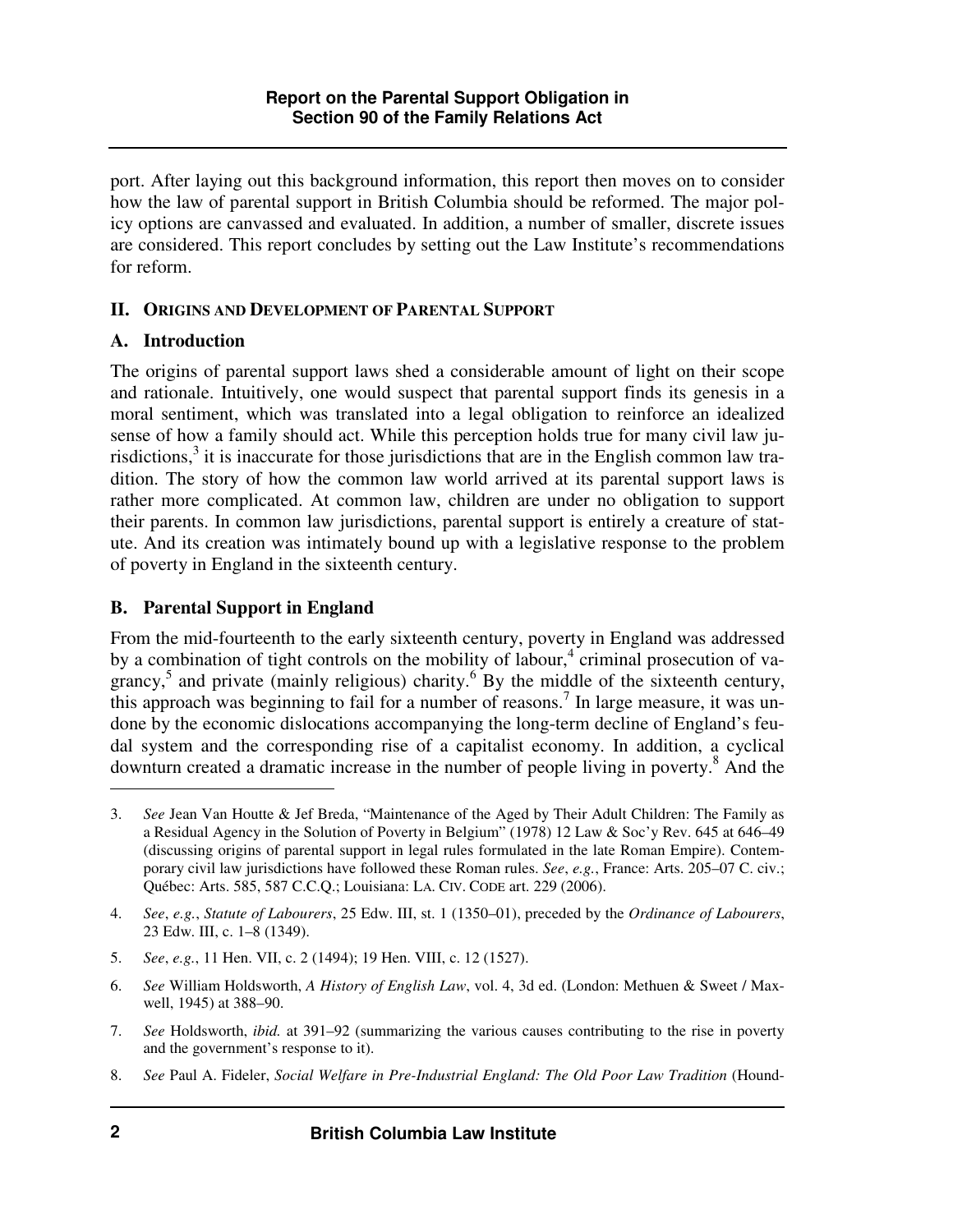widespread state expropriations of church and monastic property only served to accelerate the decline, as it hobbled the institution that had traditionally been responsible for the relief of poverty.<sup>9</sup>

Faced with both deteriorating social conditions and a newfound popular sense that the government bore some responsibility for managing the crisis of poverty, Parliament began to act. Its first halting steps consisted of a series of statutes providing for even stricter labour controls, hoping to keep poverty manageable at the local level. Next, in an attempt to shore up the failing charitable sector, it enacted statutes designed to make charitable giving compulsory.<sup>10</sup> Finally, it legislated harsh punishments for the unemployed and alms-seekers, or, as the statutes labelled them, "rogues, vagabonds, and sturdy beggars."<sup>11</sup> As an example of the measures employed, one  $Act^{12}$  established a barbaric progression of punishments for these individuals, starting with whipping for a first offence, moving to the cutting off of part of the ear for a second, and concluding with imprisonment and execution for a third.<sup>13</sup>

Needless to say, this approach did not solve the problem of poverty. In fact, these Acts turned out to be little more than paper tigers, as it was difficult to find public officials who were willing to enforce them.<sup>14</sup> With poverty worsening, it was necessary to take a different and more practical tack. The new approach was crystallized and codified in two key statutes, enacted respectively in  $1597^{15}$  and  $1601<sup>16</sup>$  which are known to posterity as the Poor Laws.<sup>17</sup>

mills, UK: Palgrave Macmillan, 2006) at 68 ("Conditions that would lead to an increase in structural poverty for the next 100 years came to the fore around 1540.").

- 9. *See* Jacobus tenBroek, "California's Dual System of Family Law: Its Origin, Development, and Present Status (Parts I & II)" (1964) 16 Stan. L. Rev. 257 at 266 ("Though church charity probably declined before 1536, expropriation of the monasteries then and in 1539 accelerated the process." [footnotes omitted]) & 900; James L. Lopes, "Filial Support and Family Solidarity" (1975) 6 Pac. L.J. 508 at 510 ("The need became critical in the last half of the sixteenth century when Henry VIII expropriated the monasteries and gave this property to his followers, thus eliminating what had been a major source of assistance to the poor.").
- 10. *See*, *e.g.*, 27 Hen. VIII, c. 25 (1535).
- 11. *See* S.G. Checkland & E.O.A. Checkland, eds., *The Poor Law Report of 1834* (Harmondsworth, UK: Penguin, 1974) [Poor Law Report] at 72–81 (citing and discussing the relevant statutes).
- 12. *Supra* note 10.

- 13. *See* Poor Law Report, *supra* note 11 at 74–75.
- 14. *See* Poor Law Report, *ibid.* at 75.
- 15. *An Act for the Reliefe of the Poore*, 39 Eliz. I, c. 3 (1597).
- 16. *An Act for the Relief of the Poor,* 43 Eliz. I, c. 2 (1601).
- 17. *See* Holdsworth, *supra* note 6 at 397 ("These Acts taken together form a great code in which is embodied the experience derived from the legislative and municipal experiments of the preceding years."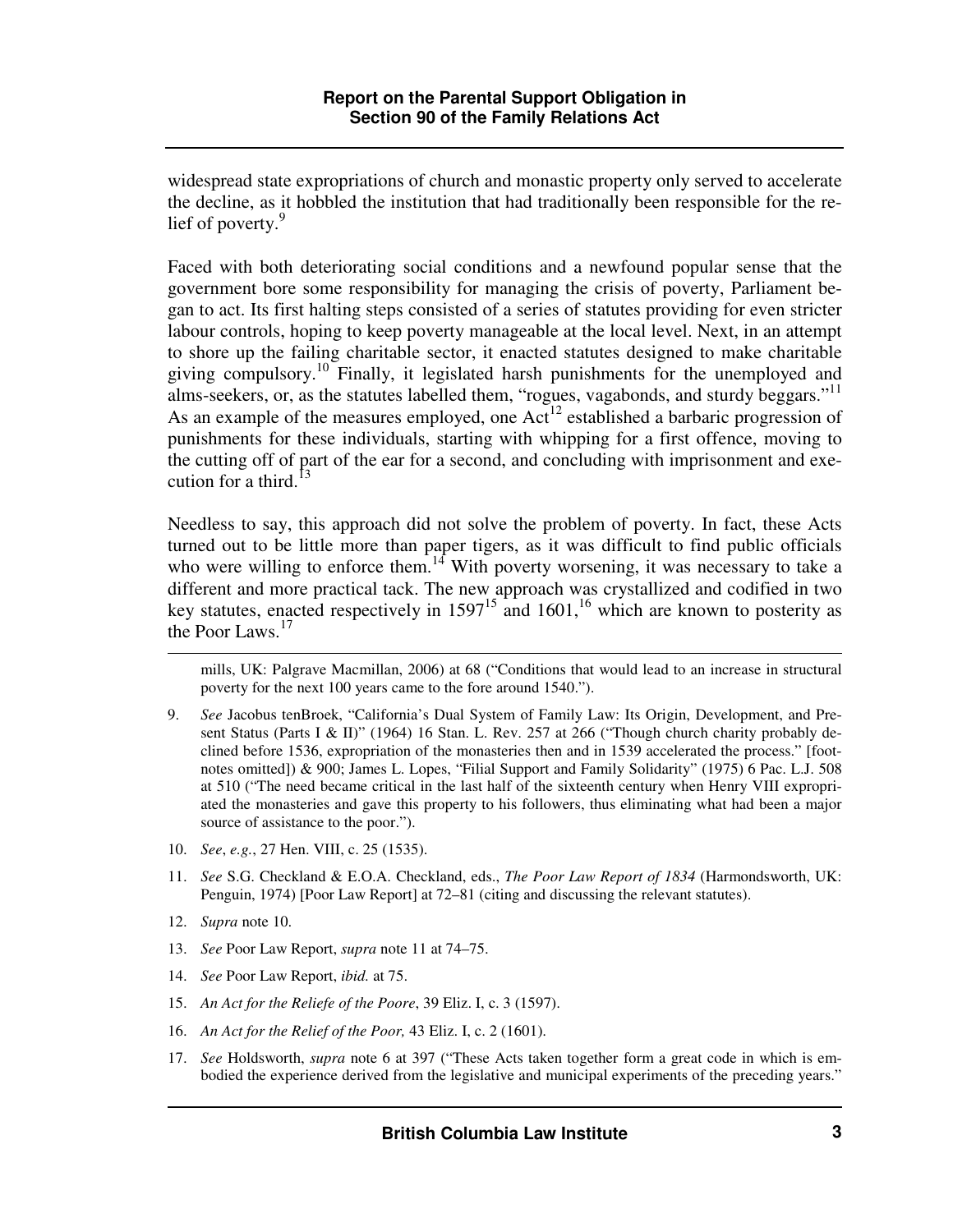The Poor Laws were complex and multifaceted statutes, but only a few key points need to be grasped for the purpose of this report. First, the Poor Laws provided for direct cash payments from the government to the poor. Second, despite their being national legislation, the Poor Laws were designed to be administered at the local level. Local religious authorities would elect "overseers" who would be responsible for setting the poor law "rate," or the amount of relief to be provided. The "rate" was then raised by taxing local landowners.

It probably goes without saying that a society that was seriously contemplating whipping, mutilating, and executing the poor in one year is not a society that would institute a generous program of social assistance in the next. It should come as no surprise that one theme ran clearly and forcefully through the Poor Laws, and that theme was that cash relief from the local authorities would only be given as a last resort. Here, the legislation distinguished between the able-bodied poor, who from age twelve up were to be forced to labour in workhouses, and the disabled poor, or as the Act of 1601 called them, the "poor, old, blind, lame, and impotent."<sup>18</sup> These people were to look first to their immediate family members—parents, children, or grandparents—for relief. If support was not given, then the parent, child, or grandparent was liable to forfeit to the local authorities twenty shillings for every month in which they failed to provide support.<sup>19</sup> So this is the origin of parental support in the common law world—it was a device primarily intended to relieve local governments from the responsibility to provide for the poor, or to reimburse those governments for any provision made to the poor.

This, at least, was the theory underlying the legislation. The practice proved to be quite different. In their landmark report of 1834, the Poor Law Commissioners concluded that "[i]t appears from the whole evidence, that the clause of the [Act of 1601] which directs the parents and children of the impotent to be assessed for their support is very seldom enforced."<sup>20</sup> The Commissioners did not explain why the parental support obligation was rarely enforced in the seventeenth and eighteenth centuries, and the reasons may now be lost to us. Nevertheless, common sense would suggest that this system was costly, inefficient, inconvenient, and widely disliked by the population that was subject to it.<sup>21</sup>

[footnote omitted]).

20. Poor Law Report, *supra* note 11 at 115.

<sup>18.</sup> *Ibid.*, s. 7.

<sup>19.</sup> *Ibid.*, ss. 7, 11.

<sup>21.</sup> *See* David Thomson, " 'I am not my father's keeper': Families and the Elderly in Nineteenth Century England" (1984) 2 Law & Hist. Rev. 265 at 266 (positing that "statutory prescription and social practice seldom conformed").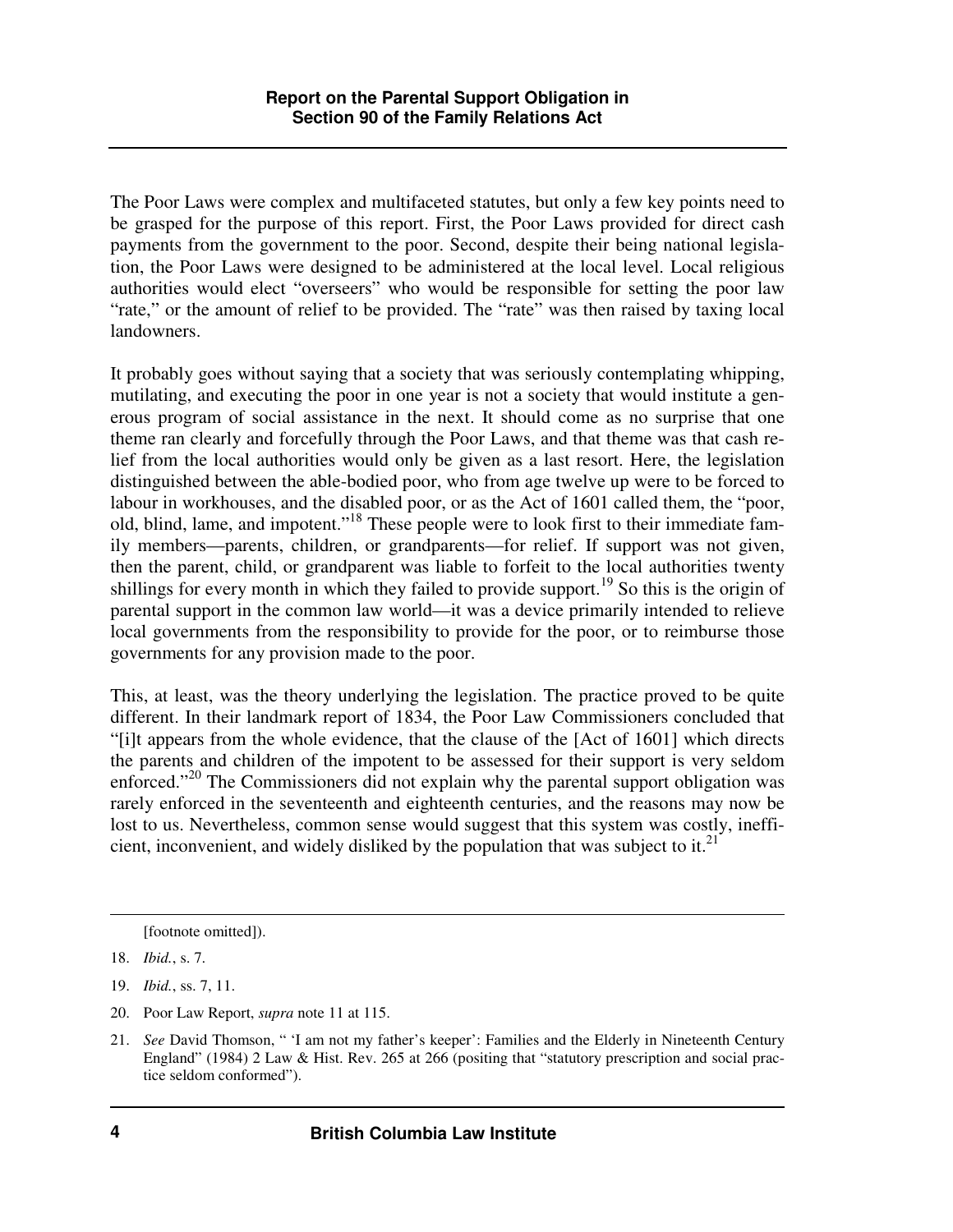Before leaving England, it is instructive to bring the story of parental support there to a close. After a brief attempt at more robust enforcement following on the Poor Law Report in the late nineteenth century,  $^{22}$  which proved very unpopular,  $^{23}$  the legal obligation of parental support fell into disfavour, and was repealed as part of the legislation setting up the United Kingdom's comprehensive post-World War II welfare state.<sup>24</sup>

### **C. Parental Support in British Columbia**

1. INTRODUCTION

Turing to British Columbia, the origins of parental support in this province bear a striking similarity to the origins of the English provision, but parental support has developed in British Columbia—and in most of the rest of common law Canada—in ways unseen in England.

2. ORIGINS IN THE 1920S

British Columbia first enacted parental support legislation in  $1922<sup>25</sup>$  This province was not alone in taking this step. Nearly all the provinces and territories enacted similar legislation in two waves. The first wave crested in the early  $1920s$ ;<sup>26</sup> the second in the 1930s.<sup>27</sup>

The date of first enactment is significant because it shows that this legislation made its appearance in Canada during times of economic crisis. The dire conditions of the Great Depression are well known; perhaps less widely appreciated is the harshness of the economic recession that followed World War I and blighted the early 1920s. In British Columbia, the Report of the Deputy Minister of Labour for 1921 described that year as ". . . probably the most critical period the industries of this Province have ever known,"<sup>28</sup> fea-

- 22. *See* Thomson, *ibid.* at 280–85.
- 23. *See* Thomson, *ibid.* at 285.

- 24. *National Assistance Act*, 1948 (U.K), 11 & 12 Geo. VI, c. 29, s. 1.
- 25. *Parents' Maintenance Act*, S.B.C. 1922, c. 57.
- 26. Alberta: *The Maintenance Order Act*, S.A. 1921, c. 13; Saskatchewan: *The Parents Maintenance Act, 1923*, S.S. 1923, c. 53; Ontario: *The Parents Maintenance Act, 1921*, S.O. 1921, c. 52.
- 27. Manitoba: *The Parents' Maintenance Act*, S.M. 1933, c. 31; New Brunswick: *The Parents Maintenance Act*, S.N.B. 1936, c. 50; Prince Edward Island: *The Parents' Maintenance Act of Prince Edward Island*, S.P.E.I. 1933, c. 12; Nova Scotia: *The Parents Maintenance Act*, S.N.S. 1933, c. 14; Northwest Territories: *Maintenance Act* (assented to 7 March 1938). Yukon enacted its legislation in the 1950s. *Maintenance Act*, S.Y. 1958, c. 9. Newfoundland did not become a province until 1949. It adopted parental support legislation relatively early in its existence as a British colony. *An act to afford relief to wives and children deserted by their husbands and parents*, S.N. 1834 (2d Sess.), c. 8. Québec, the country's lone civil law jurisdiction, also had parental support legislation dating from the nineteenth century. Arts. 166–68 C.C.L.C. (1866).
- 28. British Columbia, Legislative Assembly, "Report of the Deputy Minister of Labour for 1921" by J.D.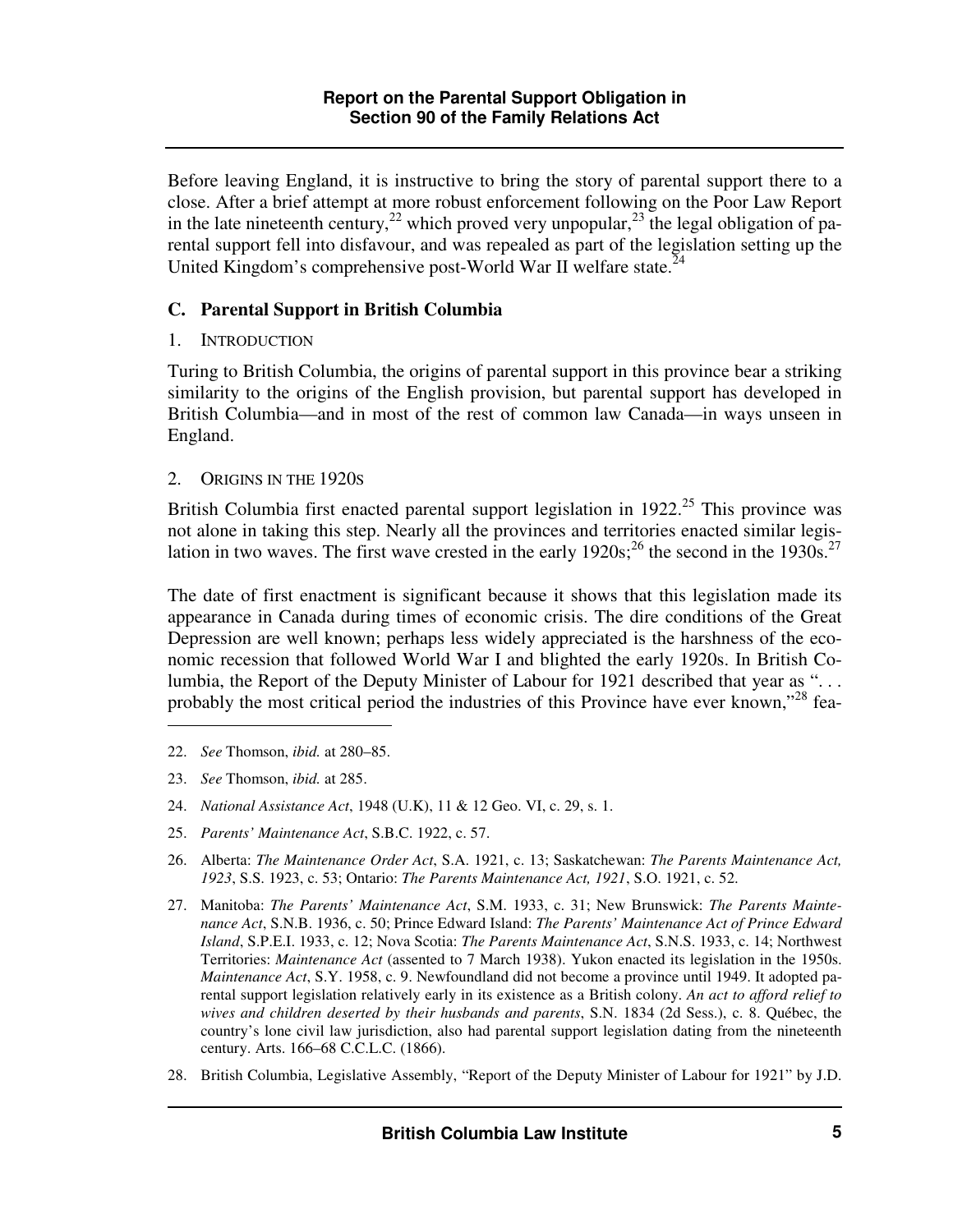#### **Report on the Parental Support Obligation in Section 90 of the Family Relations Act**

turing "... an alarming state of unemployment ..."<sup>29</sup> and "... a period of falling wages.  $\ldots$ <sup>30</sup>. The federal government reacted to the crisis by instituting an emergency program providing cash grants to those in need. This response departed from what was, until then, the usual pattern of responding to unemployment by creating make-work programs. The federal government attached two significant conditions to the program. First, it was to be administered at the local level and would only come into effect if requested by the local government. Second, the cost of the program was to be shared equally by the federal, provincial, and local governments. $31$ 

There is no direct statement of legislative intent that explains why British Columbia enacted parental support legislation in 1922. But all signs point to allaying the concerns of local governments that their newfound obligations to relieve poverty would overwhelm their ability to raise revenue as a primary reason for enacting this legislation. This rationale was broadly similar to the rationale underlying the English legislation: poor people, who cannot work, should look first to their families for support.

This policy was supported by the procedural machinery set out in the Act. For example, the legislation could be invoked by the complaint of a parent, the Attorney General, or "[w]here the parent resides in any municipality required by law to make provision for its poor and destitute, the municipality may by any constable or peace officer . . . make the complaint on behalf of the parent, whether aid has been given by the municipality or by any public organization or institution. . . . "<sup>32</sup> Upon receiving a complaint, the local magistrate was required to issue a summons to the child to appear before the magistrate and ". . . show cause why an order should not be made against him or her under [the] Act for the maintenance of the parent."<sup>33</sup> If the child failed to show cause, or failed to attend the hearing, the magistrate, upon being satisfied that the parent was unable to support himself or herself due to age, disease, or infirmity and that the child had sufficient means to contribute to the maintenance of the parent, could order the child to pay support.<sup>34</sup> The support order could not exceed twenty dollars per week.<sup>35</sup> The legislation in force in the other provinces and territories contained nearly identical provisions.

McNiven in *Sessional Papers*, 2d Sess., 15th Parl., vol. 2 (1921) at P8.

- 32. *Parents' Maintenance Act*, *supra* note 25, s. 4 (2).
- 33. *Ibid.*, s. 4 (1).
- 34. *Ibid.*, s. 5 (1).
- 35. *Ibid.*, s. 5 (1).

<sup>29.</sup> *Ibid.* 

<sup>30.</sup> *Ibid.* at P1.

<sup>31.</sup> *Ibid.* at P1–P2.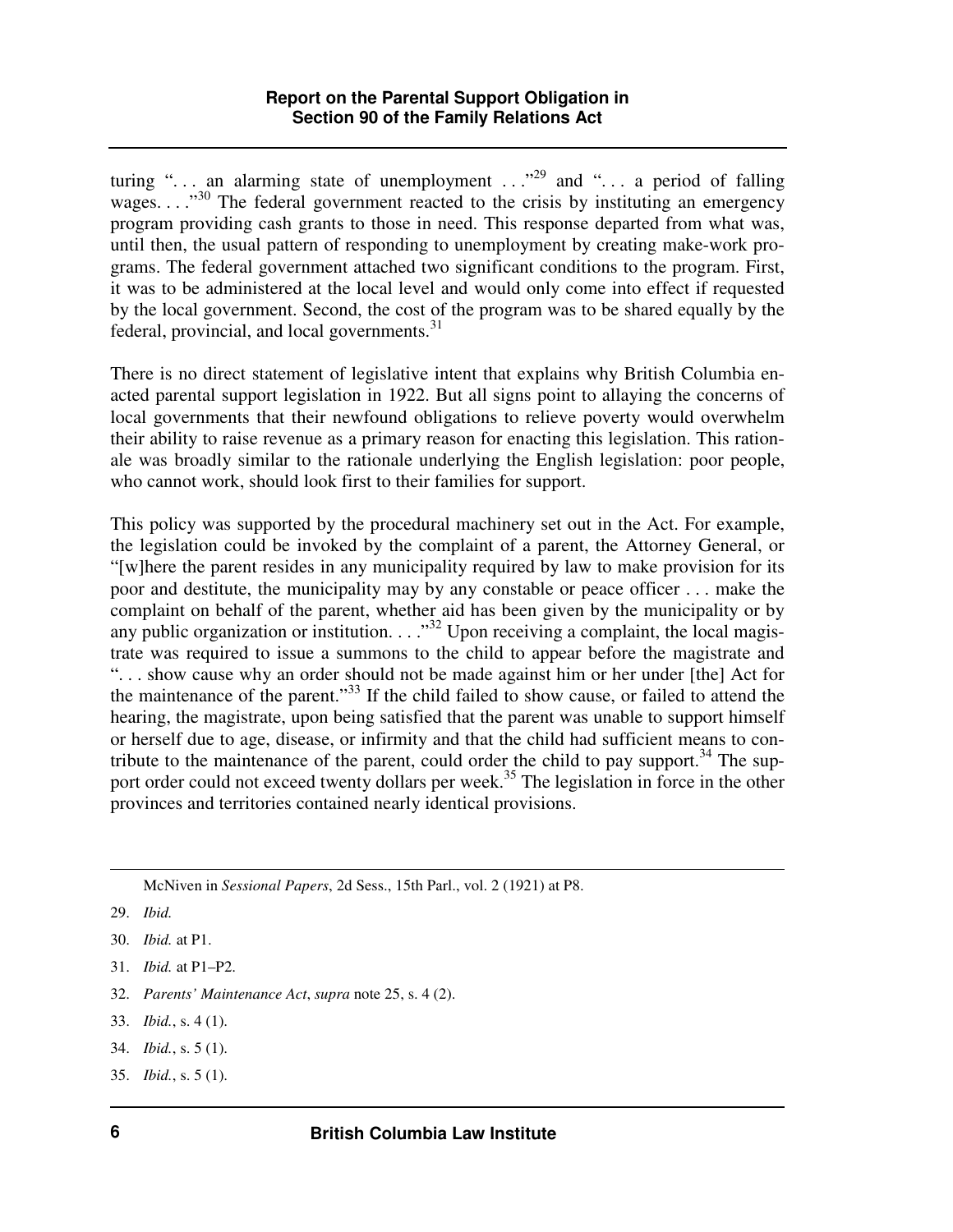As in England, the theory that parental support would relieve governments from providing for the poor did not hold up in practice. In fact, the legislation was hardly ever invoked. The number of court cases from before the 1970s that considered it could be counted on the fingers of one hand.<sup>36</sup> Of course, the legislation was designed to be administered by local officials, such as magistrates and justices of the peace, and not by the courts. But it was ignored at the local level too. A historian who reviewed the Attorney General's correspondence files in the British Columbia provincial archives found references to only 11 cases in the 1920s and 1930s.<sup>37</sup> After noting that a fuller set of records existed in Ontario, and that they disclosed a similar lack of use of the legislation, he concluded that "[t]he parents' maintenance act played an extremely minor role in facilitating substantial family support for the elderly."<sup>38</sup> The legislation appears to have been forgotten in the years after World War II. But, in contrast to the United Kingdom, parental support legislation was not repealed when Canada created its welfare state. Instead, it survived into the 1970s, where its character changed in British Columbia, and in most of the other provinces and territories.

#### 3. STATUTORY REFORM IN THE 1970S

 $\overline{a}$ 

Parental support legislation in Canada has only retained its original form, in a separate statute administered by local magistrates or justices of the peace, in the prairie provinces.<sup>39</sup> All the other provinces and territories revised their legislation in the 1970s or 1980s.<sup>40</sup> The impetus for this reform had nothing to do with parental support legislation

<sup>36.</sup> *See Ste. Marie v. Ste. Marie*, [1929] 4 D.L.R. 1076 (Sask. Dist. Ct.); *R. v. Skilling*, [1935] 1 W.W.R. 183 (B.C. Co. Ct.).

<sup>37.</sup> James G. Snell, "Filial Responsibility Laws in Canada: An Historical Study" (1990) 9 Can. J. on Aging 268 at 271.

<sup>38.</sup> *Ibid.* at 272. *See also* Manitoba Law Reform Commission, *Informal Report on Parents' Maintenance Legislation* (Rep. No. 11A, 1981) [unpublished, archived at the British Columbia Law Institute] at 3 (finding that only three applications were made under the Manitoba Act between its enactment in 1933 and 1981).

<sup>39.</sup> Saskatchewan: *The Parents' Maintenance Act*, R.S.S. 1978, c. P-1; Manitoba: *The Parents' Maintenance Act*, C.C.S.M. c. P10. *See also infra* note 137 and accompanying text for a discussion of reform in Alberta.

<sup>40.</sup> Ontario: *Family Law Reform Act*, S.O. 1978, c. 2, s. 16 (now *Family Law Act*, R.S.O. 1990, c. F.3, s. 32); New Brunswick: *Child and Family Services and Family Relations Act*, S.N.B. 1980, c. C-2.1, s. 114 (now *Family Services Act*, S.N.B. 1980, c. F-2.2, s. 114); Prince Edward Island: *Family Law Reform Act*, S.P.E.I. 1978, c. 6, s. 18 (now *Family Law Act*, R.S.P.E.I. 1988, c. F-2.1, s. 32); Nova Scotia: *Family Maintenance Act*, S.N.S. 1980, c. 6, ss. 15–17 (now *Maintenance and Custody Act*, R.S.N.S. 1989, c. 160, ss. 15–17); Newfoundland and Labrador: *Family Law Act*, S.N.L. 1988, c. 60, s. 38 (now *Family Law Act*, R.S.N.L. 1990, c. F-2, s. 38); Yukon: *Matrimonial Property and Family Support Act*, S.Y. 1980 (2d Sess.), c. 15, s. 30.4 (now *Family Property and Support Act*, R.S.Y. 2002, c. 83, s. 33; Northwest Territories: *Family Law Act*, S.N.W.T. 1997, c. 18, s. 17. The Northwest Territories legislation is duplicated for Nunavut by section 29 of the *Nunavut Act*, S.C. 1993, c. 28.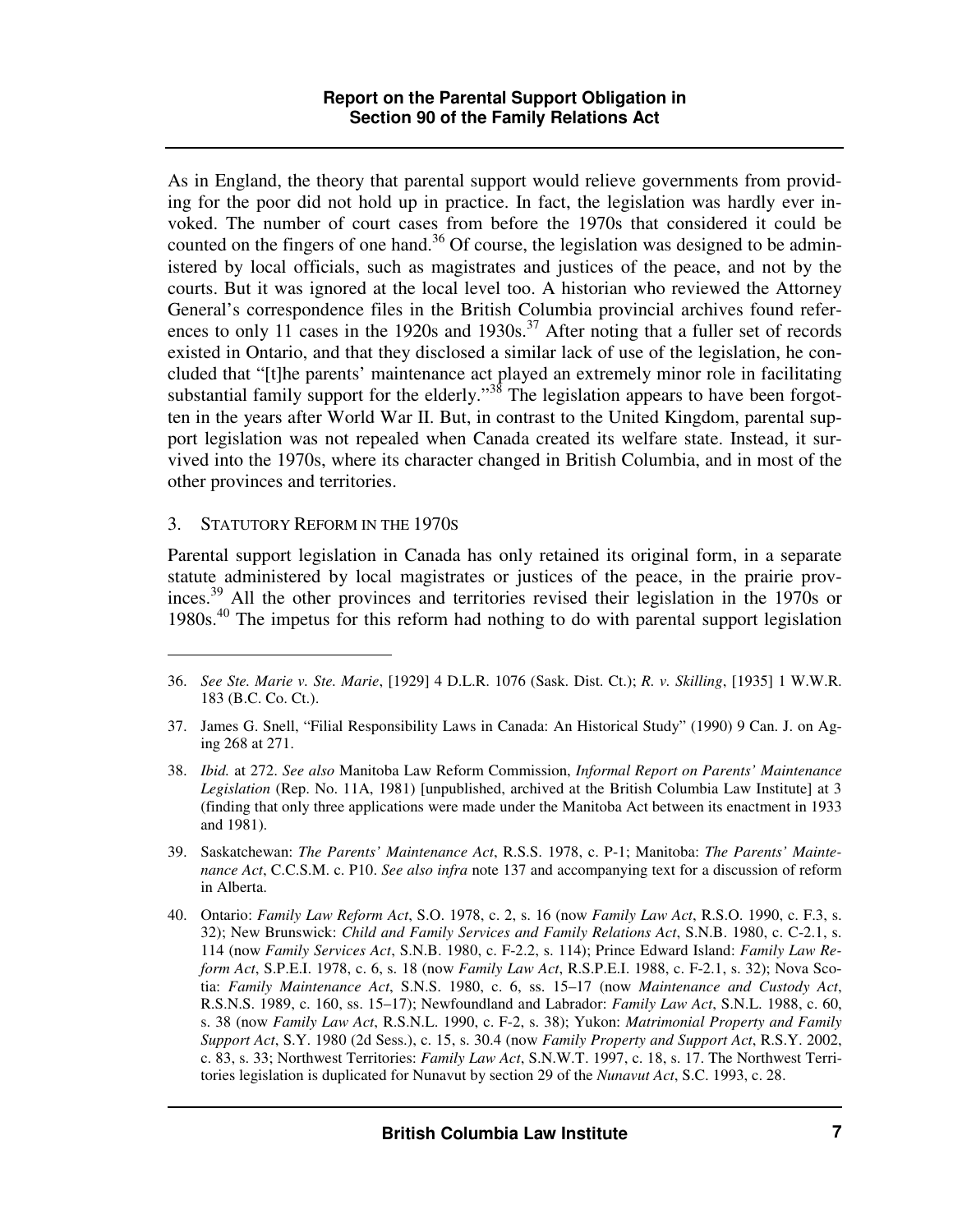itself. Instead, parental support was caught up in a general trend to reform family law, which swept the provinces in the wake of the federal government's liberalization of divorce in the late  $1960s.<sup>41</sup>$ 

British Columbia's experience is representative of this trend. In 1972, the parental support statute was consolidated together with a number of other Acts to form province's main family law statute, the *Family Relations Act*. <sup>42</sup> The former statute retained some of its independent flavour—it was self-contained in a separate Part<sup>43</sup> of the larger *Family Relations Act*. The only notable changes were procedural: proceedings would now be commenced in Provincial Court, rather than before a local magistrate, and local governments no longer had standing to commence a proceeding. But, when the *Family Relations Act* was completely overhauled in 1978,<sup>44</sup> parental support was taken along for the ride. The changes were both symbolic—parental support was, for the first time, grouped with the other family support obligations—and substantive—the amorphous category of "economic circumstances" was added to the list of factors that would entitle a parent to support. When the two rounds of changes are tallied together, they show that parental support in British Columbia in the 1970s lost the characteristics that distinguished it as a part of a public social welfare system, which were local administration, the standing of local governments to commence proceedings, $45$  and payment of support conditioned strictly on inability to work. In effect, these changes assimilated parental support to the more familiar support obligations that followed on the breakdown of a marriage—spousal support and child support. $46$ 

Again, there is little direct evidence of the reasons for making these changes. When the 1978 bill came up for consideration, the Legislature's attention was clearly focussed

- 43. *Ibid.*, Part V (ss. 43–47).
- 44. S.B.C. 1978, c. 20.
- 45. The last vestige of public standing to enforce a parental support obligation was eliminated in 2000, when the right of the Attorney General to commence an action under section 91 of the *Family Relations Act* was repealed. *See Family Relations Act*, R.S.B.C. 1996 (Supp.), c. 128, s. 7 (a). (This provision was brought into force on 28 February 2000. *See* B.C. Reg. 12/00.) *But see infra* note 91.
- 46. Some commentators have theorized that a dual system of family law exists in common law jurisdictions. *See*, *e.g.*, tenBroek, *supra* note 9 at 261 ("Thus the family law of the poor, which evolved as an integral part of the labor and poor law systems, was the creation of Parliament and was then as today primarily statutory. The family law of the rest of the community was created by the common-law courts. It was integrated into the main body of the nation's statutory law only as it was a part of the feudal law of inheritance and wardship. Here the role of the courts was primary and that of Parliament secondary.") One way to understand the effect of the changes in the 1970s is to appreciate that they moved parental support in British Columbia out of its traditional place in the poor law system and into the other, court-driven, system.

<sup>41.</sup> *See Divorce Act*, S.C. 1967–68, c. 24.

<sup>42.</sup> S.B.C. 1972, c. 20.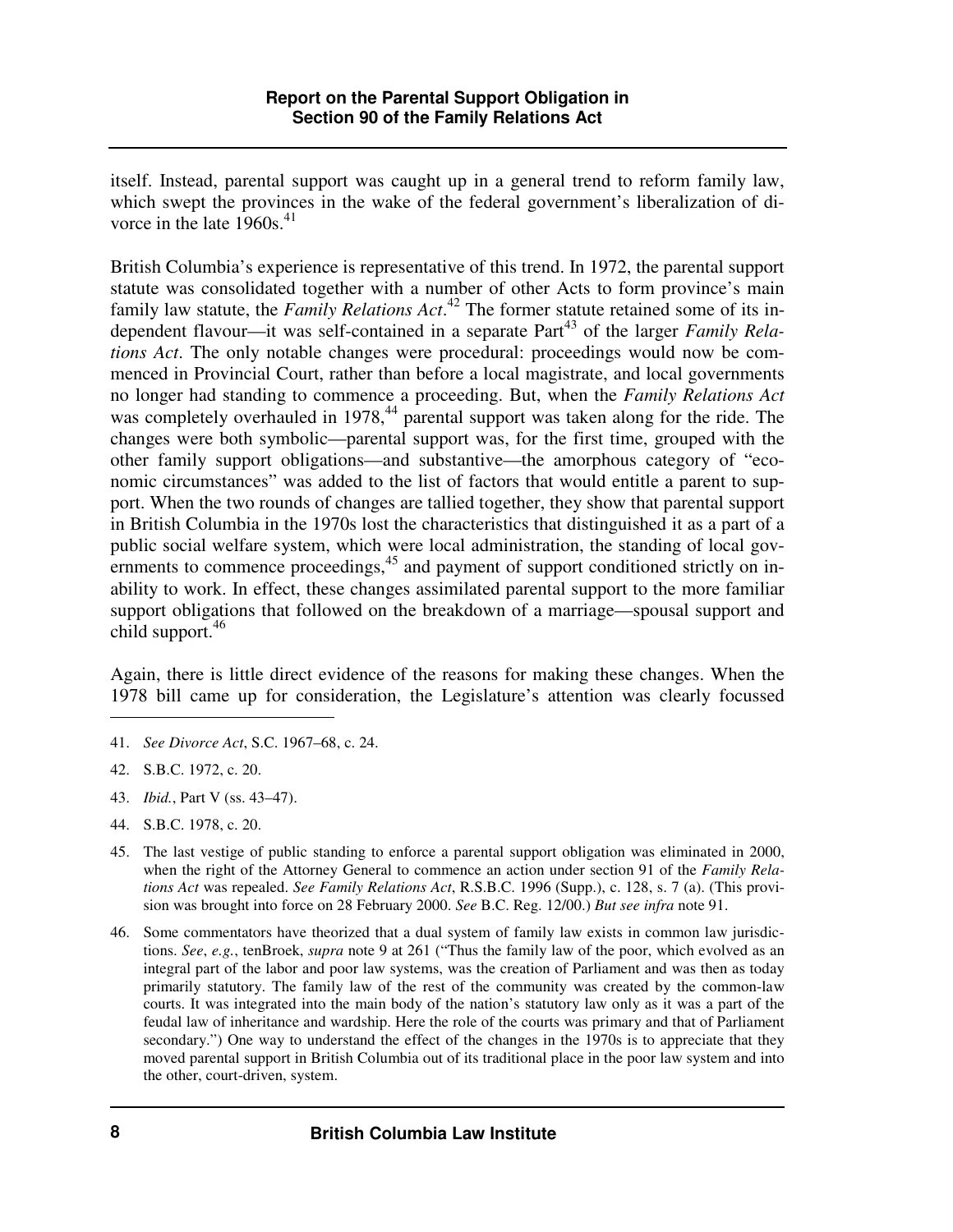elsewhere, on other parts of a set of sweeping legislative changes. In introducing the bill for second reading, the Attorney General remarked that one of its five principal elements was "... that the maintenance of spouses, children and dependent parents will be based on reasonable economic need rather than on the notion of fault, with emphasis upon the duty of people to take responsibility for their own lives and wherewithal where they can.  $\cdots$ <sup>347</sup> These remarks do little to clarify the government's intentions for its reformed parental support obligation. Parental support before 1978 had nothing to do with fault; that concept is more applicable to spousal support. Further, the idea of self-sufficiency was not translated into the legislation, which says nothing on this point. The obvious differences<sup>48</sup> between spousal and child support, which in 1978 were becoming pressing concerns due to the rise of divorce, and parental support, which is in no way connected to the breakdown of a marriage, were simply glossed over in the legislation. In addition, the drafting retained language (such as "dependent") that was more consistent with the public welfare origins of parental support than its new home as one of the family support obligations. The new legislation, in effect, prepared the ground for some thorny problems, which would appear in due course in the courts.

#### 4. COURT DECISIONS IN THE 1990S AND 2000S

 $\overline{a}$ 

Court decisions involving parental support represent a trickle next to the flood of cases on spousal and child support.<sup>49</sup> There were hardly any cases in the immediate wake of the family law reforms of the 1970s and 1980s. More cases have appeared in the 1990s and in this decade. A distinct body of law has begun to emerge, one that shows the strain of trying to apply concepts created for spousal and child support cases to parental support cases.

The cases have been concentrated in two jurisdictions: British Columbia and Ontario. The majority of the cases are simply applications for parental support, but a number of them raise parental support as a collateral issue to some other dispute.

<sup>47.</sup> British Columbia, Legislative Assembly, *Official Reports of Debates of the Legislative Assembly (Hansard)*, (27 June 1978) at 2673 (Garde Gardom). In the line-by-line review of the bill the parental support section was approved without comment. *Ibid.* at 2693.

<sup>48.</sup> The most obvious difference is the element of choice in creating the relationships. Despite differences in individual circumstances, at bottom people make a voluntary decision to marry (or, to accommodate later changes to the *Family Relations Act*, to enter into a non-marital spousal relationship) and to have and raise children. This element of choice is absent for children, who, as the old adage goes, cannot choose their parents.

<sup>49.</sup> The caseload of the Family Maintenance Enforcement Program—which enforces court orders involving child support, spousal support, or parental support claims—provides one indication of the relative scarcity of parental support cases. In autumn 2006, out of approximately 50 000 active files, only 10 involved claims of parental support. Telephone conversation with Ringo Dosanjh, Deputy Director of Maintenance Enforcement (20 November 2006).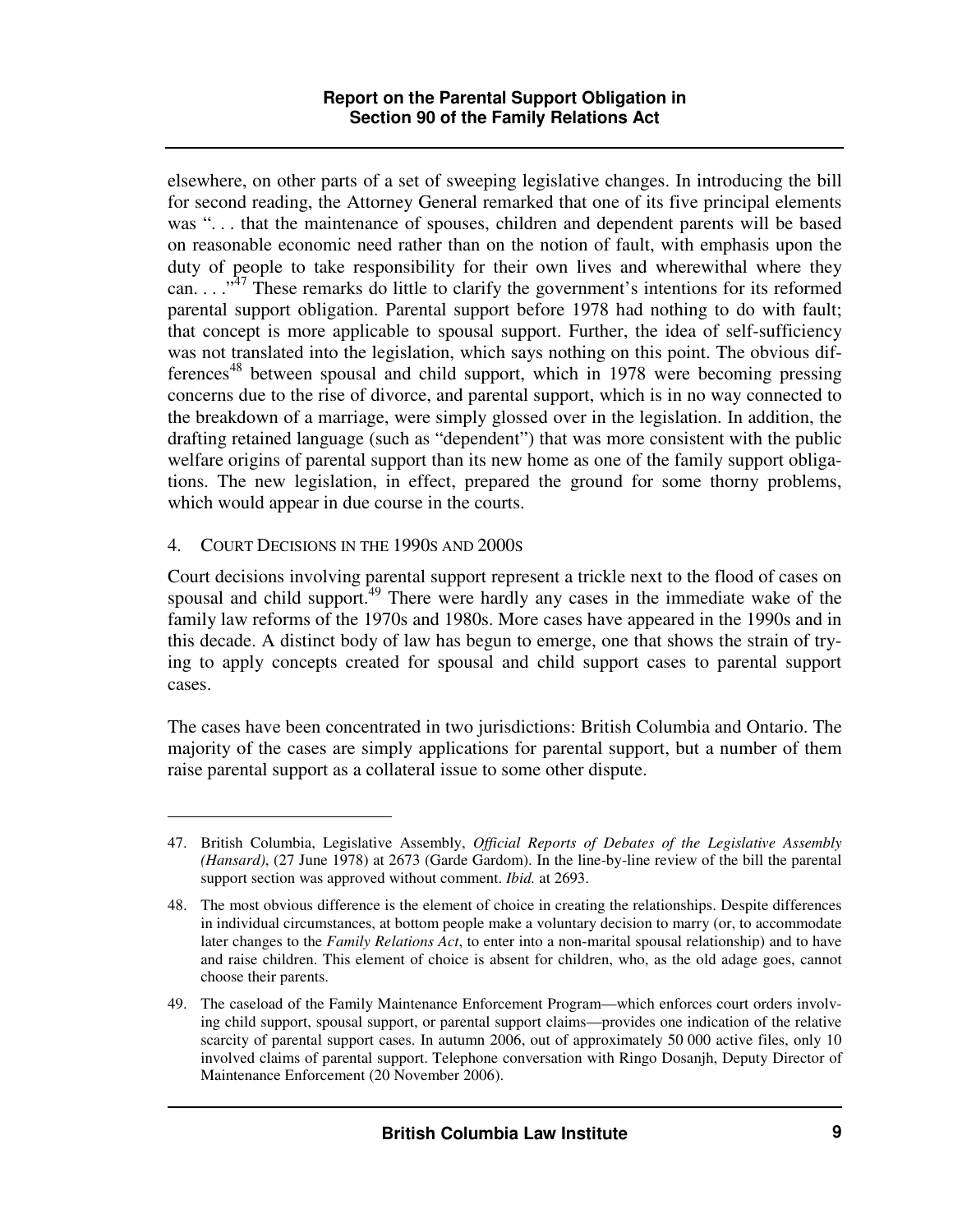One fact pattern that has appeared repeatedly is an attempt to join an adult child in a dispute between divorcing parents over spousal support. The intent is to obtain a contribution from the child, thereby lowering the amount that the payor spouse will be required to pay. Such an application was rejected in British Columbia, on the basis the applicant had no standing under the Act,<sup>50</sup> but was accepted in Ontario, where the court found that liberal civil procedure rules allowed a child to be joined.<sup>51</sup> Parents have also applied for support from children after failing to obtain support from a spouse who has transferred or concealed assets. These cases have met with mixed success, with awards being granted against a child who apparently participated in judgment-proofing one parent,  $52 \text{ and being}$ denied because the underlying trust claim strayed too far outside the boundaries of parental support legislation. $53$ 

Parental support claims have also cropped up in a few cases that primarily involved a dispute over property. In one case,  $54$  a mother and her son and daughter-in-law purchased a house together, putting title jointly in their names. Each of the parties contributed funds to the purchase of the house, but the mother contributed the greatest amount. The mother obtained her funds by mortgaging a house she solely owned, which she then rented out, using the rent to make the mortgage payments. The parties found they were unable to live together, and the mother moved back into her other house. Now she was deprived of her rental income and was faced with mortgage payments that she was unable to afford. The court rejected her application for support. In another case,<sup>55</sup> which involved similar facts, the court awarded interim support. The key fact that led to the different results was the ability of the child to pay.

This group of parental support judgments indicates that the legislation is being used as a stopgap in some cases. For one reason or another, the court was unable to grant a parent a remedy in a dispute over spousal support or property, and it turned to parental support as a means to provide some relief.<sup>56</sup>

<sup>50.</sup> *See Smeland v. Smeland* (1997), 38 B.C.L.R. (3d) 96 (S.C.).

<sup>51.</sup> *See Baddeley v. Baddeley* (1989), 71 O.R. (2d) 318, 65 D.L.R. (4th) 130 (H.C.J.).

<sup>52.</sup> *See Whiteley v. Brodie*, [1994] O.J. No. 1038 (Prov. Div.) (QL); *Re Blum and Blum* (1982), 132 D.L.R. (3d) 69 (Ont. Prov. Ct.), *aff'd (sub nom. Blum v. Blum)*, [1982] O.J. No. 610 (Co. Ct.) (QL).

<sup>53.</sup> *See Puskeppelies v. Puskeppelies*, [1997] B.C.J. No. 2080 (S.C.) (QL).

<sup>54.</sup> *Nevill v. Nevill*, [1998] B.C.J. 2802 (S.C.) (QL).

<sup>55.</sup> *Peach v. Emlyn*, [1999] B.C.J. No. 1455 (S.C.) (QL).

<sup>56.</sup> Although it is not entirely clear, *Nevill v. Nevill* and *Peach v. Emlyn* may be instances of private care agreements gone awry. Other work by the British Columbia Law Institute may be germane here. *See Report on Private Care Agreements Between Older Adults and Friends or Family Members* (BCLI Rep. No. 18) (Vancouver: The Institute, 2002).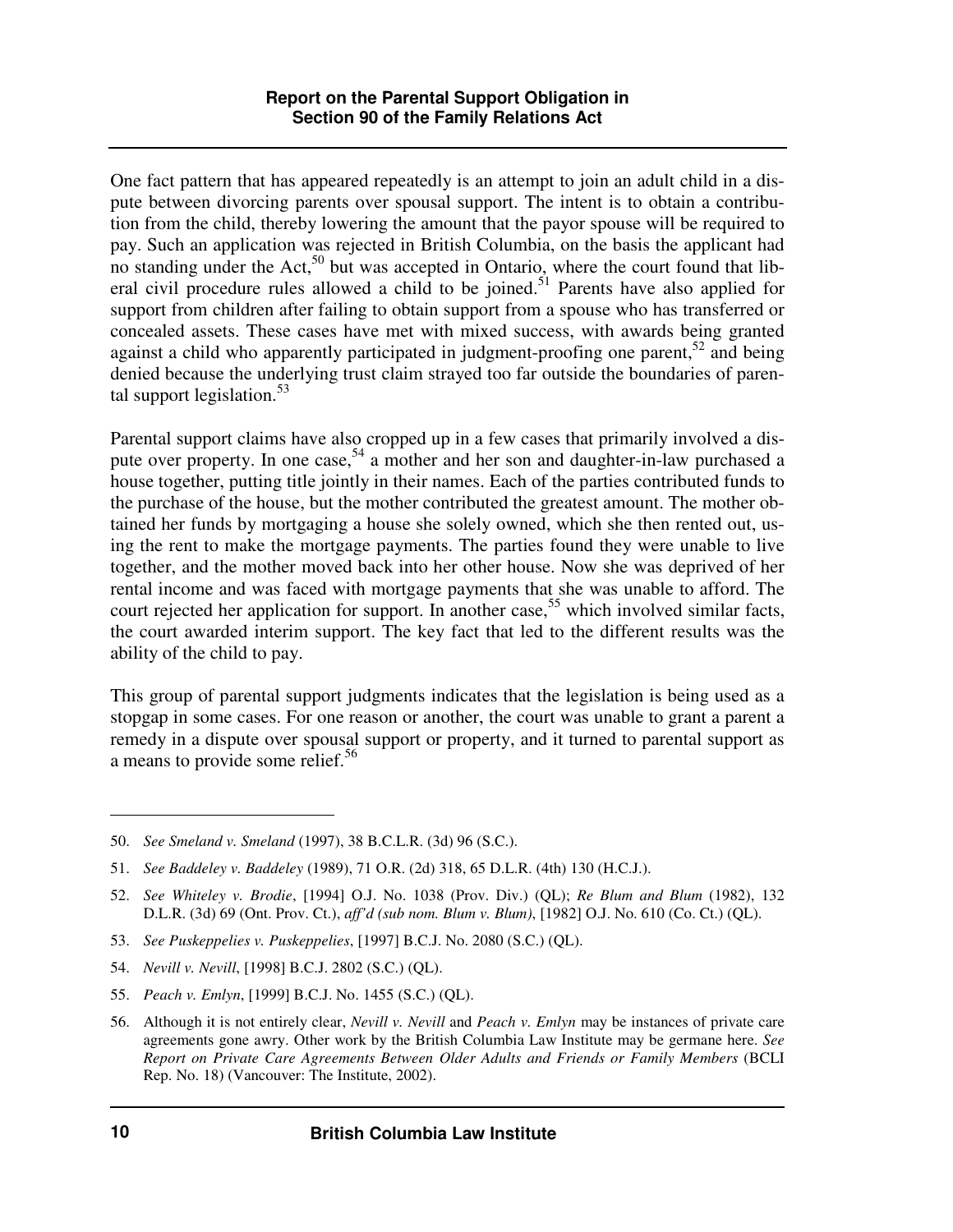Among cases that raise the issue of parental support squarely, the courts have tended to focus on the parent's need for support and the child's ability to pay—the traditional needs-and-means analysis familiar from older spousal support cases. The cases have been largely fact-driven exercises, concerned with tallying up the parents' and children's economic circumstances. To the extent that any theoretical rationale can be discerned in them, these cases show the beginnings of a development in parental support that parallels a more widely discussed development in spousal support—the evolution from awards based on needs-and-means to awards based on economic compensation.<sup>57</sup> Ironically, although this development has led to a more generous approach to spousal support by focussing the court's attention away from the individual circumstances of the parties and on broader social phenomena,<sup>58</sup> it has tended to have the opposite effect in parental support, serving instead as a limiting factor by introducing parental conduct as a major consideration in some parental support cases.<sup>59</sup>

Even more noteworthy than these underlying theoretical anomalies is the practical effect of parental support cases. Although the body of jurisprudence is small, it displays many of the dysfunctions that can plague family law litigation. Many of the cases consist of repeated applications for interim support or other interlocutory remedies, with no final resolution at trial.<sup>60</sup> Breach of court orders, particularly those requiring timely and full disclosure of financial information, is a recurring problem.<sup>61</sup> All too often, the proceedings degenerate into allegations of abuse, stretching back many years into the past.<sup>62</sup> As a result,

<sup>57.</sup> *See Bracklow v. Bracklow*, [1999] 1 S.C.R. 420 at para. 15, 169 D.L.R. (4th) 577, McLachlin J. (for the court) [Bracklow cited to S.C.R.] (identifying "... three conceptual grounds for entitlement to spousal support: (1) compensatory; (2) contractual; and (3) non-compensatory").

<sup>58.</sup> *See* Carol J. Rogerson, "Judicial Interpretation of the Spousal and Child Support Provisions of the *Divorce Act, 1985* (Parts I & II)" (1991) 7 C.F.L.Q. 155 & 270; Carol Rogerson, "Spousal Support After *Moge*" (1996–97) 14 C.F.L.Q. 281.

<sup>59.</sup> Here it should be noted that Ontario's legislation differs from British Columbia's: it contains an express condition that the parent have cared for the child or provided support in the past, which points even more clearly to compensation as a rationale for the legislation.

<sup>60.</sup> *See*, *e.g.*, *Anderson v. Anderson*, [2000] B.C.J. No. 2694 (S.C. Master) (QL), *aff'd*, [2001] B.C.J. No. 418 (S.C.) (QL); *Godwin v. Bolsco* (1993), 45 R.F.L. (3d) 310 (Ont. Prov. Div.) [*Godwin* (Prov. Div.)]; *Godwin v. Bolsco*, [1993] O.J. No. 4227 (Gen. Div.) (QL), *aff'd (sub nom. Bolsco v. Godwin)* (1995), 16 R.F.L. (4th) 419 (Ont. C.A.) [*Godwin* (C.A.)].

<sup>61.</sup> *See*, *e.g.*, *Hua v. Lam* (1985), 49 R.F.L. (2d) 6 at 7 (B.C. Prov. Ct.), Collings Prov. Ct. J. ("[b]oth [parties] have been somewhat reticent in discussing their finances with the court . . ."); *Godwin* (C.A.), *ibid.* at para. 5, Finlayson J.A. ("The problem that now confronts the court finds its genesis in the reluctance of the appellant children to file financial statements, despite having been ordered to do so. . . . They said they feared their mother, that she was a member of a cult, that she wanted the money for this  $\text{cult.} \ldots$ ").

<sup>62.</sup> *See*, *e.g.*, *S.A.G. v. M.R.G.*, 2000 BCPC 45 at para. 29, Gillis Prov. Ct. J. (". . . the main bone of contention [before the court] is: does the conduct of the parent in her capacity as a parent affect her ability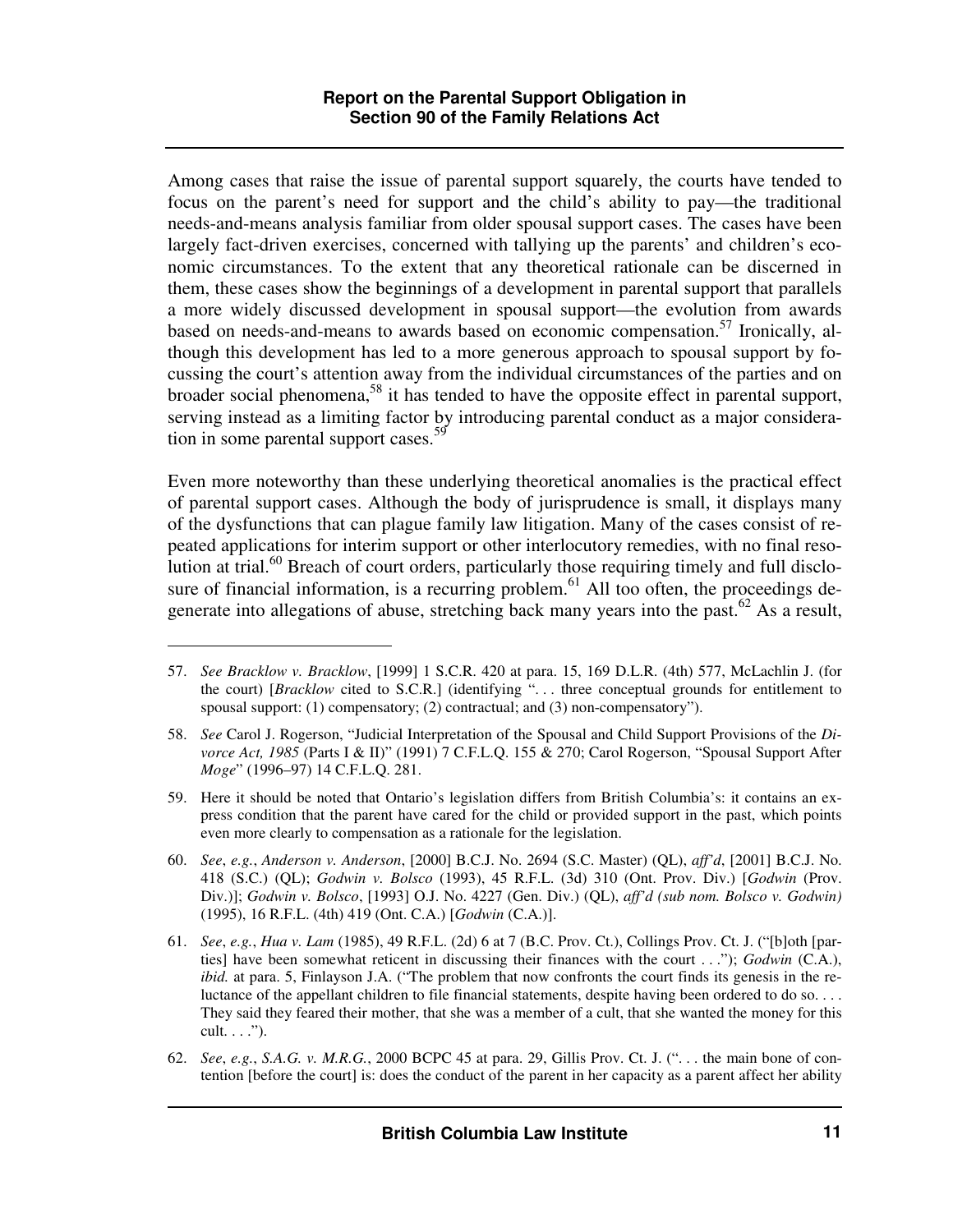the courts are often lacking full and clear evidence on which to base a judgment, and in the absence of any guidance from the legislation, are left with applying either normative notions of what ideal family behaviour should be or a kind of rough common sense. $^{63}$ 

The *Newson* litigation is a striking example of all of these pathologies. *Newson* involved a claim launched by a father in his seventies against his six adult children. The father had been successful in business in the 1960s and early 1970s. This period corresponded with the time when his children were in their infancy or teens. As a result, the children benefited from an affluent upbringing. In the late 1970s, business reversals, marital problems, and an extravagant lifestyle eroded the father's wealth. (But this decline in his fortunes did not have a direct financial impact on the children, as four of them had already reached the age of majority and the other two continued to be supported by their mother.) In the early 1980s, the father divorced. He received an award of spousal support from his exwife. Throughout the 1980s, the father's health deteriorated due to back and knee injuries and alcoholism. He was unable to work. His ex-wife died in the early 1990s, ending the spousal support payments and leaving the father dependent on a modest pension that situated him at—or just above—the poverty line. This development precipitated the father's parental support claim.

Four of the father's children were born to his first wife; two were born to his second. The children presented a diverse financial picture. Three had married; two had subsequently divorced; two had children of their own. The younger two, who were both unmarried and without children, were better off than the older four. Their brighter financial picture was due, in part, to inheritances from their mother and maternal grandparents. The six children were all estranged, to varying degrees, from their father. They variously alleged that they

to receive maintenance from her adult child"); *Godwin* (Prov. Div.), *supra* note 60 at 314, Dunn Prov. Div. J. ("During this trial, the respondents complained, sometimes bitterly, about the fact that they were not raised in a warm, nurturing home."); *Skrzypacz v. Skrzypacz* (1996), 22 R.F.L. (4th) 450 at para. 8 (Ont. Prov. Div.), Wolder Prov. Div. J. (child's affidavit alleges abandonment by mother, who "tried to make a living by stealing"). A noteworthy example of this tendency to turn an application for parental support into a forum to air family grievances occurred in a Québec case involving one black sheep daughter (of three children) who had been turned out of the family home at age 14. The application was commenced shortly after this daughter won \$2.1 million in the provincial lottery. *See Droit de la famille—2626*, [1997] R.J.Q. 1117 (C.S.).

<sup>63.</sup> *See*, *e.g.*, *Hua*, *supra* note 61 at 13 ("I appreciate that this may not be the Vietnamese priority, but I am applying the law of British Columbia."); *S.A.G.*, *ibid.* at para. 45 ("Because of her depressed temperament and other infirmities mentioned above and her liaisons with men who often stayed at her home, [the mother] led a reclusive life. There appeared from the evidence to be little in the way of love and happiness which comes from time to time in a mother/son relationship."); *Godwin* (Prov. Div.), *ibid.* at 324 ("The quality of care that Veronica gave her children perhaps fell short of parenting standards of 1993, where there is now a clearer psychological understanding of children's need for nurturance and empathy. Surely, however, the care that this mother provided was somehow influential in producing four adults who are well-educated, sophisticated, worthy, and productive members of society.").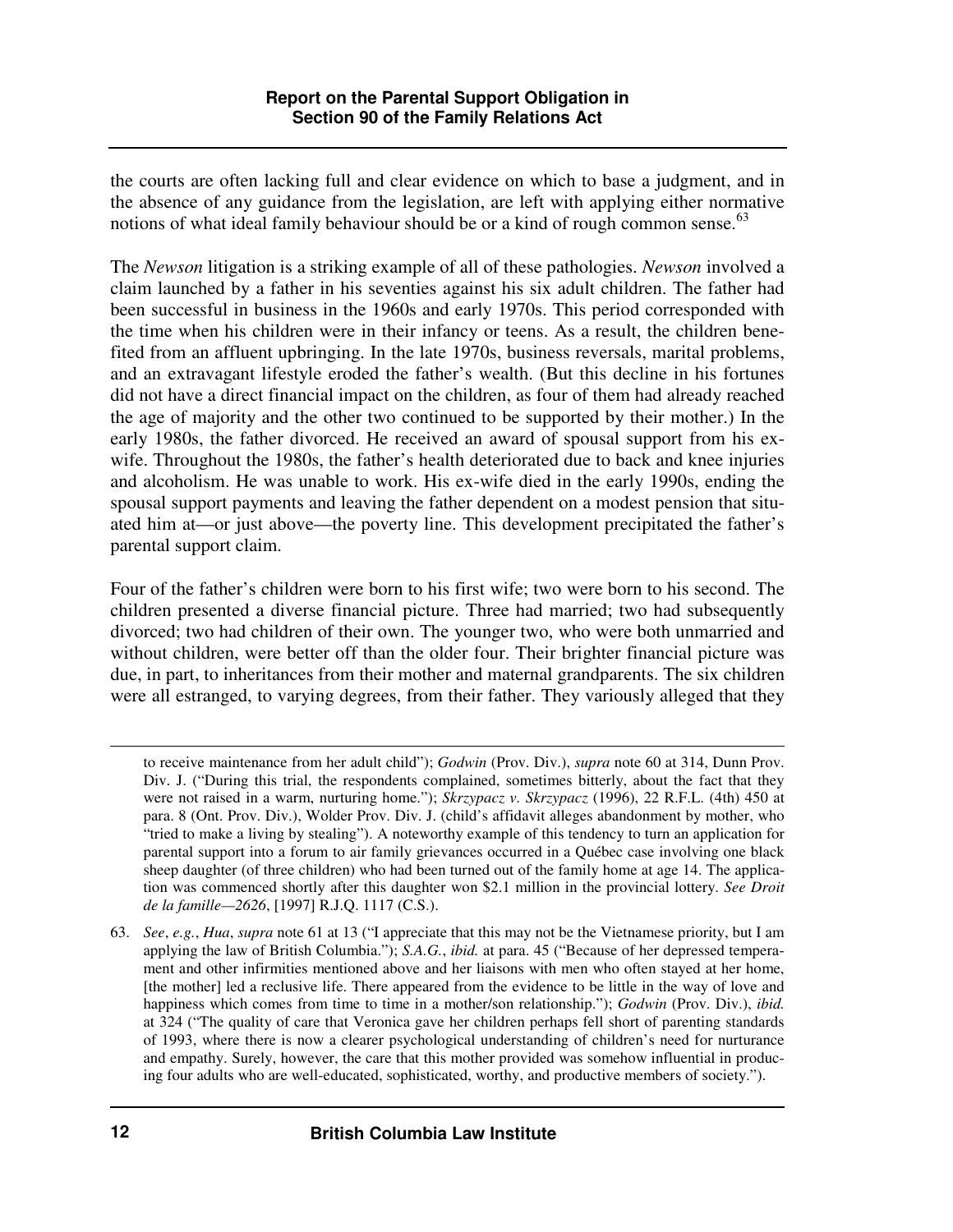had suffered from mistreatment, emotional abuse, or physical abuse at the hands of their father as they were growing up.

*Newson* raised a number of difficult issues. What role should a parent's past conduct play in determining whether the parent is entitled to support? How should a child's other obligations be balanced against the obligation to provide parental support? Are children jointly and severally liable to pay support? And, finally, is the rationale for parental support simply to ensure that a parent does not fall into abject poverty and become a charge on the government or is it to compensate a parent for support given when a child is growing up?

*Newson* generated five sets of written reasons from two levels of court without ever reaching trial. The initial application, for interim support, went before a Master of the Supreme Court, who dismissed it. This decision was appealed to a judge of the Supreme Court.<sup>64</sup> The judge dismissed it, reasoning that ". . . some sort of pre-existing support relationship between the parent and child must have existed on which the parent relied<sup>"65</sup> in order for a parent to succeed in an application under the Act.

The father appealed to the Court of Appeal.<sup>66</sup> This court ruled that the earlier Supreme Court judgment "... restricts the operation of the section to an absurd degree." $\delta$ <sup>7</sup> The Court of Appeal went on to make the point that parental support should be treated in a manner similar to spousal or child support.<sup>68</sup> The matter was remitted to the Supreme Court for determination consistent with the Court of Appeal's reasoning.

This ruling led to the second decision by the Supreme Court,<sup>69</sup> a judgment notable in its attempt to explore the policies underlying parental support legislation and to state principled answers to the difficult issues raised by this case. After reviewing the history of the legislation, court decisions in British Columbia, the rest of Canada, and the United States, and some academic commentary on parental support, the court formulated a list of five factors to be considered on a parental support application:<sup>70</sup>

-

- 69. *Newson v. Newson* (1998), 53 B.C.L.R. (3d) 191 (S.C.), Burnyeat J.
- 70. *Ibid.* at para. 140 [citations omitted].

<sup>64.</sup> *Newson v. Newson* (1994), 99 B.C.L.R. (2d) 197 (S.C.), Dohm J.

<sup>65.</sup> *Ibid.* at para. 9.

<sup>66.</sup> *Newson v. Newson* (1997), 35 B.C.L.R. (3d) 341 (C.A.), Hinds, Goldie, and Ryan JJ.A.

<sup>67.</sup> *Ibid.* at para. 15.

<sup>68.</sup> *Ibid.* at para. 30 ("S. 58 [now section 90] is one of a fasciculus of sections comprising Part 4 [now Part 7] of the Act under the general heading 'Maintenance and Support Obligations'. . . . S. 58 is to be construed not only in relation to itself but also in the context of the other sections of Part 4.").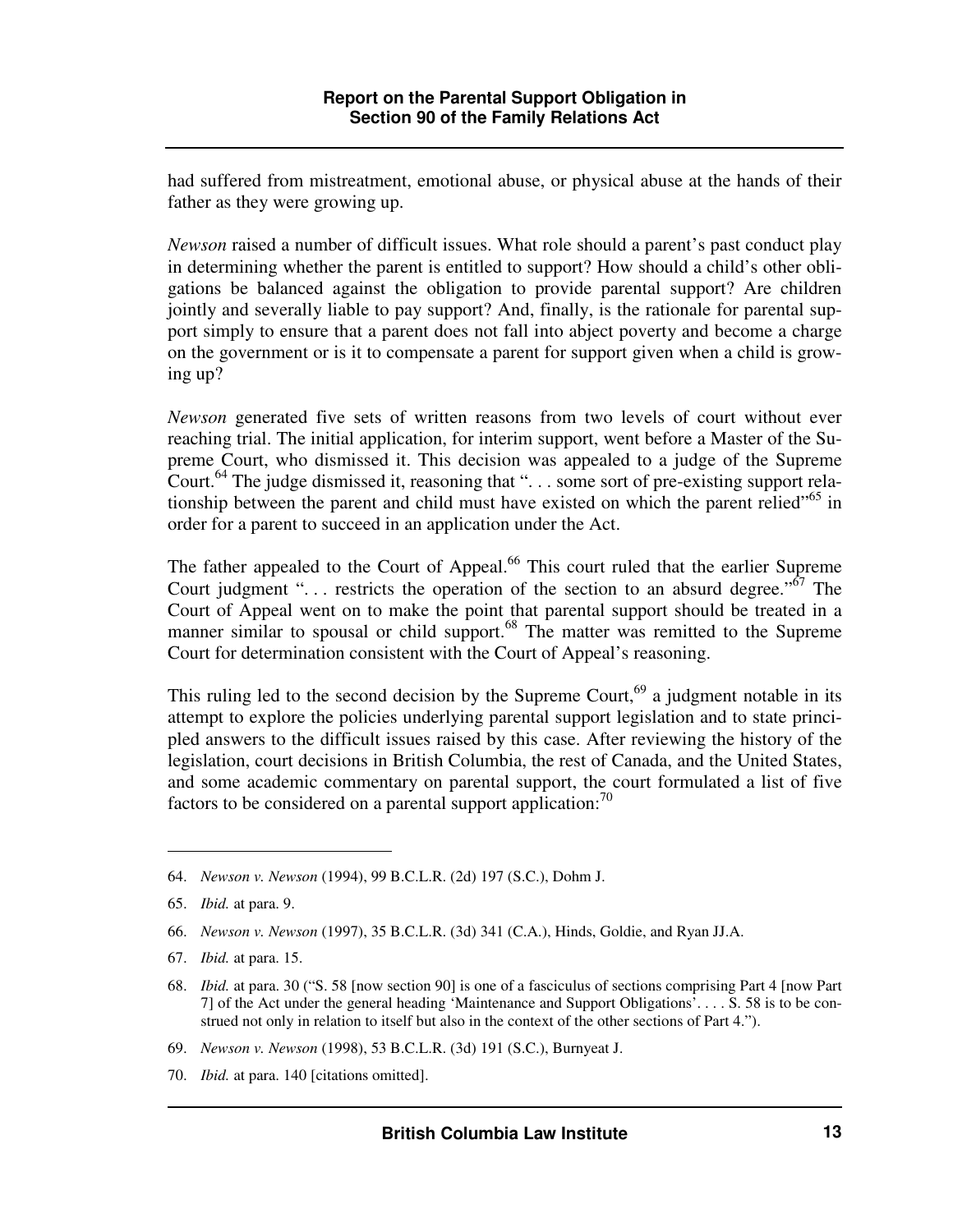- (a) The obligations that each of the defendants have to their own families will take priority over any obligations they owe to the applicant;
- (b) Any assets and income which are available to the defendants from their spouse or former spouses are not to be taken into account when determining whether, on the basis of their responsibilities and liabilities and their reasonable needs, they also have an ability to maintain and support the applicant;
- (c) Evidence of abandonment, abuse and estrangement can be taken into account as one of the factors in the objective evaluation of the application;
- (d) The length of the period of estrangement is also a factor to be taken into account in the objective evaluation of the application and the consequent ranking of the needs of the adult child; and
- (e) A parent should first look to spousal support and, only if such support is not available, to then look to possible child support.

These factors attempted to balance the parental support obligation with other support obligations and to explain how abandonment, abuse, and estrangement should be taken into account on an application for parental support. Reasonable people may disagree with one or more of the items on this list, but the key point is that the list makes an effort to articulate a principled approach to applying section 90 that extends beyond the dispute at hand. Applying this approach, the court dismissed the father's application.

The father sought leave to appeal to the Court of Appeal yet again.<sup>71</sup> Leave was granted, but only after the judge expressed his dismay at the conduct of this litigation<sup>72</sup> and his hope that the Legislature repeal the parental support obligation.<sup>73</sup>

On appeal, the Court of Appeal reversed the decision of the Supreme Court, ordering that two of the father's children pay him interim support.<sup>74</sup> This decision was unremarkable, and certainly defensible, but the Court of Appeal felt compelled to go further and question the way that the Supreme Court approached the case. Citing with approval the dictum that "[i]nterim proceedings are summary in their nature and provide a rough justice at best,"<sup>75</sup> the Court of Appeal expressly declared that the factors enumerated in the Supreme Court would not be binding on any judge who should ultimately preside over a

<sup>71.</sup> *Newson v. Newson* (1998), 39 R.F.L. (4th) 410 (B.C.C.A.), Esson J.A.

<sup>72.</sup> *Ibid.* at para. 8 ("I can say that I have every sympathy with the position of the respondents that they are being ground down to the point of oppression by this seemingly endless proceeding. . . .").

<sup>73.</sup> *Ibid.* at para. 9 (". . . [S]ome good may come of all this if the appropriate authorities in due course consider whether the benign neglect conferred on this provision for over seven decades did not reflect a sound community consensus that this form of compulsion does not benefit society. If so, it may be concluded that the public weal would be best served by a repeal of the section.").

<sup>74.</sup> *Newson v. Newson* (1998), 65 B.C.L.R. (3d) 22 (C.A.), Esson, Goldie, and Newbury JJ.A.

<sup>75.</sup> *Ibid.* at para. 11, quoting *B. (R.) v. B. (M.)* (1989), 19 R.F.L. (3d) 92 at 98 (Ont. H.C.J.), Wright J.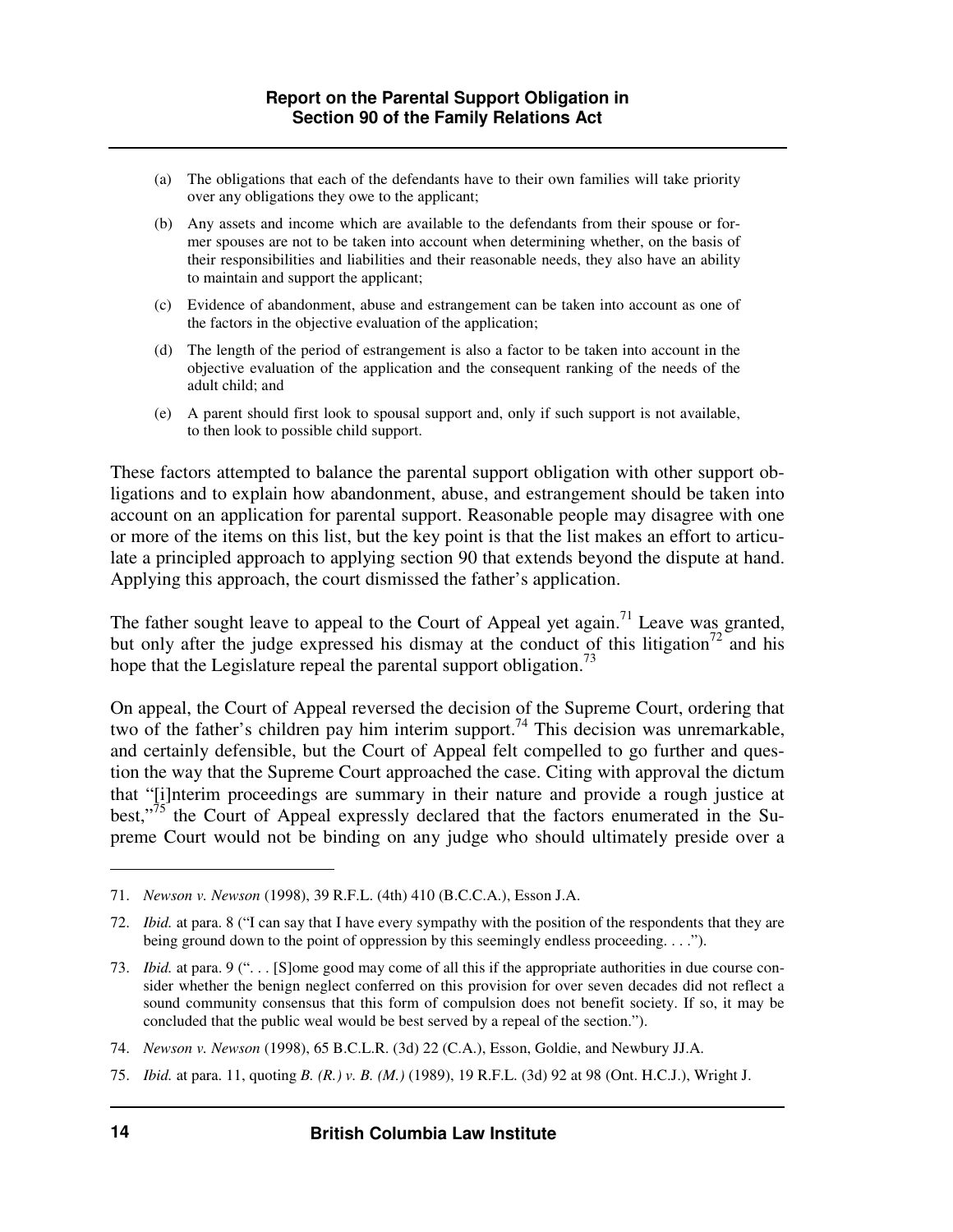trial of the matter<sup>76</sup> and strongly disapproved of taking such a principled approach in the future.<sup>77</sup> This conclusion is understandable if one takes a broad view that encompasses the vast amount of litigation over spousal and child support that comes before the courts. But, given the relative scarcity of cases involving parental support, the Court of Appeal's last decision in *Newson* is a disappointment, as it signals that needed reforms in this area will be very difficult to pursue in the courts.<sup>78</sup>

#### 5. SUMMARY

Several conclusions may be drawn from British Columbia's eighty-five-year experience with parental support. The legislation was initially enacted in the 1920s for reasons similar to those underlying the first enactment of parental support in England, over 300 years earlier. Parental support became law in this province as an attempt to relieve the public burden of making cash payments to those individuals who were unable to work. In practice, the law was almost never used for its original purpose. In the 1970s, parental support was caught up in a wave to reform the *Family Relations Act*. The character of British Columbia's parental support law changed from being part of a social welfare system that was administered locally to being part of a court-based system of determining family support obligations. This development resulted in more litigation reaching the courts, which have expressed their frustration with applying the existing parental support law.

# **III. WHY REFORM IS NEEDED NOW**

The case for reform of section 90 stems from the difficulties experienced by litigants and the courts. The exasperation on all sides in cases like *Newson* is plain. In part, it follows from unresolved issues inherent in the conception and current design of section 90; in part, it is due to the general difficulties that have prompted a wide-ranging review of the *Family Relations Act*. 79

While it would be difficult to argue that section 90 is operating successfully, one could plausibly claim that reform is not a pressing concern. The number of cases involving section 90 is still very small. For most British Columbians, the problems with our parental support law are more hypothetical than real.

This argument is not convincing for two reasons. First, broader social trends raise the possibility of increased reliance on section 90 in the future. According to Statistics Can-

<sup>76.</sup> *Ibid.* at para. 14.

<sup>77.</sup> *Ibid.* 

<sup>78.</sup> The lower courts appear to have got the message from *Newson*. None of the judgments on parental support from the period after the Court of Appeal's decision attempt anything like Mr. Justice Burnyeat's principled approach.

<sup>79.</sup> *See supra* note 2.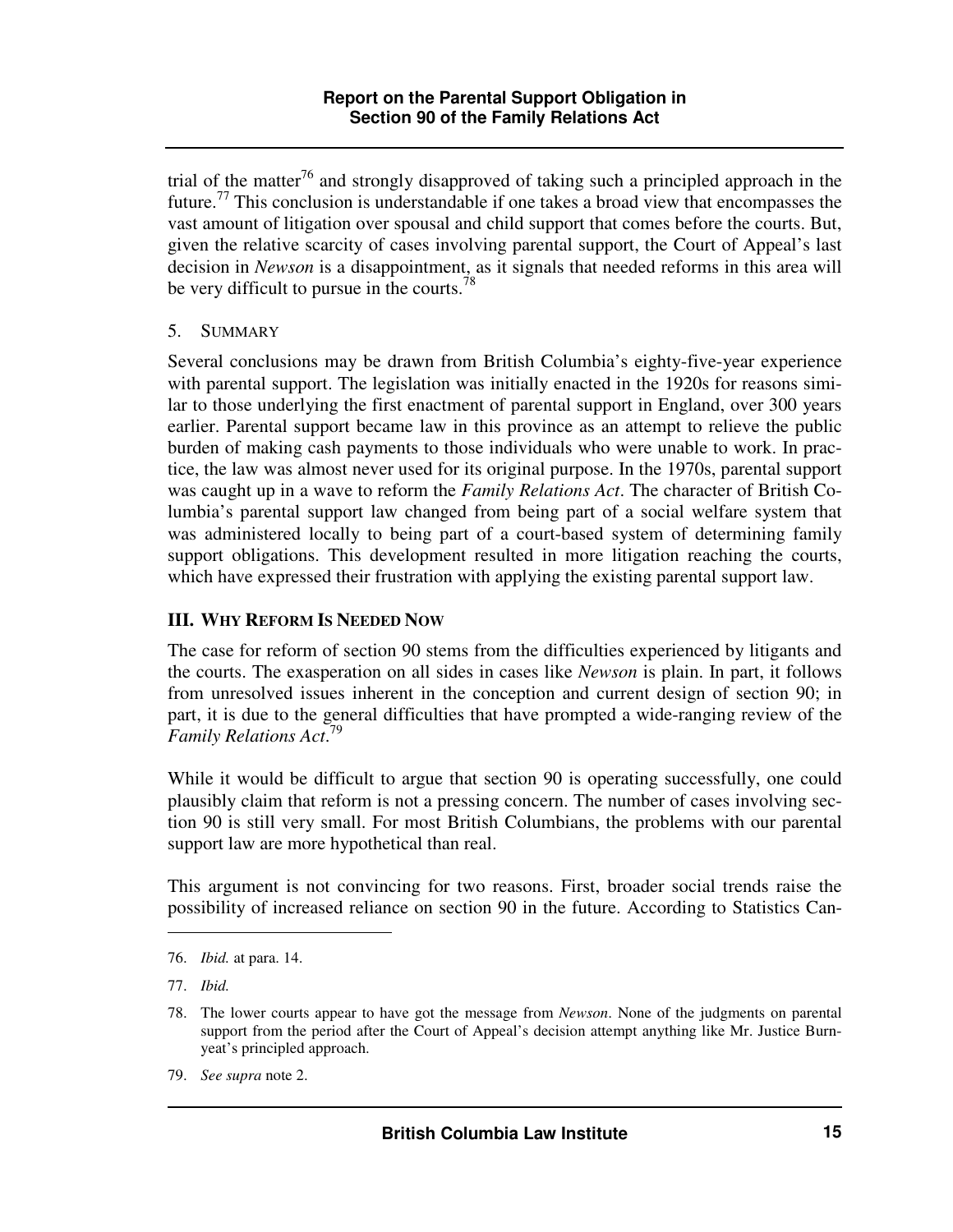ada, ". . . population aging will begin to accelerate in 2011, exacerbated until 2031 as individuals belonging to the large baby-boom cohorts reach age 65. . . . [N]o projection scenario reverses this trend, which is inevitable since it is already inherent in the age structure of the Canadian population."<sup>80</sup> In 2005, the number of persons over age 65 in Canada was 4.2 million or 13% of the population; by 2031, there is projected to be between 8.9 million and 9.4 million persons over age 65 in Canada, or between 23% and 25% of the population.<sup>81</sup> A similar trend may be observed for British Columbia. In 2005, persons over age 65 made up 13.8% of the total population of this province; by 2031, this share is projected to grow to between 22.8% and 25.4% of total population.<sup>82</sup>

Along with this increase in the population over age 65, the continuing economic vulnerability of older adults must also be taken into account. Canada may be reaching the end of a period of brightening economic prospects for older adults. The National Advisory Council on Aging has reported that a reversal of fortune may now be occurring for those over age  $65:83$ 

Until recently, the percentage of seniors with low incomes had been declining. It went from 21% in 1980, to 10% in 1990, to 7% in 2003. . . . Since the middle of the 1990s, seniors' income has reached a ceiling and the gap between seniors' revenues and those of other Canadians is now increasing.

Further, the income level of 19% of older adults was only marginally above the beforetax low income cut-off. $84$ 

Applications under section 90 are not restricted to persons over age 65, but this group has supplied the greatest number of applicants. Demonstrating "dependency" is a requirement for a successful application under section 90, and this requirement has been interpreted to mean financial dependence brought about by age, illness, infirmity, or economic need.<sup>85</sup> One consequence of increases in both the absolute number of older adults and the number living in poverty will almost certainly be an increase in the number of applications under section 90. One commentator has even compared this situation to the boom in spousal and child support applications that followed the liberalization of divorce laws in the late

- 84. *Ibid.* at 11. The "before-tax low income cut-off" is usually called the poverty line.
- 85. *Newson v. Newson*, *supra* note 66 at para. 33.

<sup>80.</sup> *Population Projections for Canada, Provinces and Territories* (Ottawa: Minister of Industry, 2005) at 44.

<sup>81.</sup> *Ibid.* at 46–47.

<sup>82.</sup> *Ibid.* at 60.

<sup>83.</sup> *Seniors on the Margins: Aging in Poverty in Canada* (Ottawa: Minister of Public Works and Government Services Canada, 2005) at 8 [footnote omitted].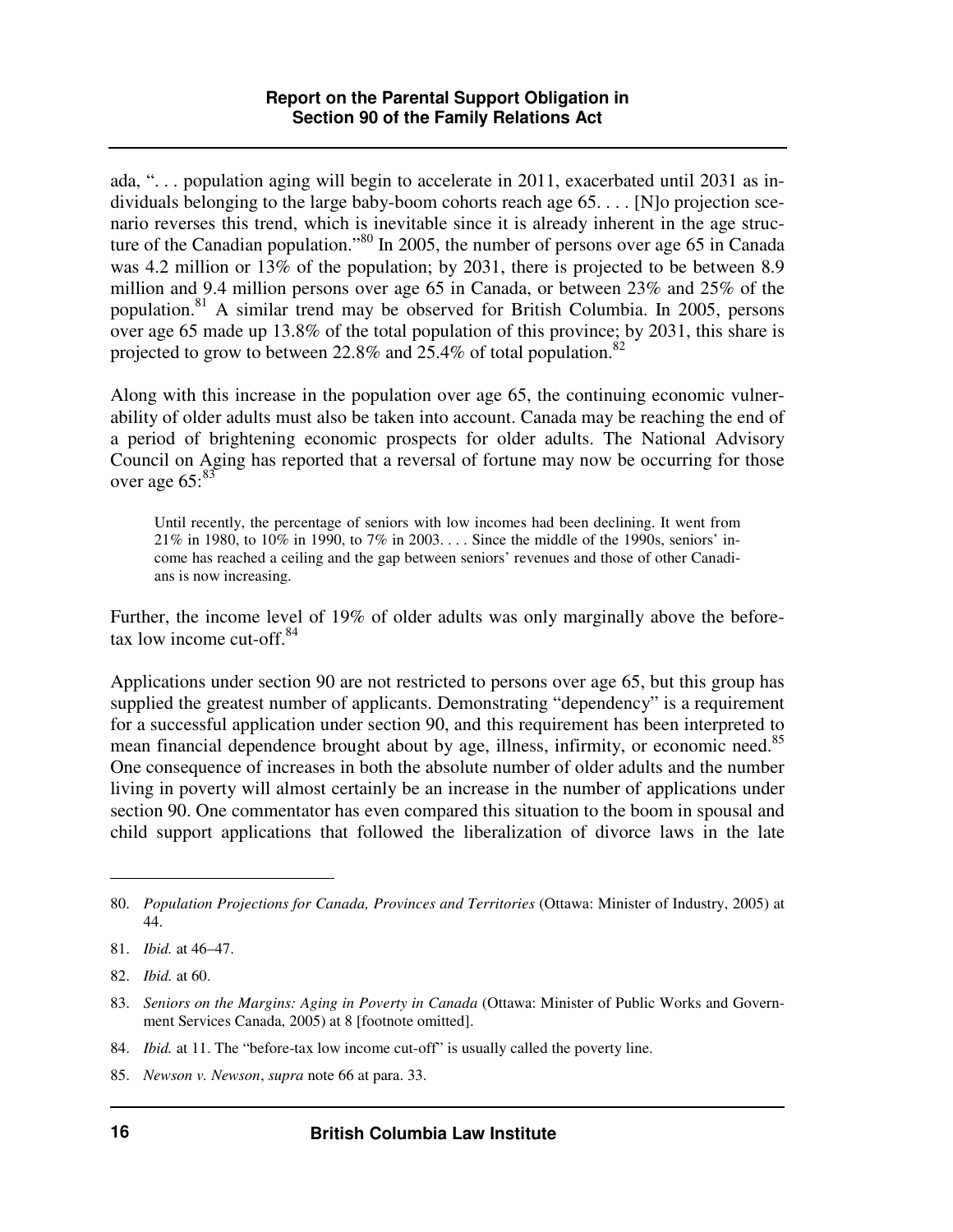1960s.<sup>86</sup> While this comparison probably overstates the case, there should be no question of the desirability to act now, before demographic trends create even more pressure on British Columbia's parental support law.

Second, the argument that a statutory provision should escape reform because it is littleused fails on principle. It would be cold comfort for a parent or adult child who suffered at the hands of a defective law to be told that reform was not pursued because only a few people each year will suffer in this manner. It is for this reason that little-used laws which are determined only to hold out the prospect of mischief are usually considered to be among the most suitable candidates for law reform.

### **IV. ARGUMENTS FOR AND AGAINST PARENTAL SUPPORT LAWS**

### **A. Introduction**

 $\overline{a}$ 

In deciding on the best reforms for British Columbia's parental support law, the first task that must be addressed is to decide whether this law is needed at all. The current rationale for section 90 is far from clear. Parental support legislation was enacted in the 1920s as a means to relieve the burden on governments in providing assistance to the poor. This policy goal, which proved to be not very important in practice, has been completely overtaken since the reforms of the 1970s. But no clearly articulated rationale for the legislation has appeared to take its place.

This chapter surveys the leading academic arguments for and against parental support legislation, with a view to determining whether such legislation continues to be relevant in twenty-first century British Columbia and, if it is, on what basis. There is actually little academic commentary to be found from Canadian sources,  $87$  but parental support has generated a fair amount of discussion among American lawyers, law professors, and law students. This American commentary is helpful primarily because it canvasses the major policy positions and because it focusses on the challenges of applying these laws to an ag-

<sup>86.</sup> *See* Freda Steel, "Financial Obligations Toward the Elderly: Filial Responsibility Laws," in Margaret E. Hughes & E. Diane Pask, eds., *National Themes in Family Law: Selected Papers Presented to the 1987 Canadian Association of Law Teachers Family Law Conference* (Toronto: Carswell, 1988) 99 at 102–03 ("An analogous situation occurred with respect to married women in the 1970s and 1980s. The escalation in the divorce rate led to a substantial increase in the number of divorced women with dependent children. . . . That situation in turn led to a re-examination of the private and public means of support. . . . A similar situation may develop with respect to the aged in our population.").

<sup>87.</sup> *See* Steel, *ibid.*; Wendy Bernt, "Lines of Dependence: The Rebirth of Parental Support Legislation in Canada" (1996) 2 Appeal 52; Christa Bracci, "Ties that Bind: Ontario's Filial Responsibility Law" (2000) 17 Can. J. Fam. L. 455. *See also* Georgialee A. Lang, "Parental Support in Canada: Honour Thy Father and Thy Mother," in Canadian Bar Association & Federation of Law Societies of Canada, *The 1998 National Family Law Program: Whistler Conference* (June 1998); John-Paul Boyd, "Intergenerational Conflict, Part I: Parental Support," in Continuing Legal Education Society of British Columbia, *Aging, Death & Divorce: The Big Three and The Perfect Storm* (February 2007) 1.1.1.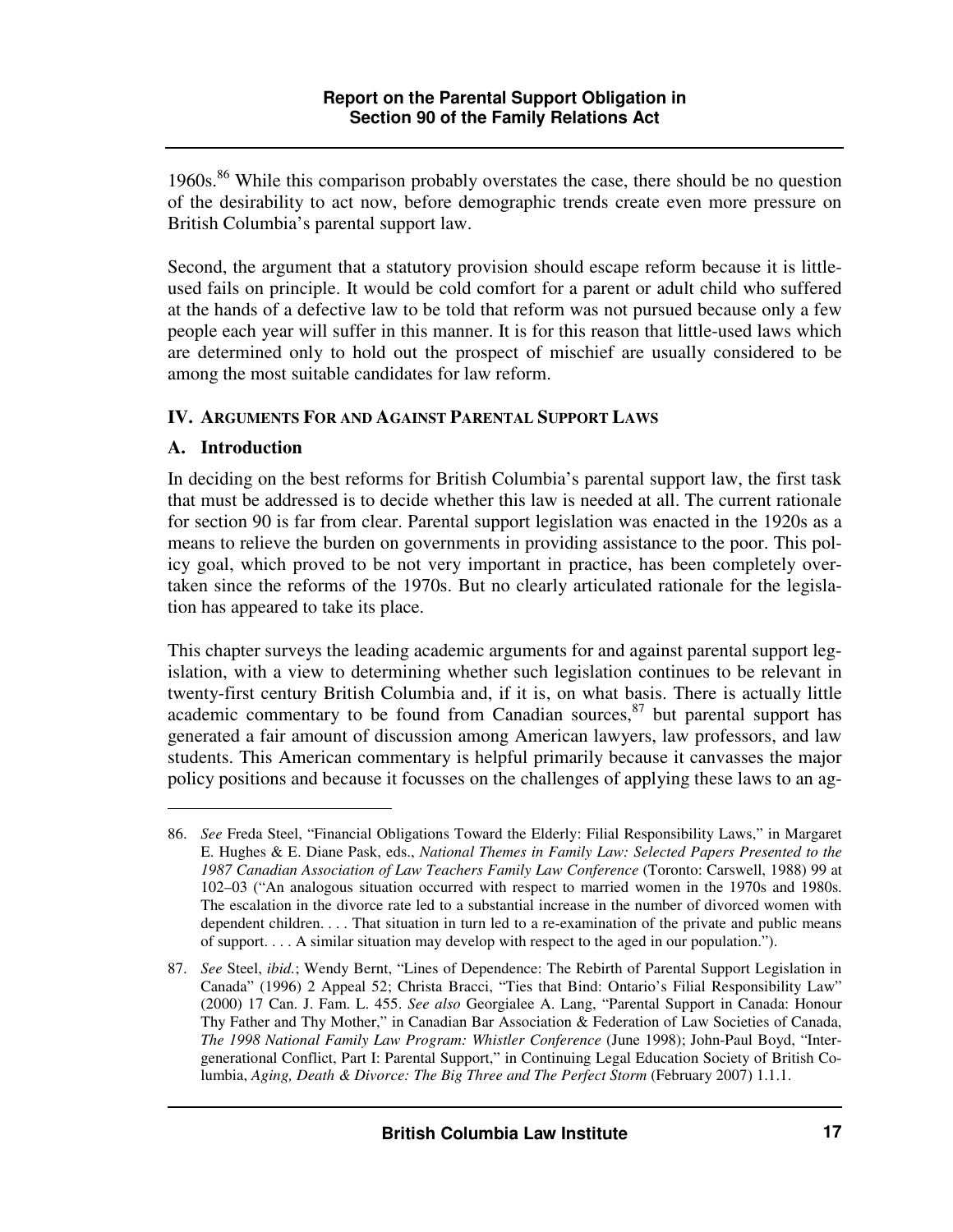ing population.<sup>88</sup> Further, both American and Canadian parental support laws derived from the same source, the English poor laws,  $89$  and show a family resemblance to one another. But it must be borne in mind that the American experience with parental support differs in important ways from the Canadian. Most notably, parental support laws in the United States are still viewed as a part of the public welfare system. They did not go through a development analogous to the Canadian reforms in the  $1970s$  and  $1980s$ .<sup>90</sup> As a result, American commentators tend to be very concerned with government enforcement of parental support laws, which has not been an issue in British Columbia since at least 2000, when public standing to commence a proceeding to enforce the parental support obligation was eliminated. $91$ 

- 90. The major development on the American scene during these years had to do with one part of the American social safety net, the Medicaid program. Medicaid is a program that provides monetary assistance for the medical care of low-income people. Its costs are shared by the federal and state governments. The decision to participate in Medicaid is left to the states, but once a state opts in it is bound by the federal legislative framework to comply with all federal statutory and administrative requirements. One of the provisions in the federal enabling legislation prohibited the consideration of an adult child's income and resources in determining the eligibility of a person to assistance. After the program was established in the 1960s, the prevailing legal opinion was that state parental support laws were incompatible with the federal legislation. Faced with the risk of losing federal funding, many states repealed their laws. The vast majority of those states that left their parental support laws in place stopped enforcing them. In 1983, the federal government issued an administrative "transmittal" that contradicted the prevailing legal view and appeared to encourage states to enact or to resume enforcement of their parental support laws. During the tight budgetary times of the 1980s and 1990s, this message received a sympathetic ear from many state governments. But, replaying a pattern that was observed in England and Canada, when the time came to enforce the parental support laws in practice (as opposed to musing about their utility in theory), very few state governments decided to follow through. *See generally* George F. Indest, "Legal Aspects of HCFA's Decision to Allow Recovery from Children for Medicaid Benefits Delivered to Their Parents Through State Financial Responsibility Statutes: A Case of Bad Rule Making Through Failure to Comply with the Administrative Procedure Act" (1988) 15 S. U. L. Rev. 225. *See also* Ann Britton, "America's Best Kept Secret: An Adult Child's Duty to Support Aged Parents" (1990) 26 Cal. W. L. Rev. 351 at 353 ("It was a politically unpopular administrative decision to resurrect use of the filial support obligation and, therefore, enforcement was not pressed." [footnote omitted]).
- 91. *See supra* note 45. Under s. 91 (2.1) of the *Family Relations Act* a "designated agency" may apply for a parental support order on behalf of a parent. "Designated agency" is defined in the *Adult Guardianship Act*, R.S.B.C. 1996, c. 6, as being a public body, organization, or person designated to carry out certain functions in connection with various Parts of the *Adult Guardianship Act*. For the purposes of

<sup>88.</sup> In this chapter there are repeated references to the needs of older adults. These references reflect the prevalence of seniors' issues in the commentary. But they should not be taken as a limitation on the scope of section 90. Historically and at present, parental support laws applied to disabled parents of any age. Since 1978, section 90 of the *Family Relations Act* has applied to parents of any age who are dependent upon their children due to "economic circumstances." But it must be conceded that demographic trends make the application of section 90 to senior citizens the most pressing concern for policymakers and commentators.

<sup>89.</sup> With the exception of the laws in force in Québec and Louisiana, the two civil law jurisdictions in Canada and the United States. *See supra* note 3.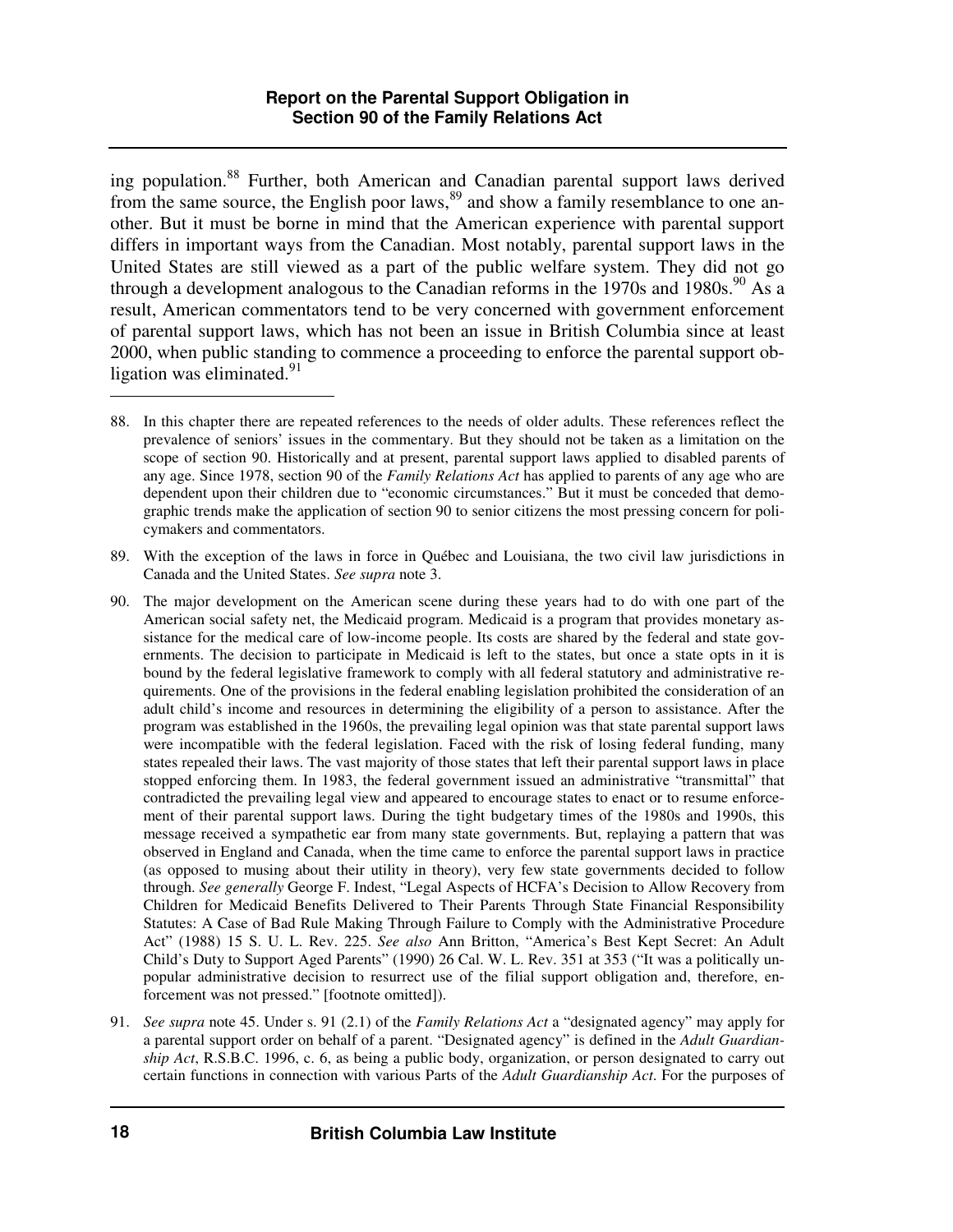### **B. Arguments For Parental Support Laws**

#### 1. INTRODUCTION

-

Most, if not all, proponents of parental support laws concede that there are problems with the current design and implementation of those laws. But these commentators argue that the problems are not so grave as to require the repeal of parental support laws. Rather, parental support should be reformed along lines that are more relevant to today's society.<sup>92</sup> If, as one lawyer put it, a "rational role"<sup>93</sup> can be found for parental support laws, then legislation like section 90 of the *Family Relations Act* can make a meaningful contribution to the lives of needy citizens, their families, and the general public.

Commentators have sought this rational role in three places. First, they have argued that parental support can serve as a last line of defence to save a person from falling into abject poverty. Second, they have claimed that parental support laws are an organic growth from the moral benevolence that worthy families show to their members, and can therefore serve to strengthen the bonds between members of families where that natural gener-

- 92. *See*, *e.g.*, Daniel R. Mandelker, "Family Responsibility Under the American Poor Laws: Parts I & II" (1956) 54 Mich. L. R. 497 at 505 ("This writer, however, sees no objection to the retention of the family responsibility laws, provided that some revisions in the statutory framework are made.")  $\& 607$ .
- 93. Terrance A. Kline, "A Rational Role for Filial Responsibility Laws in Modern Society?" (1992) 26 Fam. L.Q. 195.

this report, only the designated agencies appointed in connection with the administration of Part 3 of the *Adult Guardianship Act* (which deals with support and assistance for abused and neglected adults) are relevant. (In fact, to date agencies have only been designated in connection with Part 3.) Designated agencies were intended to "... improve and coordinate the services offered by existing community agencies." *See* British Columbia, Joint Working Group, *How Can We Help? A New Look at Self-Determination, Interdependence, Substitute Decision Making and Guardianship in B.C.* (May 1992) at 29. The Public Guardian and Trustee is authorized to designate agencies pursuant to *Adult Guardianship Act*, s. 60 (a.1). Acting under this authority, the Public Guardian and Trustee has designated Community Living British Columbia and the five regional health authorities as designated agencies. *Adult Guardianship Act*, s. 44 describes the purpose of Part 3 as providing for the support and assistance of adults who are abused or neglected and who cannot seek support and assistance due to several listed reasons. To further this purpose, designated agencies are authorized to investigate whether an adult requires support and assistance. *Adult Guardianship Act*, ss. 47–48. One of the outcomes of a completed investigation may be an application to the Provincial Court for various orders, including an order for parental support under *Family Relations Act*, s. 90. *Adult Guardianship Act*, ss. 51 (1) (f), 56 (3) (b). This complex legislative framework leaves open the possibility that designated agencies could carry out the cost-recovery rationale for parental support that was formerly delegated to the Attorney General and municipal governments. But this possibility would have to be balanced against two other considerations. First, the main thrust of Part 3 is protective, not financial. Second, by virtue of the statutory framework, the standing of designated agencies to commence parental support proceedings is very limited. For these reasons, it is not appropriate to place designated agencies in the same position as the public officials authorized to enforce parental support legislation under earlier versions of British Columbia's legislation or under the legislation in force in the United States.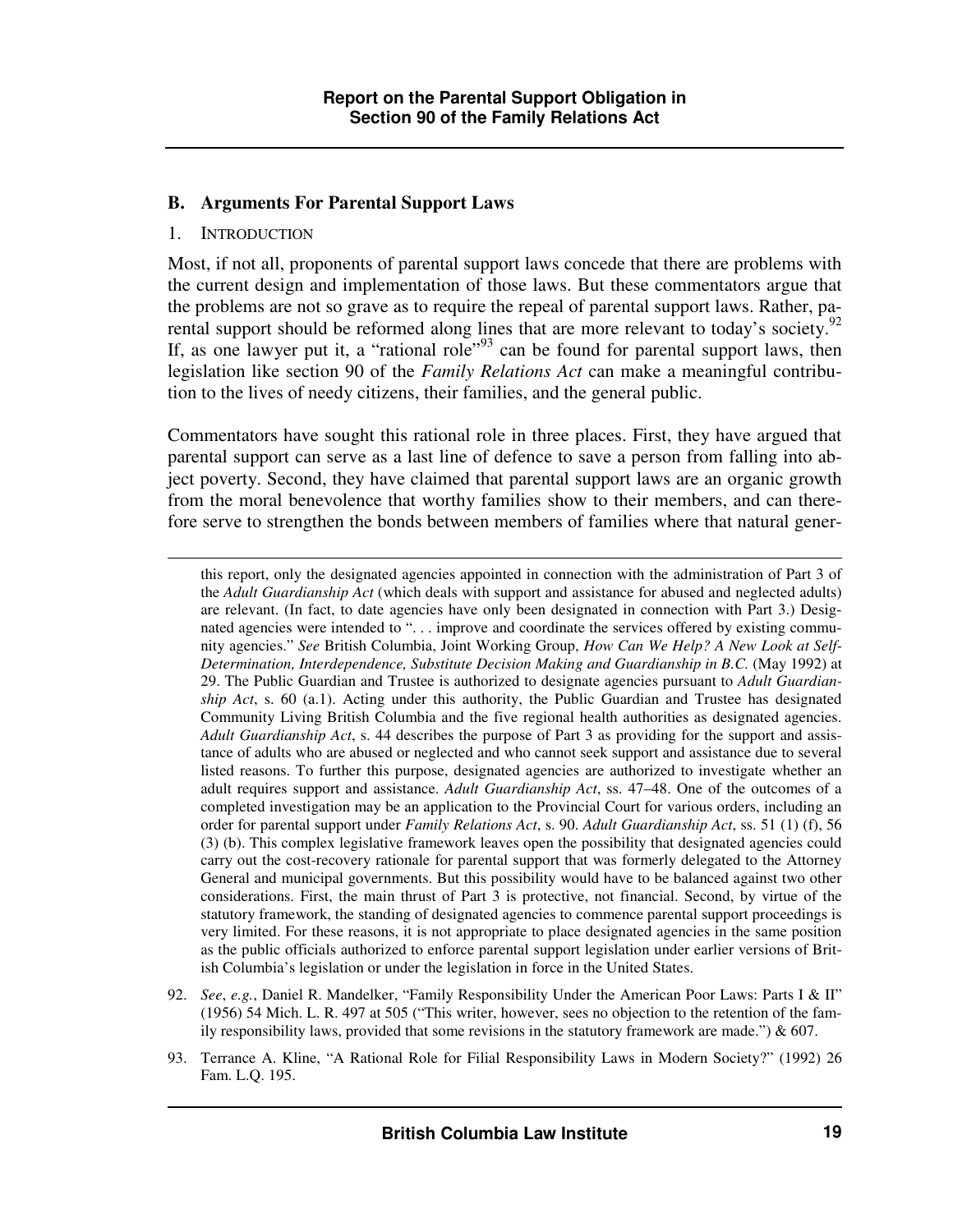osity is lacking. And, third, they have alleged that the enforcement of parental support laws may have a salutary effect on government finances.

2. PARENTAL SUPPORT LAWS MAKE A NECESSARY SOURCE OF FUNDS AVAILABLE TO IMPOVERISHED INDIVIDUALS

Proponents of parental support laws like to point out that poverty still exists among older adults, despite concerted government efforts to stamp it out.<sup>94</sup> They posit that a gap will always exist between the needs of the poor and the ability of the government to meet those needs.<sup>95</sup> Parental support laws can help to fill that gap.<sup>96</sup>

Parental support, by itself, cannot solve the problem of poverty or take the place of government programs, and its proponents are careful to point these facts out.<sup>97</sup> But it is more useful for the poor, particularly the older poor, to have a range of options at their disposal. The loss of parental support would leave the poor more dependent on government programs—a development that could increase their vulnerability, since funding for government programs can ebb and flow. Financing of government programs may be increasing at one moment, but the future could hold cutbacks. Doing away with parental support laws on the basis that the government can provide all necessary assistance may be shortsighted.<sup>98</sup>

<sup>94.</sup> *See*, *e.g.*, Kline, *ibid.* at 202 ("Empirical evidence demonstrates the persistence of poverty among the aged, notwithstanding massive government aid for the benefit of the elderly." [footnote omitted]).

<sup>95.</sup> *See* Kline, *ibid.* at 203 ("Further government aid is improbable due to increasing budget constraints. With 30 percent of the federal budget already set aside for programs benefitting the elderly, and with state budgets tighter than ever, additional benefits to alleviate poverty among the aged are not likely. . . ."); Bracci, *supra* note 87 at 500 ("As the years progress and the senior population grows, government resources may not be able to keep up with either financial demands or demands for services.").

<sup>96.</sup> *See* Robin M. Jacobson, "*Americana Healthcare Center v. Randall*: The Renaissance of Filial Responsibility," Note (1995) 40 S.D. L. Rev. 518 at 541 ("Filial responsibility statutes also provide support to the elderly beyond what the government is able to provide." [footnote omitted]); Kline, *ibid.* at 207 ("Perhaps the most convincing argument in favor of filial responsibility laws is that they have the potential to provide the indigent elderly with financial support beyond that which is provided by the government.").

<sup>97.</sup> *See* Kline, *ibid.* at 210 ("Filial responsibility laws alone would be incapable of solving the enormous problem of poverty among the aged, but they may begin to alleviate the problem and achieve desirable public and social policy results.").

<sup>98.</sup> *See*, *e.g.*, Bernt, *supra* note 87 at 57 ("It is not difficult to foresee a time when Canada's increasing elderly population will be forced to balance decreasing financial resources with increased living and health care costs. If the state is unwilling or unable to help the elderly meet those costs, it is likely that the burden of parental support will shift once again to adult children.").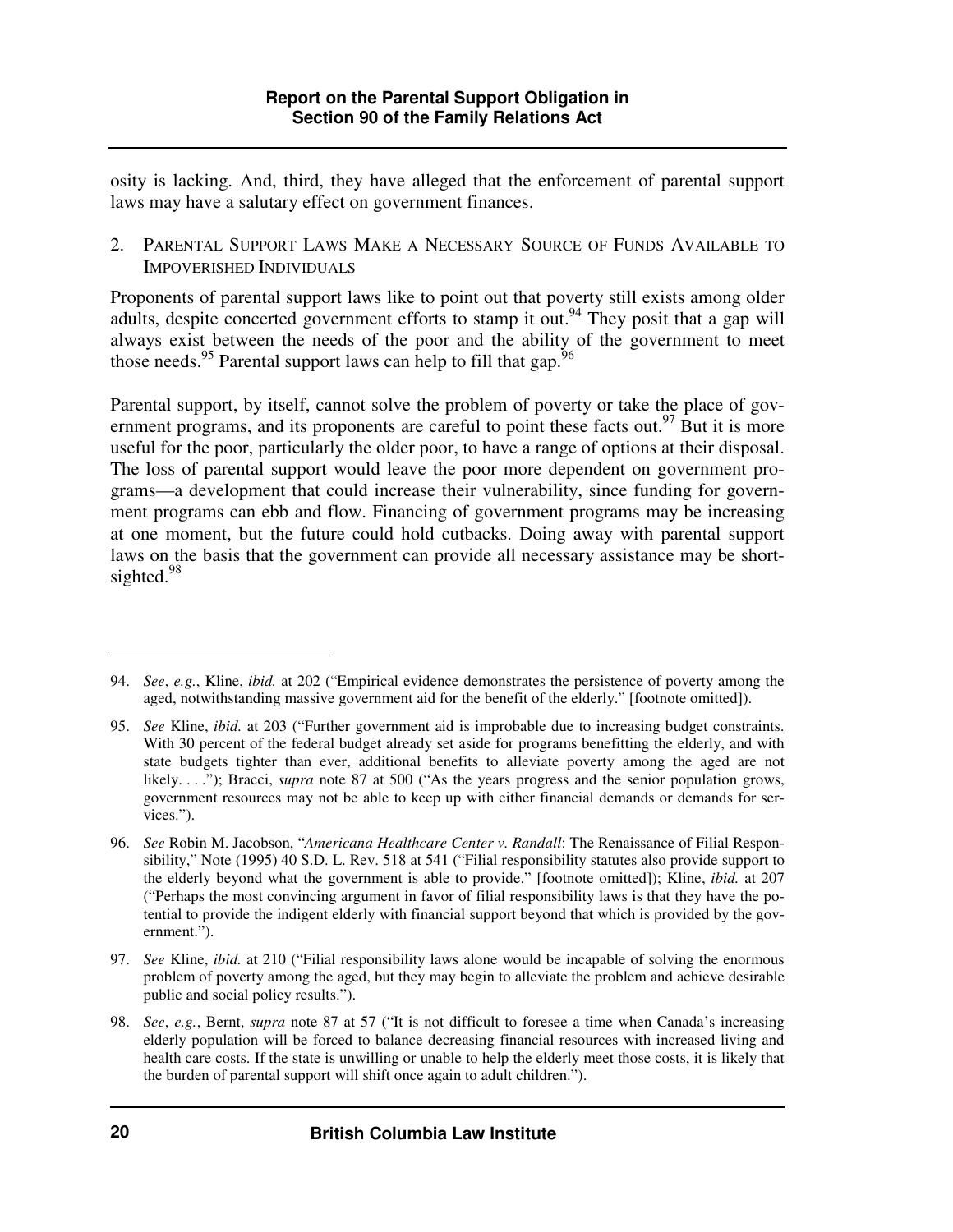Proponents of parental support also point out that egregious cases of deprivation still exist.<sup>99</sup> In too many of these cases, the immediate family members of the indigent older adult live in comparative ease. The existence of such a state of affairs speaks both to the existence of holes in the social safety net and the continuing need for a legal remedy for such deprived parents.

In the past, parental support laws were designed with the primary goal of limiting government funding of social programs. Modern parental support laws can be designed to enhance and supplement existing government programs.<sup>100</sup> They can be reformed by placing the needs of poor older adults, rather than governments, at the centre of their focus. British Columbia has already started down this road by taking the decision to commence proceedings under section 90 of the *Family Relations Act* out of the hands of government and giving it primarily to the affected parent. Further development can make this province's parental support law a helpful strand in the social safety net.

#### 3. PARENTAL SUPPORT LAWS REINFORCE AND STRENGTHEN FAMILY SOLIDARITY

Parental support laws have long been seen as a way to reinforce family solidarity and to promote an ideal of family behaviour. In the eighteenth century, William Blackstone attempted to explain their origin as ". . . aris[ing] from a principle of natural justice and retribution": $^{101}$ 

For to those, who gave us existence, we naturally owe subjection and obedience during our minority, and honour and reverence ever after: they, who protected the weakness of our infancy, are entitled to our protection in their infirmity of their age; they who by sustenance and education have enabled their offspring to prosper, ought in return to be supported in case they stand in need of assistance. Upon this principle proceed all the duties of children to their parents which are enjoined by positive laws.

Blackstone's comment is historically inaccurate, but it has been adopted by some proponents of parental support laws. They see it as a valuable expression of a policy goal of parental support laws, rather than as an account of how those laws came into being.<sup>102</sup>

<sup>99.</sup> *See* Kline, *supra* note 93 at 195–96; Joann Blair, " 'Honor Thy Father and Thy Mother'—But for How Long?—Adult Children's Duty to Care for and Protect Elderly Parents," Note (1997) 35 U. Louisville J. Fam. L. 765.

<sup>100.</sup> *See* Kline, *ibid.* at 208 ("Filial responsibility laws can be limited to those cases where existing government and charitable programs are insufficient to provide life's basic necessities for indigent persons. This would help to ensure that the laws serve only to supplement government benefits, not replace them.").

<sup>101.</sup> Wayne Morrison, ed., *Blackstone's Commentaries on the Laws of England*, vol. 1 (London: Cavendish, 2001) at 348.

<sup>102.</sup> *See* Jacobson, *supra* note 96 at 543–44.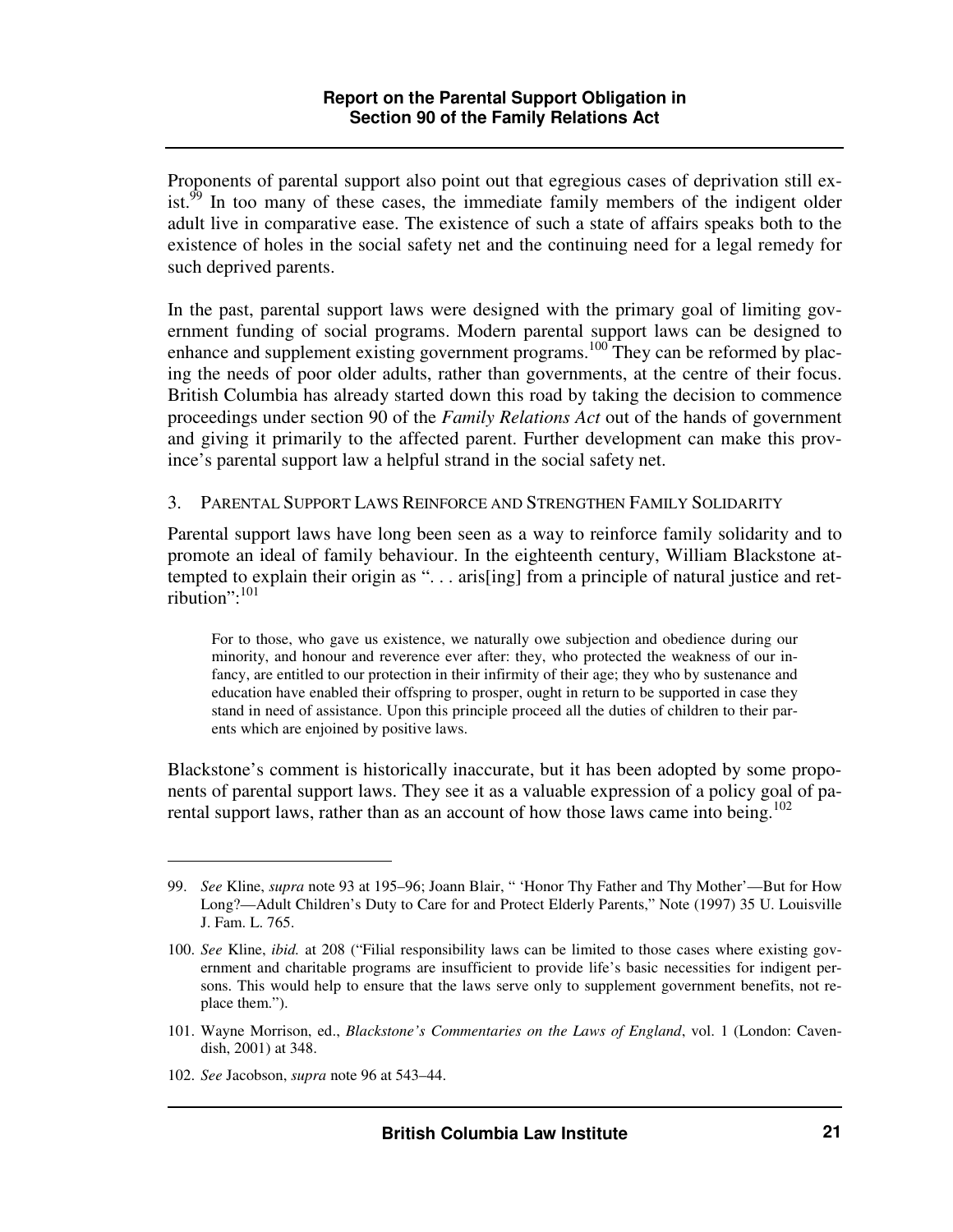As a general proposition, moral approbation attaches to acts that relieve another person from distress. No one questions the generosity and benevolence of adult children who voluntarily seek to remedy the situation of a parent who has fallen into poverty. In fact, many Canadians have taken up the burden of caring for their parents (either monetarily or, more commonly, by providing services), without being compelled to do so by the  $law.<sup>103</sup>$ 

Proponents of parental support laws claim that those laws can usefully strengthen solidarity among the members of those families who do not respond to distress voluntarily.<sup>104</sup> In their view, parental support laws impart a salutary moral lesson or example of proper family behaviour. Parental support laws reinforce well-established patterns of family relations.<sup>105</sup> They encourage independence, self-sufficiency, and benevolence among family members.<sup>106</sup>

Some commentators go further and claim that parental support laws can be a useful tool in the suppression of elder abuse.<sup>107</sup> In their view, parental support laws share a common rationale with criminal laws designed to protect the elderly.<sup>108</sup> Respect for parental support laws may pre-empt the development of neglect into out-and-out abuse.

4. PARENTAL SUPPORT LAWS FREE UP PUBLIC FUNDS FOR OTHER SOCIALLY VALUABLE PURPOSES

Parental support laws can still encourage some savings of government expenditures, even if this goal is no longer their primary rationale. One American commentator has estimated

<sup>103.</sup> *See*, *e.g.*, Wendy Piper, "Balancing Career and Care" (2006) 7.11 Perspectives on Labour and Income 5 at 5 ("In 2002, over 1.7 million adults aged 45 to 64 provided informal care to almost 2.3 million seniors with long term disabilities or physical limitations." [citation omitted]).

<sup>104.</sup> *See* Kline, *supra* note 93 at 207 ("While government regulation of private family conduct in a normal, healthy family is undesirable, intervention may be necessary when the family breaks down.").

<sup>105.</sup> *See* Jacobson, *supra* note 96 at 543 ("By their mandate, filial responsibility statutes encourage traditional family principles." [footnote omitted]).

<sup>106.</sup> *See* Jacobson, *ibid.* at 544 (". . . filial responsibility statutes encourage a return to close family bonds by removing governmental interference" [footnote omitted]); Kline, *supra* note 93 at 203 ("The enforcement of filial responsibility laws might also reduce government expenditures and serve to enforce a moral duty between parent and child in those cases where a child has failed to assume the appropriate responsibility for parental support, thereby strengthening family ties by encouraging family members, rather than the government, to care for one another.").

<sup>107.</sup> *See* Kline, *ibid.* at 195–96.

<sup>108.</sup> *See* Blair, *supra* note 99 at 780 ("Some of the same reasons underlying filial responsibility laws . . . are applicable to the question of whether children should face criminal liability for neglect of an elder." [footnote omitted]).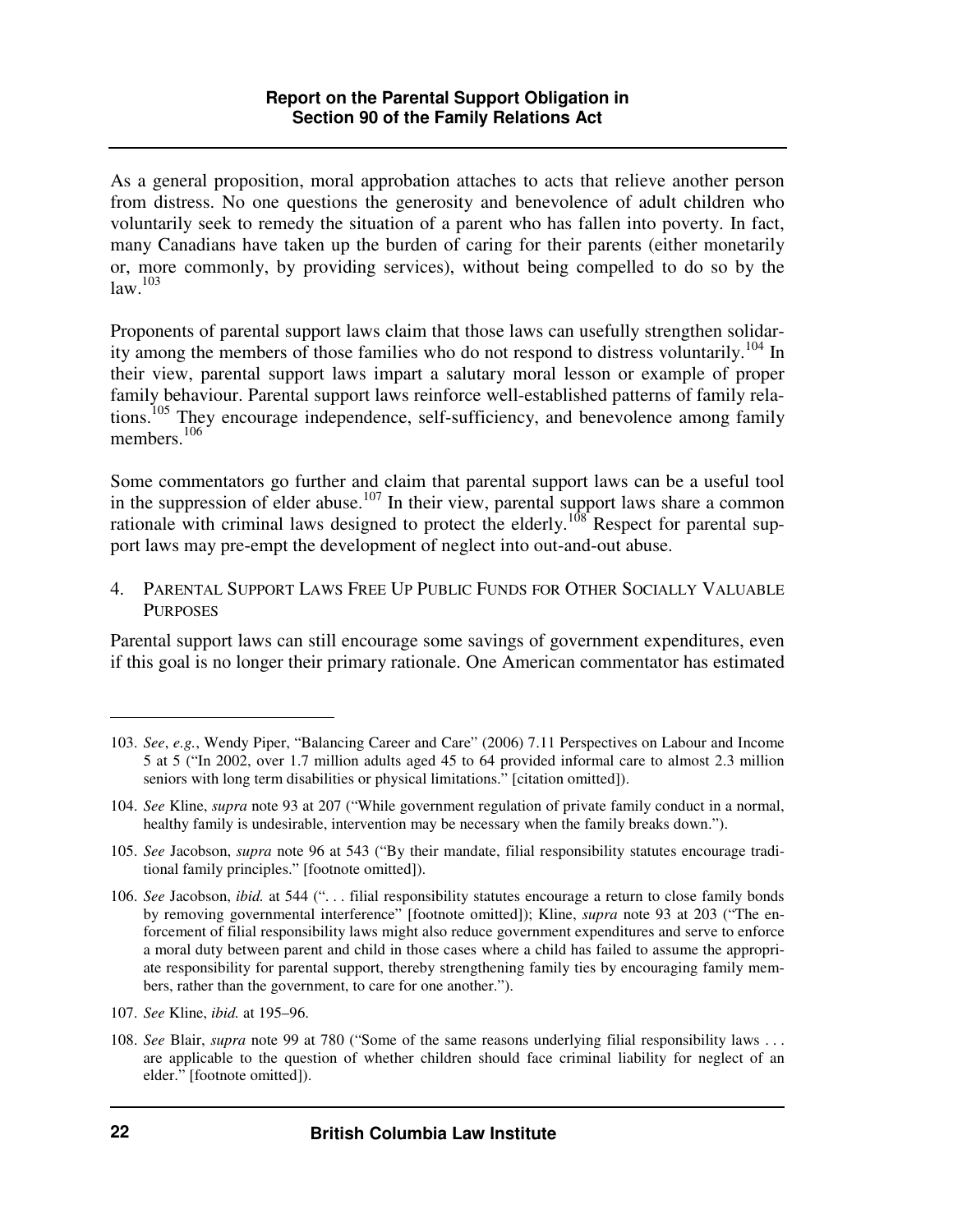the savings at between 11 percent and 30 percent of a typical state's social welfare costs.<sup>109</sup>

In the American context, these savings come from two sources. First, the state obtains funds from adult children directly by the enforcement of parental support laws; second, the state benefits indirectly when parents receive compensation from their adult children in lieu of obtaining state assistance.<sup>110</sup> Since public enforcement of parental support laws has been abandoned in British Columbia, the potential savings would be lower and much harder to estimate, as they would only derive from the second source.

Proponents acknowledge both the difficulty of measuring the savings produced by parental support laws and the historical failure of using those laws to fulfill only this rationale. But they argue that there can be benefits to society as a whole in the form of savings that may be used on other priorities, even if those benefits are collateral to the primary goals of parental support laws, which are to shore up the finances of the poor and contribute to family solidarity.<sup>111</sup>

5. SUMMARY

 $\overline{a}$ 

Proponents of parental support laws argue that the existing legislation can be updated to advance contemporary policy goals. Reformed parental support laws would primarily meet the concerns of the poor, particularly the older poor. The existence of a legal remedy would give them one more avenue for recourse, which may help to relieve their distress. More broadly the renewal of these laws could provide benefits for the family (by strengthening family ties) and the general public (by lessening the burden on government to provide assistance to the poor).

<sup>109.</sup> Usha Narayanan, "The Government's Role in Fostering the Relationship Between Adult Children and Their Elder Parents: From Filial Responsibility Laws to . . . What?, A Cross-Cultural Perspective," Note (1996) 4 Elder L.J. 369 at 378.

<sup>110.</sup> *See* Lopes, *supra* note 9 at 520 ("The first means of public financial gain is the direct revenues produced by the application of these laws, balanced against the administrative costs involved in making these collections. The second form of financial benefit is the indirect lessening of public assistance costs brought about by the failure of elderly people to apply for assistance due to the inhibitory presence of these statutes."); Kline, *supra* note 93 at 204 ("Costs might be reduced either by shifting the costs of welfare to children or by deterring the destitute from accepting government benefits.").

<sup>111.</sup> *See* Jacobson, *supra* note 96 at 544–45 ("The court's decision in *Americana* [upholding the South Dakota parental support statute in the face of a constitutional challenge] advocates reliance on the family rather than the government, thereby relieving the government's burden of supporting the poor. By renewing notions of filial responsibility, the court has provided a meaningful method of holding children accountable to their indigent parents. Filial responsibility statutes ensure that parents have at least a minimal standard of living. In the final analysis, they strengthen the family by encouraging reliance on one another rather than on government.").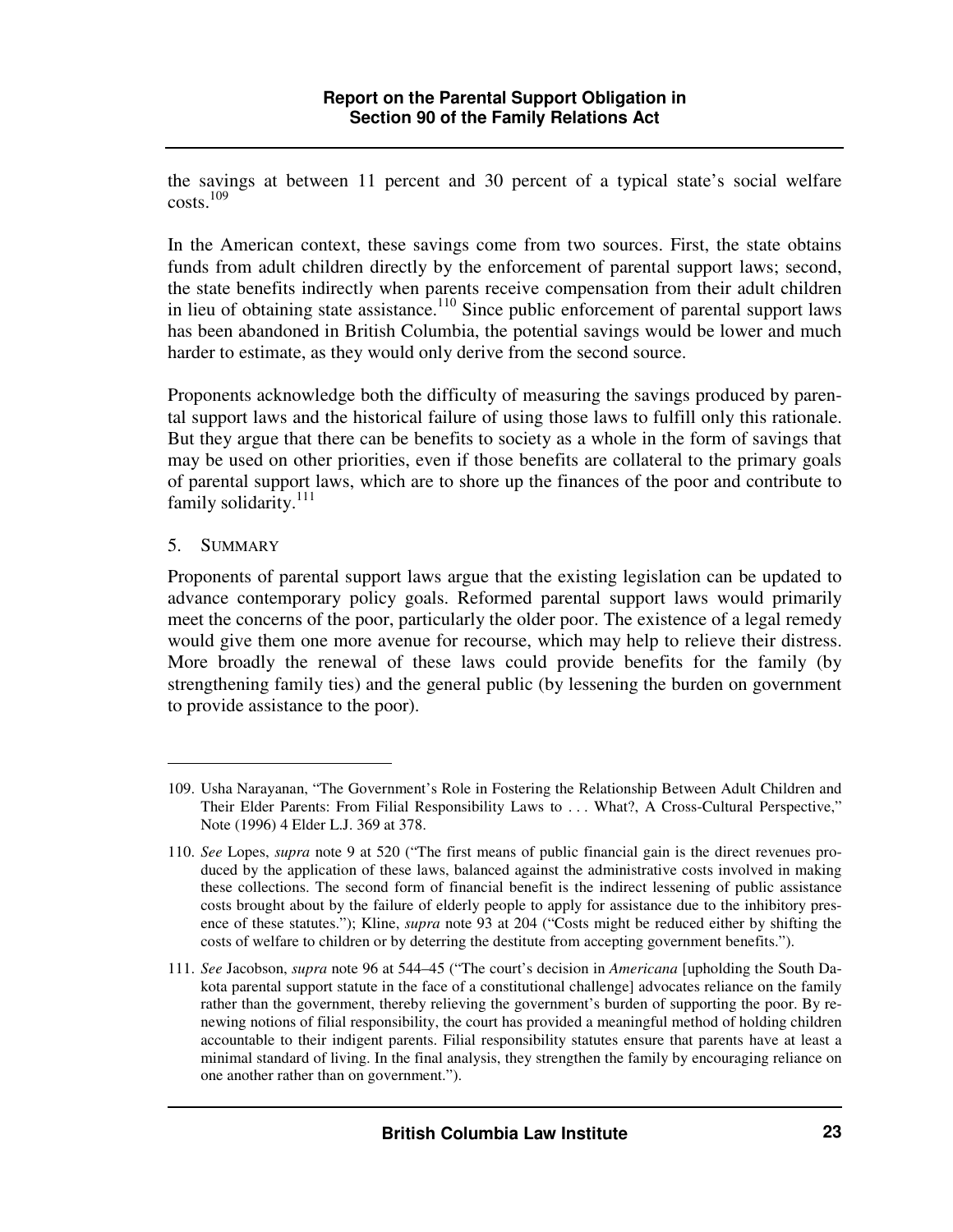### **C. Arguments Against Parental Support Laws**

#### 1. INTRODUCTION

By a wide margin, there are more commentators arguing for the repeal of parental support laws than there are those arguing for the laws' preservation.<sup>112</sup> Much of this commentary comes from the United States and is directed toward aspects of American parental support laws that have no equivalent in British Columbia's *Family Relations Act*. (Public enforcement of parental support laws is a particular concern.) But some of the commentary is directed at the general rationale for parental support laws<sup>113</sup> and, even more helpfully, some of it engages in detailed discussions of the policy choices underlying those laws.

There is symmetry between the arguments for and against parental support laws. Opponents of parental support have focussed on arguments that rebut the arguments advanced by proponents of parental support. Opponents of parental support laws have argued that those laws should be repealed for three reasons. First, they do not provide the poor with adequate and sustainable assistance. Second, they harm rather than foster family relations. And third, they are less efficient than direct state support of the poor.

2. PARENTAL SUPPORT LAWS DO NOT PROVIDE THE POOR WITH A SUSTAINABLE SOURCE OF FUNDS

Opponents of parental support laws offer a number of arguments on how those laws fail to provide adequate, lasting relief for the poor. These arguments run the gamut from immediate practical concerns to more wide-ranging social and policy issues.

At a practical level, litigation is an unusual way to combat poverty.<sup>114</sup> Two recent reports have emphasized the escalating costs and increasing delays that are plaguing both civil

<sup>112.</sup> *See* Britton, *supra* note 90 at 368 ("Commentators are almost unanimously opposed to the statutes." [footnote omitted]); Catherine Doscher Byrd, "Relative Responsibility Extended: Requirement of Adult Children to Pay for Their Indigent Parent's Medical Needs" (1988) 22 Fam. L.Q. 87 at 100–01 ("The appraisal by legal scholars of relative responsibility laws is nearly unanimously negative." [footnote omitted]).

<sup>113.</sup> *See*, *e.g.*, Robert Whitman & Diane Whitney, "Are Children Legally Responsible for the Support of their Parents?" *Trusts & Estates* 123:12 (December 1984) 43 at 46 ("Filial responsibility statutes have never worked well in the past and they do not work well today."); Leo J. Tully, "Family Responsibility Laws: An Unwise and Unconstitutional Imposition" (1971) 5 Fam. L.Q. 32 at 62 (". . . the family responsibility statutes are actually operating in our modern social context to undermine the very objectives they were conceived to serve").

<sup>114.</sup> *See* Seymour Moskowitz, "Filial Responsibility Statutes: Legal and Policy Considerations" (2001) 9 J. L. & Pol'y 709 at 726 ("Litigation as a means of solving problems is a particularly blunt instrument when continuing relationships or processes are involved. Its strength is maximized when discrete transactions between parties are involved or a relationship is to be terminated." [footnote omitted]); Britton, *supra* note 90 at 356 ("... it is a burden on the older person to expect him or her to sue a relative for support").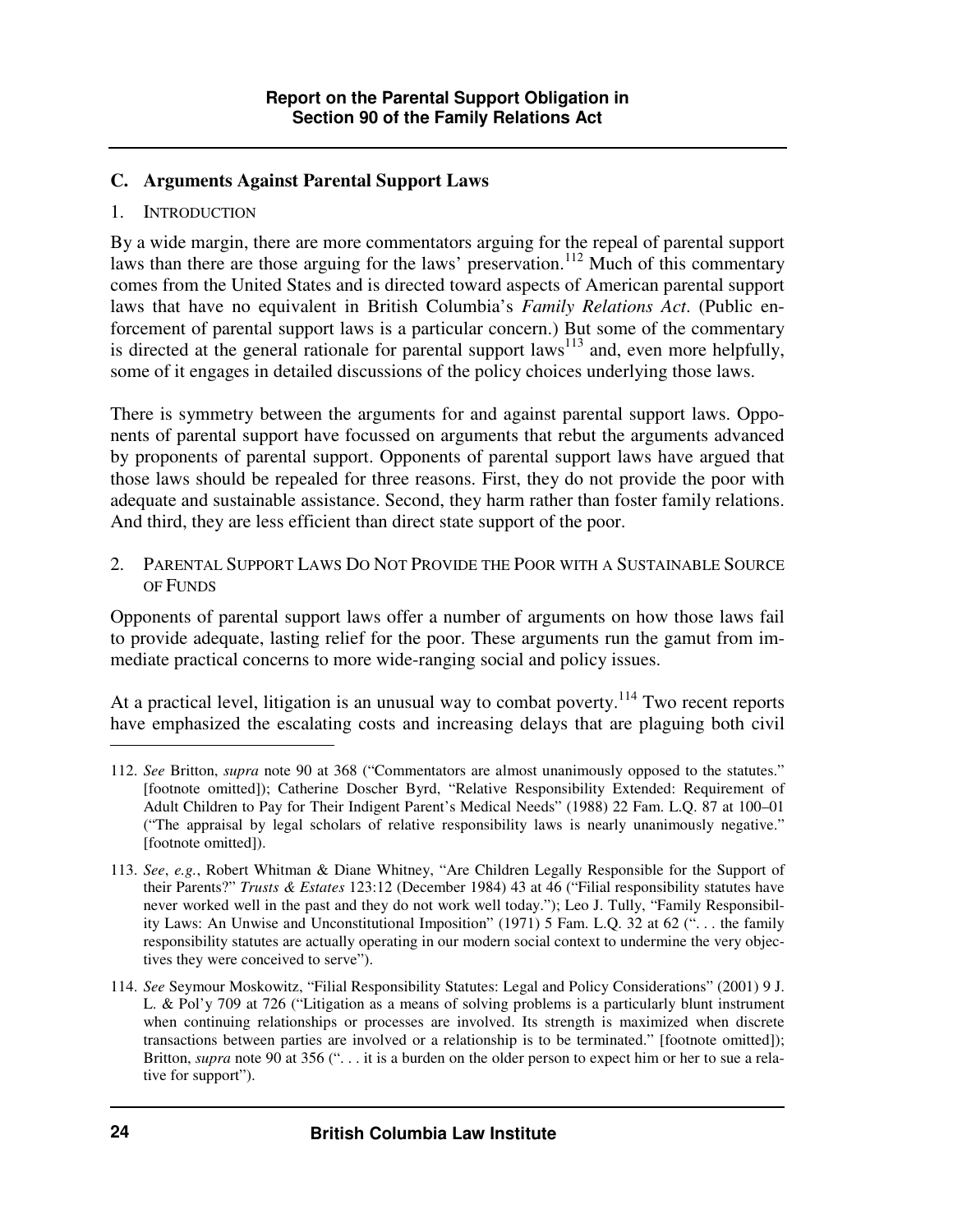litigation system<sup>115</sup> in general and the family law system<sup>116</sup> in particular, effectively placing the right to go to court out of the reach of many ordinary people. The difficulties inherent in going to court are even more pronounced for the segment of the population that is supposed to be assisted by the parental support law. A destitute parent would have to find the means to hire a lawyer (if it were not possible to engage one *pro bono*) or to summon the wherewithal to act as a self-represented litigant. Since a successful application under section 90 requires an applicant to show economic dependency due to age, illness, infirmity, or economic circumstances, an applicant would be required to navigate the family law system at a time of financial, and possibly physical or psychological, distress. The disjunction between the requirements of the legislation and the practical realities of litigation sets up a classic catch-22. $^{117}$ 

Opponents of parental support have pointed out that most cases that make their way to court involve both poor parents and poor adult children.<sup>118</sup> As a result, even in cases where the need of the parent is plain, no relief can be obtained because the child does not have the means to provide it. In other cases, an award is granted, but it is inadequate. The periodic nature of parental support payments can also cause problems. Circumstances may change for the adult child, justifying a discontinuation of support, but leaving the parent in a vulnerable and precarious financial position. Enforcement of spousal and child support orders has proved to be an especially vexing problem, and there is no reason to believe that similar issues cannot arise in the context of parental support.<sup>119</sup> Finally, opponents have argued that parental support laws can have the insidious effect of perpetuating poverty from one generation to the next: the funds awarded to the parent are often in-

<sup>115.</sup> BC Justice Review Task Force, *Effective and Affordable Civil Justice: Report of the Civil Justice Reform Working Group to the Justice Review Task Force* (November 2006), online: BC Justice Review Task Force <http://www.bcjusticereview.org/working\_groups/civil\_justice/cjrwg\_report\_11\_06.pdf> at vii (" 'Too expensive, too complex and too slow.' These are the words used by many members of the public and litigants of all types in British Columbia to describe our present civil justice system.").

<sup>116.</sup> BC Justice Review Task Force, *A New Justice System for Families and Children: Report of the Family Justice Reform Working Group to the Justice Review Task Force* (May 2005), online: BC Justice Review Task Force <http://www.bcjusticereview.org/working\_groups/family\_justice/final\_05\_05.pdf> at 10 ("The system we make available to [persons with family law disputes] today is complicated, intimidating and costs a great deal of money. . . .").

<sup>117.</sup> *See* Moskowitz, *supra* note 114 at 727 ("It is difficult if not impossible to enforce the legal rights of indigent aged parents, who are often frail, homebound, or in nursing homes.").

<sup>118.</sup> *See* Tully, *supra* note 113 at 42 ("The children and other relatives of the poor are most likely to be poor themselves—and relatives who are not officially 'poor' are apt to be so close to it that they can support none other than themselves.").

<sup>119.</sup> *See* Britton, *supra* note 90 at 370 ("[Parental support laws] suffer from the same defects as our statutes for supporting minor children; it is no secret that our enforcement of child support orders is scandalous.").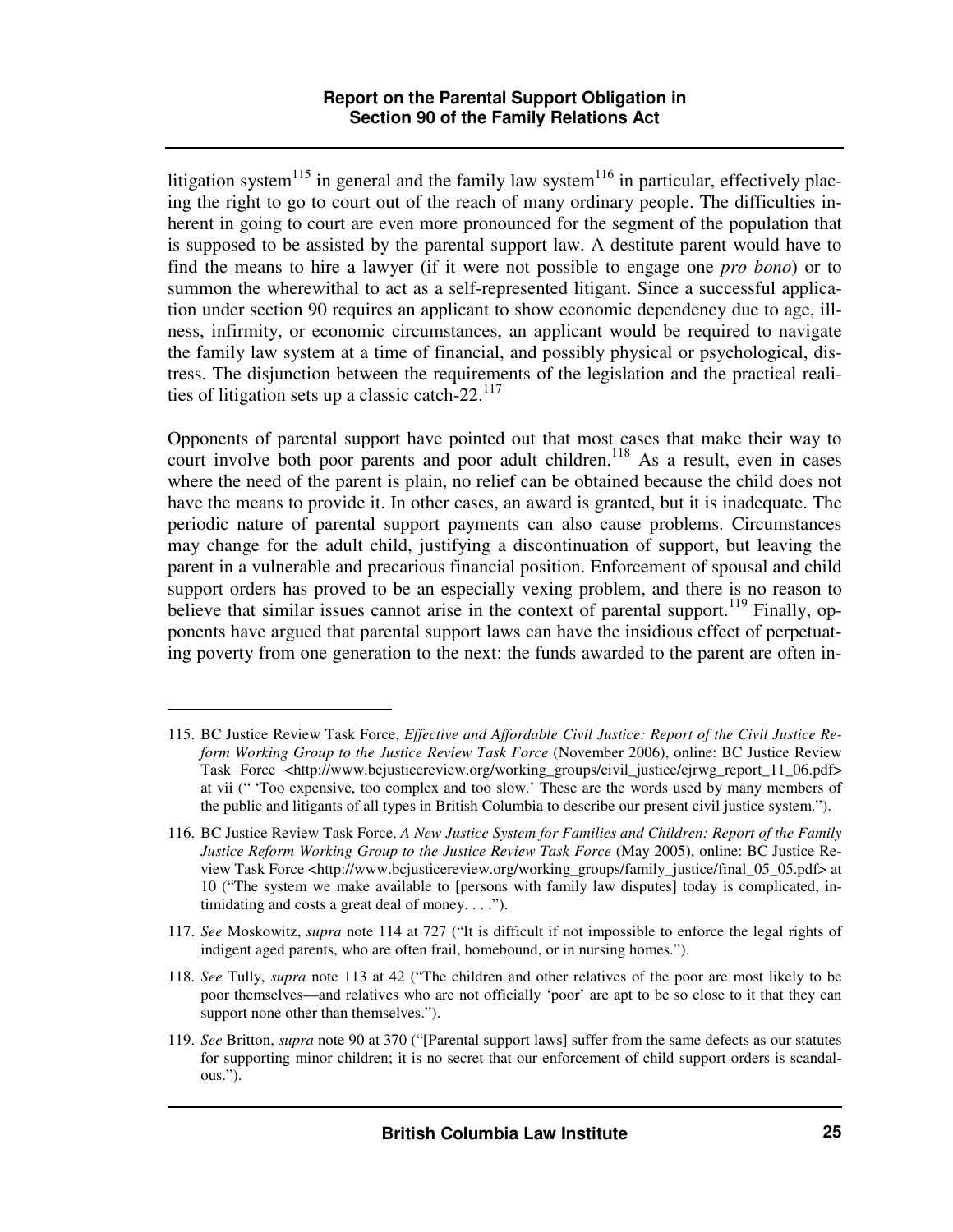sufficient to lift the parent out of poverty, but may be just enough, when added to other financial pressures, to tip the adult children into destitution.<sup>120</sup>

On a broader, more philosophical level opponents have argued that parental support is incompatible with contemporary social trends and modern approaches to public welfare and social assistance.<sup>121</sup> When parental support laws were first enacted in England and North America, agriculture was the dominant economic activity. Families were typically much larger than they are today.<sup>122</sup> And life expectancy was much lower.<sup>123</sup> Support was a natural extension of society's basic economic unit—the family farm—being concentrated in the hands of parents until they were physically no longer able to work. In return for relinquishing control over this asset, an informal support obligation (likely only lasting a few years) would be parceled out among a number of adult children reaching their productive and earning peak in middle age. In contrast, in today's world families are typically not

<sup>120.</sup> *See* Lopes, *supra* note 9 at 526 ("The imposition of liability, in many cases, actively interferes with whatever potentialities for self-advancement 'responsible' children may have and helps to assure poverty for generations to come."); Byrd, *supra* note 112 at 101 (". . . [A]ssets are taken away from a younger family to aid the older. The net long-term effect is a depletion of resources where younger family members will have diminished means with which to furnish their own needs. . . ."); Renae Reed Patrick, "Honor Thy Father and Mother: Paying the Medical Bills of Elderly Patients" (1984) 19 U. Rich. L. Rev. 69 at 82  $($ "... [C]hildren forced to support their parents may do so at the cost of depriving their own immediate families of necessity. This could encourage a perpetuation of poverty.").

<sup>121.</sup> *See* Lee E. Teitelbaum, "Intergenerational Responsibility and Family Obligation: On Sharing" [1992] Utah L. Rev. 765 at 766 ("The 1930s . . . saw the creation of the modern social security and welfare system and, with it, the first substantial, direct participation of the federal government in care for the disabled and elderly. Concomitantly, reliance on private and familial responsibility declined. . . . To the extent that social welfare was needs-based, the theory was of societal and intergenerational responsibility rather than familial responsibility." [footnote omitted]); Kris Bulcroft, June Van Leynseele, & Edgar F. Borgatta, "Filial Responsibility Laws" (1989) 11 Research on Aging 374 at 391 ("Looking at the experience in the United States in the last half century or so, the global trend clearly has been one of provision of security for older persons, independent of their children and other relatives. . . . [T]he recent focus of policymakers and advocates on filial responsibility as a centerpiece of the debate on long-term care policy is not consistent with an historical perspective concerned with welfare of the elderly.").

<sup>122.</sup> *See* Moskowitz, *supra* note 114 at 725 ("The average [American] family in 1910 had 4.5 children; in 1960, it had only 2.5 children, and it has even fewer today." [footnote omitted]); *Population Projections for Canada*, *supra* note 80 at 17 ("While the number of children per woman in Canada, as measured by the total fertility rate, was close to 4.0 around 1960, it dropped below the replacement level (2.1 children per woman) in 1972 and has remained below this level ever since. The downward trend has continued almost uninterrupted for forty years, even though the recent trend indicates that the rate has stabilized around 1.5 children per women since 2000." [footnote omitted]).

<sup>123.</sup> *See*, *e.g.*, British Columbia, Premier's Council on Aging and Seniors' Issues, *Aging Well in British Columbia: Report of the Premier's Council on Aging and Seniors' Issues* (November 2006), online: Premier's Council on Aging and Seniors' Issues—Ministry of Community Services <http://www.cserv.gov.bc.ca/seniors/council/docs/Aging\_Well\_in\_BC.pdf> at 1 ("Life expectancy in British Columbia rose from 62 years in 1921 to over 81 in 2005....").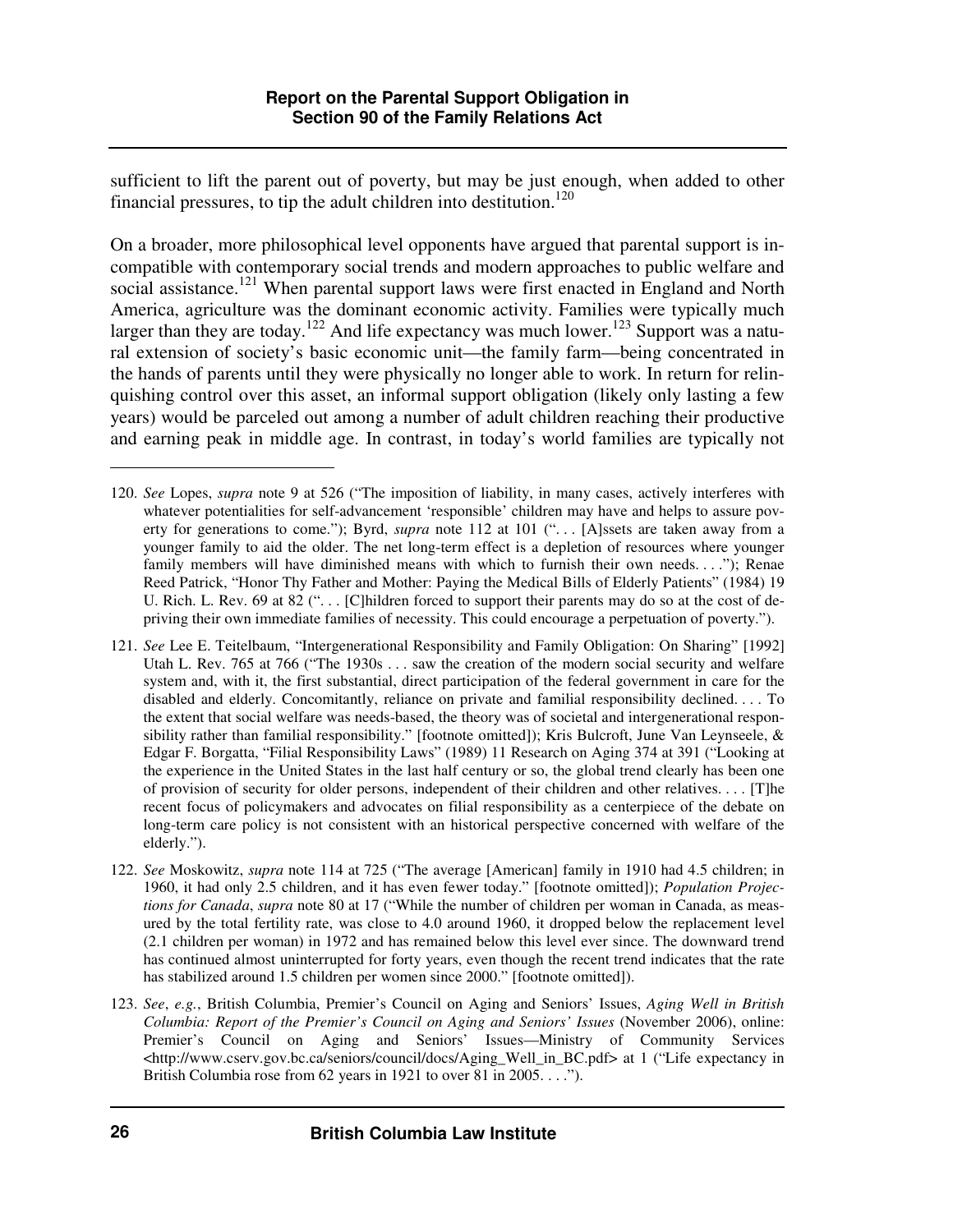economically integrated, families are smaller, and parents live longer. A legally imposed parental support obligation is apt to fall on one or two children who are themselves nearing retirement age and to extend potentially for a decade or more.<sup>124</sup>

Attitudes toward state support of social programs have also changed dramatically since the introduction of parental support laws. Opponents argue that the existence of parental support erodes public programs for the care and support of older adults in a way that would not be tolerated in the areas of medically necessary care or primary and secondary education.<sup>125</sup> While private financing of medical care and education certainly exists, it is not compelled by law. The main reason why such laws do not exist is that they would undermine social equality and lessen support for the public programs.<sup>126</sup> Opponents of parental support argue that support for older adults should be seen in the same light.

#### 3. PARENTAL SUPPORT LAWS DISRUPT FAMILY RELATIONSHIPS

 $\overline{a}$ 

Opponents of parental support counter claims that parental support fosters family solidarity by focussing on the impact litigation has on the family. Taking disputes to court shines a harsh light on private matters. It exposes family finances, relationships, and arguments to public scrutiny. This scrutiny, and the adversarial nature of litigation, can dissolve whatever bonds remain among the members of the family.<sup>127</sup>

There is a basic mismatch between what litigation can provide and what many older adults require from their children. The goal of parental support litigation is a monetary

<sup>124.</sup> *See* Bulcroft *et al.*, *supra* note 121 at 390 (". . . the typical situation of the relevant unit is likely to be an 85-year-old mother being taken care of by a 60- or 65-year-old daughter"); Lopes, *supra* note 9 at 516–17 ("An old German proverb states that one father takes better care of ten children than ten children take care of one father. As the number of children in families decreases, each child's proportionate share of the financial burden of caring for the needy parent is increased, leading to an increasing inability or reluctance to carry out this responsibility.").

<sup>125.</sup> *See* Tully, *supra* note 113 at 44 ("The theory that public medical care will destroy family unity has not been advanced. Yet care for its sick members was first a function assumed by the family." [footnote omitted]); Hilde Lindemann Nelson & James Lindemann Nelson, "Frail Parents, Robust Duties" [1992] Utah L. Rev. 747 at 762 (". . . [W]e propose an analogy to education. We have agreed as a society that it is of fundamental importance to have an educated citizenry, and so the cost of that education is shared by all, even the childless. The needs of the elderly ought to be provided for on the same basis.").

<sup>126.</sup> *See* Bulcroft, *et al.*, *supra* note 121 at 390 ("If born to a wealthy set of parents, it is likely that the person will not only be advantaged, but he or she may never be called upon to support parents. Thus . . . the economic circumstances of being poor would be predisposing to the additional penalization of having to provide for dependent elders.").

<sup>127.</sup> *See* Britton, *supra* note 90 at 357 ("Not only is such a suit inherently repugnant to most persons, but the publicity of a lawsuit bringing to public scrutiny the family's ability and willingness to care for one another further raises the emotional cost.").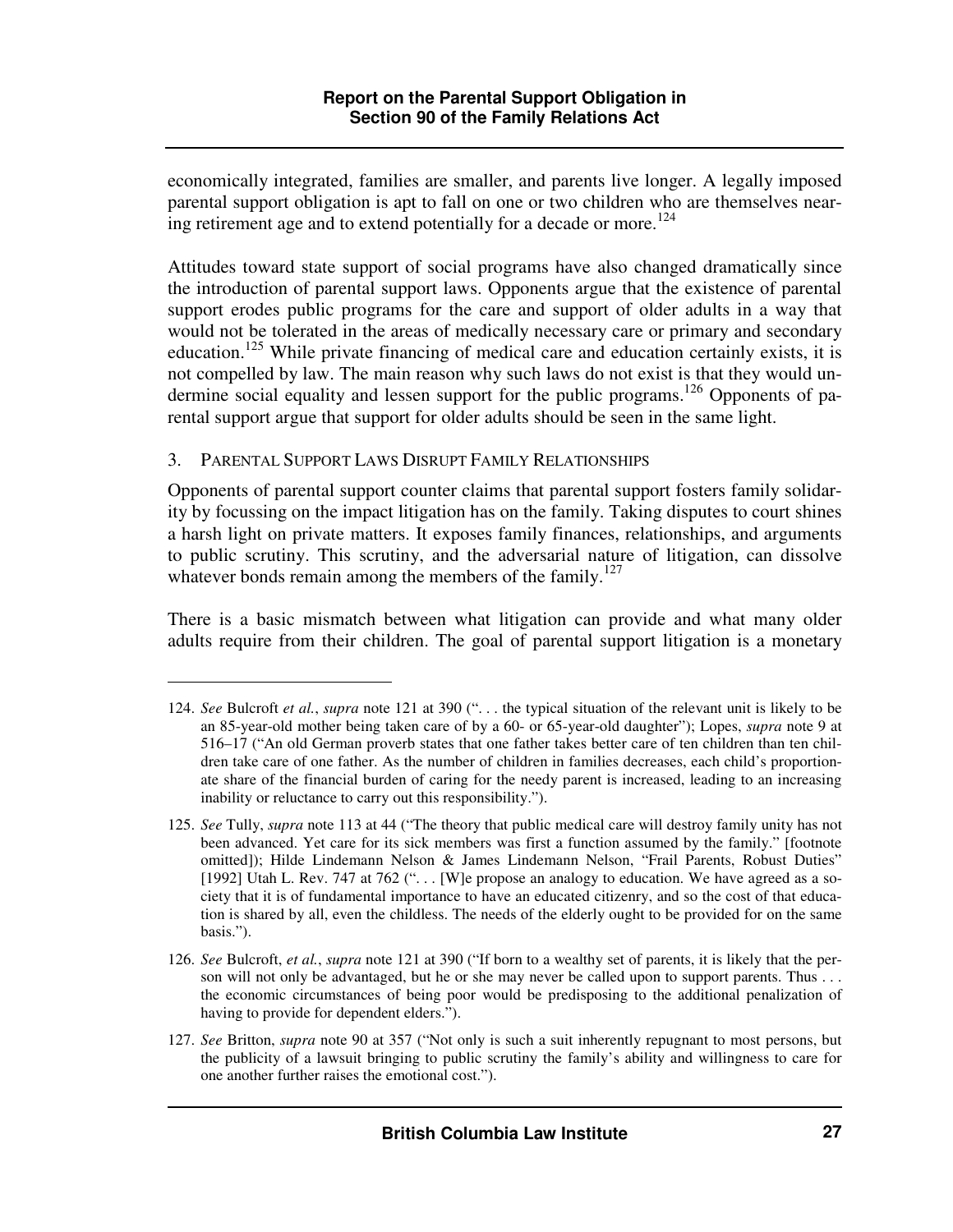award. Many older adults require—and receive—care from their children in the form of services. The courts cannot compel children to provide services under parental support laws. Opponents of those laws have raised the spectre that a successful lawsuit will result in a short-term monetary gain that leads to a withdrawal of caregiving services, thwarting the long-term interests of older adults. $128$ 

Parental support laws are also out of step with current notions about healthy family behaviour. Independence and mutual respect are among the keys to prospering family relationships. But parental support laws encourage dependency. Section 90 of the *Family Relations Act*, for example, requires an applicant to demonstrate dependency in order to succeed. Meeting this statutory requirement can trap families in unhealthy patterns of behav $i$ our.<sup>129</sup>

Finally, parental support laws can exacerbate inequality within the family. Opponents contend that parental support cannot be properly evaluated without taking into account its disproportionate impact on the lives and careers of women.<sup>130</sup> In most families, caregiving responsibilities tend to fall more heavily on the shoulders of women. A move to greater private financial responsibility for care provided to older adults could disturb what is already a delicate and tenuous balance in many families.<sup>131</sup>

<sup>128.</sup> *See* Britton, *ibid.* at 367 ("If the statutes require financial as opposed to other kinds of support, will it discourage families from providing in-kind services?"); Moskowitz, *supra* note 114 at 726–27 ("Indigent (and more affluent) older persons require long term care and continuing concerted efforts by formal and informal care givers. It is highly unlikely that the courts can create ongoing social and financial relationships within families." [footnote omitted]).

<sup>129.</sup> *See* Britton, *ibid.* at 369–70 ("The statutes are also sharply criticized as creating disharmony in the family. Social scientists agree that having an aged person dependent on an adult child is disruptive to normal family interaction." [footnote omitted]); Lopes, *supra* note 9 at 524 ("When an older person is financially dependent on his children, a great strain is put on their relationship. Both the parent and the child resent the dependence, both feel guilt as a result of this resentment and both tend to become hostile toward the source of their guilt. This kind of relationship is a vicious circle of resentment, guilt, and hostility that tends to grow increasingly worse—often to the point of breakdown of the relationship between parent and child." [footnotes omitted]); Mandelker, *supra* note 92 at 504 ("Indeed, in any family relationship characterized by tension, the relative called on for support may deny the call for help in order to punish the relative who makes the demand.").

<sup>130.</sup> *See* Moskowitz, *supra* note 114 at 724 (". . . [F]ilial responsibility laws implicate important gender issues. It is typically women who find themselves saddled with the multiple responsibilities of rearing children, working for income outside the home and also providing care for aging family members."); Lindemann Nelson & Lindemann Nelson, *supra* note 125 at 761 (". . . [S]uch laws perpetuate a sexually oppressive feature of traditional family life by imposing the burden of care without the possibility of equitable enforcement.").

<sup>131.</sup> *See* Moskowitz, *ibid.* at 724–25 ("To impose a legal/financial responsibility in addition to the traditional caregiving role will, in many circumstances, places [*sic*] an unfair burden on women.").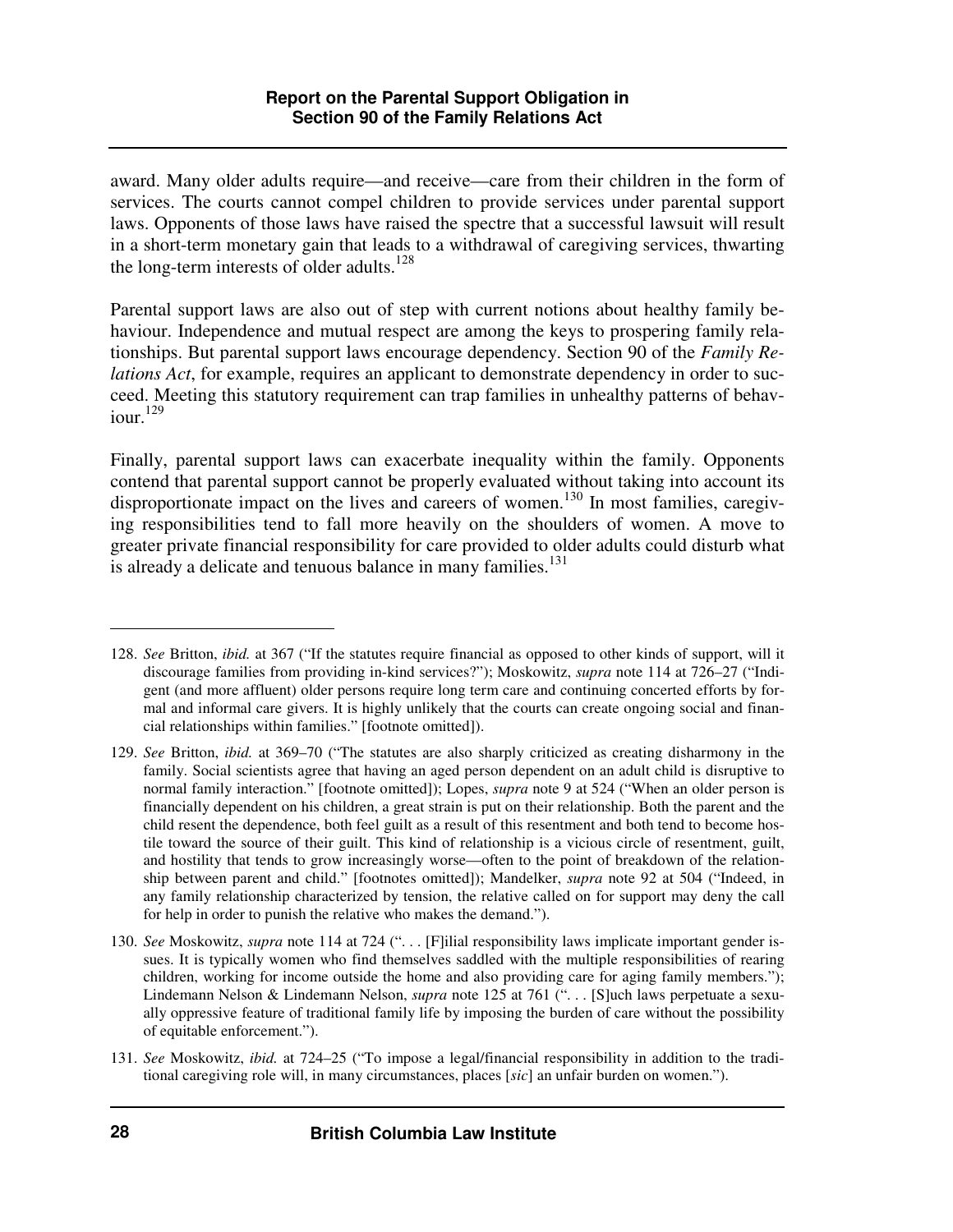4. PARENTAL SUPPORT LAWS ARE LESS EFFICIENT THAN DIRECT STATE SUPPORT OF THE POOR

Parental support laws were originally introduced to alleviate the burden of welfare costs on the public purse. Historically, they did not have this intended effect. Opponents of parental support contend that this failure is due to flaws inherent in the design of parental support.<sup>132</sup> They argue that relying on private financing for the care of older adults is, in the end, more costly than public financing for society as a whole.<sup>133</sup>

It is immediately apparent that effective parental support laws would require investments in public institutions supporting the litigation process, such as legal aid and maintenance enforcement. Any savings from public welfare programs, then, would be counterbalanced by government funding of these institutions. To the extent that such investments are not made, then the practical utility of parental support would be compromised. Dependent parents would be faced with a choice between foregoing their rights under the legislation and commencing proceedings as a self-represented litigant. A rise in self-represented litigants would likely impose additional costs and delays across the civil litigation system.<sup>134</sup>

Proponents of parental support acknowledge that much of the public savings realized from parental support derived from deterring the elderly from using social programs. Opponents argue that this strategy of deterring use of social programs is perverse and ultimately counterproductive. It is contradictory to make a program available to the public, and then discourage use of it.<sup>135</sup> And it is also short-sighted, as a person who is deterred

- 133. *See* Tully, *supra* note 113 at 34 ("Regardless of the merits of placing the public purse before the subsistence of the poor, it is an ironical fact that this policy is currently being seriously undermined in practice because of the high administrative costs of collecting money from the legally responsible family members outweigh the monies saved by the states in the form of lower welfare payments.").
- 134. *See* BC Justice Review Task Force, *Exploring Fundamental Change: A Compendium of Potential Justice System Reforms* (July 2002), online: BC Justice Review Task Force <http://www.bcjusticereview .org/media\_releases/2002/potential\_reforms\_07\_02.pdf> at 23 (". . . [M]any jurisdictions are very concerned about a perceived increase in the number of self-represented litigants in the courts, and it is certainly the perception of those within the system that there are increasing numbers of selfrepresented litigants. The concerns relate to both the plight of the self-represented litigant in navigating the complex waters of the civil justice system alone, as well as the inefficiencies for the system itself and the frustrations for justice system professionals created by the presence of self-represented parties in the courtroom." [footnote omitted]). *See also* Alberta Law Reform Institute, *Self-Represented Litigants* (ALRI Consultation Memorandum No. 12.18, March 2005), online: Alberta Law Reform Institute <http://www.law.ualberta.ca/alri/docs/cm12-18.pdf>.
- 135. *See* Lopes, *supra* note 9 at 522 ("To view these indirect savings as a positive effect of the filial support laws is to embrace a contradiction with the very purpose of providing public support. If it is in fact de-

<sup>132.</sup> *See* Lopes, *supra* note 9 at 521 ("Although the evidence is scanty, it seems safe to conclude that net revenues, if any, produced by the direct application of filial support statutes are not very substantial. There seems to be little doubt that this small return can be traced to the high administrative costs involved in the enforcement of the relative's obligation.").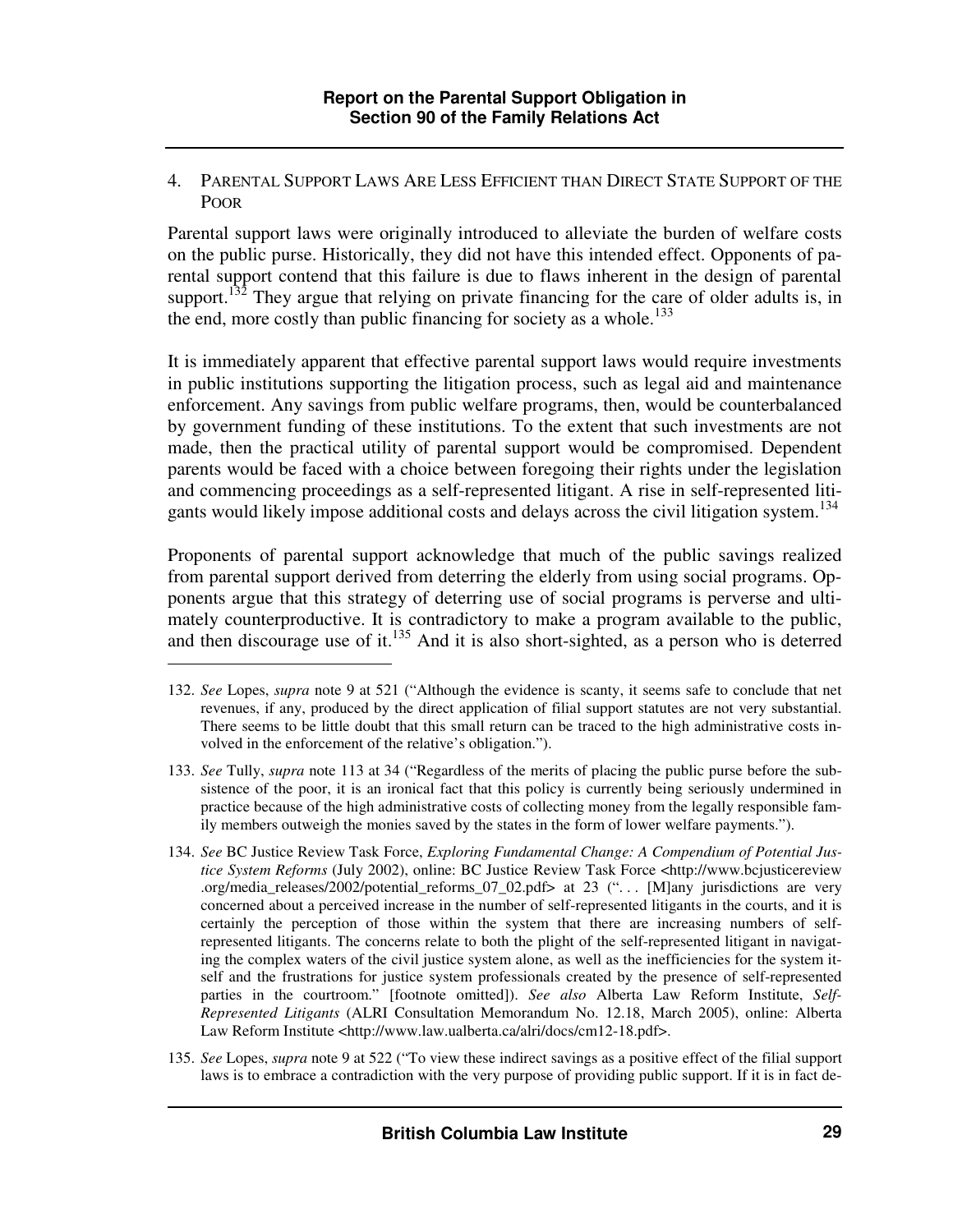from seeking care one day may be in a much worse situation later on, and may require more expensive care from public programs.<sup>136</sup>

## 5. SUMMARY

Opponents of parental support argue that laws compelling adult children to support their parents only cause mischief and should be repealed. Litigation is not an appropriate or feasible device to use to reduce poverty. Its adversarial nature does not contribute to family solidarity, which cannot simply be legislated into being where it does not exist. And, by sending the message that individual family units are primarily responsible for supporting older adults, parental support laws have the potential to erode the public consensus underlying social programs geared toward older adults.

### **D. Summary and Conclusions**

These policy arguments over the wisdom of retaining parental support laws have the stark quality of a gestalt image. The commentators often disagree over the basic facts surrounding the issue and tend to present their arguments as if the underlying policy choices were plain and obvious. In fact, the question of whether to retain a parental support law, in whatever form, involves complex and difficult choices.

In our view, this debate ultimately resolves itself in favour of repealing British Columbia's parental support law, section 90 of the *Family Relations Act*. The moral impulse that many children have to assist their parents in times of need is noble, but any attempt to give this impulse the force of law is misguided. Parental support legislation creates mischief for older adults, their families, and the general public, and this mischief cannot be completely remedied by amending the legislation.

Section 90 has been rarely used in the past and it will likely continue to languish in the future, because it is based on a fundamental contradiction. Litigation is too costly, timeconsuming, and complicated to be an effective method to deliver relief to the poor. Repealing section 90 will not deprive the poor of a practical tool to better their lot.

On a more philosophical level, retaining parental support as part of a reformed *Family Relations Act* would be problematic. It would implicitly endorse a model of combating poverty, especially among older adults, that focusses on dependency and private action.

sirable to reduce the costs of public support by deterring the use of the program, the logical goal would be to deter the use of the program by all potential recipients—to eliminate the program.").

<sup>136.</sup> *See* Tully, *supra* note 113 at 56–57 ("Welfare, like education, or police and fire protection, is a basic public function benefitting all who live in the community. . . . If an individual's house burns down and the fire department puts out the fire at great expense, it is inconceivable that the fire department under a relative responsibility law could seek to recover these expenses which were incurred in connection with the property of a single individual from a multitude of his relatives.").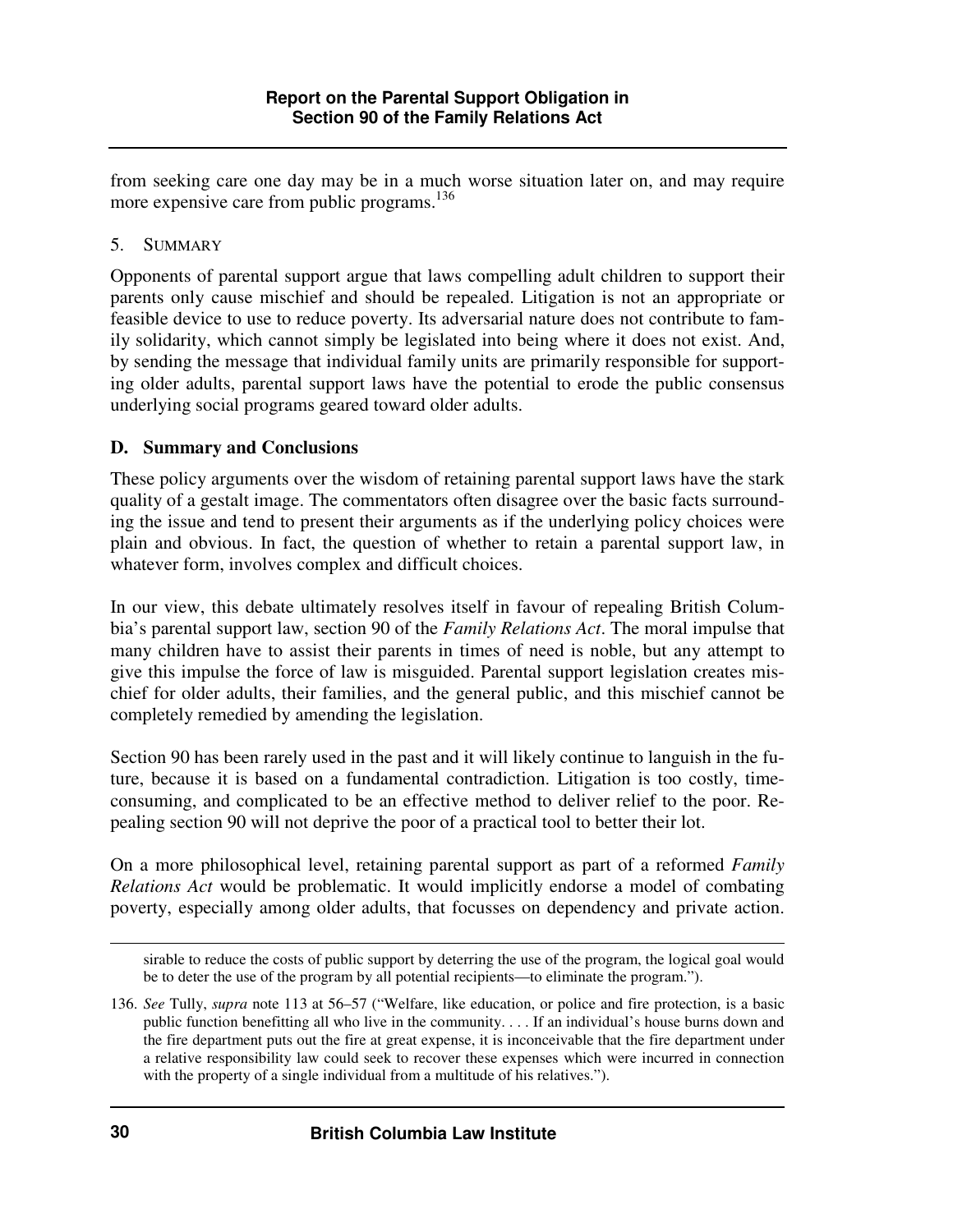In this regard, the recent experience of Alberta is instructive. In 2003, Alberta reformed its main family law statute.<sup>137</sup> In her remarks on second reading of the reform bill, the Minister of Justice noted that it would not carry forward the province's parental support law, because parental support is "... no longer consistent with government policy, which is to support the independence of disabled adults.  $\ldots$ <sup>138</sup> Similarly, we are of the view that government policy should be geared to support the independence of disabled adults and older adults. The Alberta Law Reform Institute, the major law reform body in that province, agreed with the government's conclusion, adding that they ". . . were concerned that legislating [parental support] in a modern statute amounted to taking a step backward in time."<sup>139</sup> A similar concern would apply to the retention of section  $90$ .<sup>140</sup>

#### **V. OTHER ISSUES**

#### **A. Introduction**

This chapter reviews a number of issues that may be relevant if a decision is made to amend British Columbia's parental support law. In contrast to the relatively large body of literature that addresses the basic question of whether or not to repeal parental support laws, there is very little commentary on the more practical and technical issues that would arise if section 90 were amended. Since the question of repealing or retaining section 90 is one that will be ultimately made by the Legislature, and since it is also one which may lead reasonable people to different answers, we believe it would be helpful to discuss these practical and technical issues. We make no recommendations on resolving these issues, however, so as not to detract from our main recommendation for reform.

The best way of approaching these discrete issues is to place them in a broader context. The Manitoba Law Reform Commission, in an informal report produced 25 years ago,<sup>141</sup> has usefully provided much helpful analysis of these practical and technical issues and a broader framework in which to view them. The Commission observed that parental sup-

<sup>137.</sup> *Family Law Act*, S.A. 2003, c. F-4.5 (repealing the *Maintenance Order Act*, R.S.A. 2000, c. M-2, among other legislative changes). Alberta was one of a handful of provinces that did not reform its parental support legislation in the 1970s. *See supra* note 39.

<sup>138.</sup> Alberta, Legislative Assembly, *Alberta Hansard* (27 November 2003) at 1947 (Marlene Graham).

<sup>139.</sup> Alberta Law Reform Institute, *Family Law Project: The Conclusion* (ALRI Rep. No. 93) (Edmonton: The Institute, 2004) at 32.

<sup>140.</sup> The recent experience of another jurisdiction should also be noted. In 1995, Singapore enacted its first parental support law. *Maintenance of Parents Act* (Cap. 167B, 1996 Rev. Ed. Sing.). The Singapore government candidly admitted that one of the purposes of this legislation was to forestall the development of a "Western-style state welfare system." *See* President Ong Teng Cheong, Address Before the Second Session of Singapore's English Parliament (10 January 1994), quoted in Art Lee, "Singapore's Maintenance of Parents Act: A Lesson to be Learned from the United States," Note (1995) 17 Loy. L.A. Int'l & Comp. L.J. 671 at 673.

<sup>141.</sup> *Supra* note 38.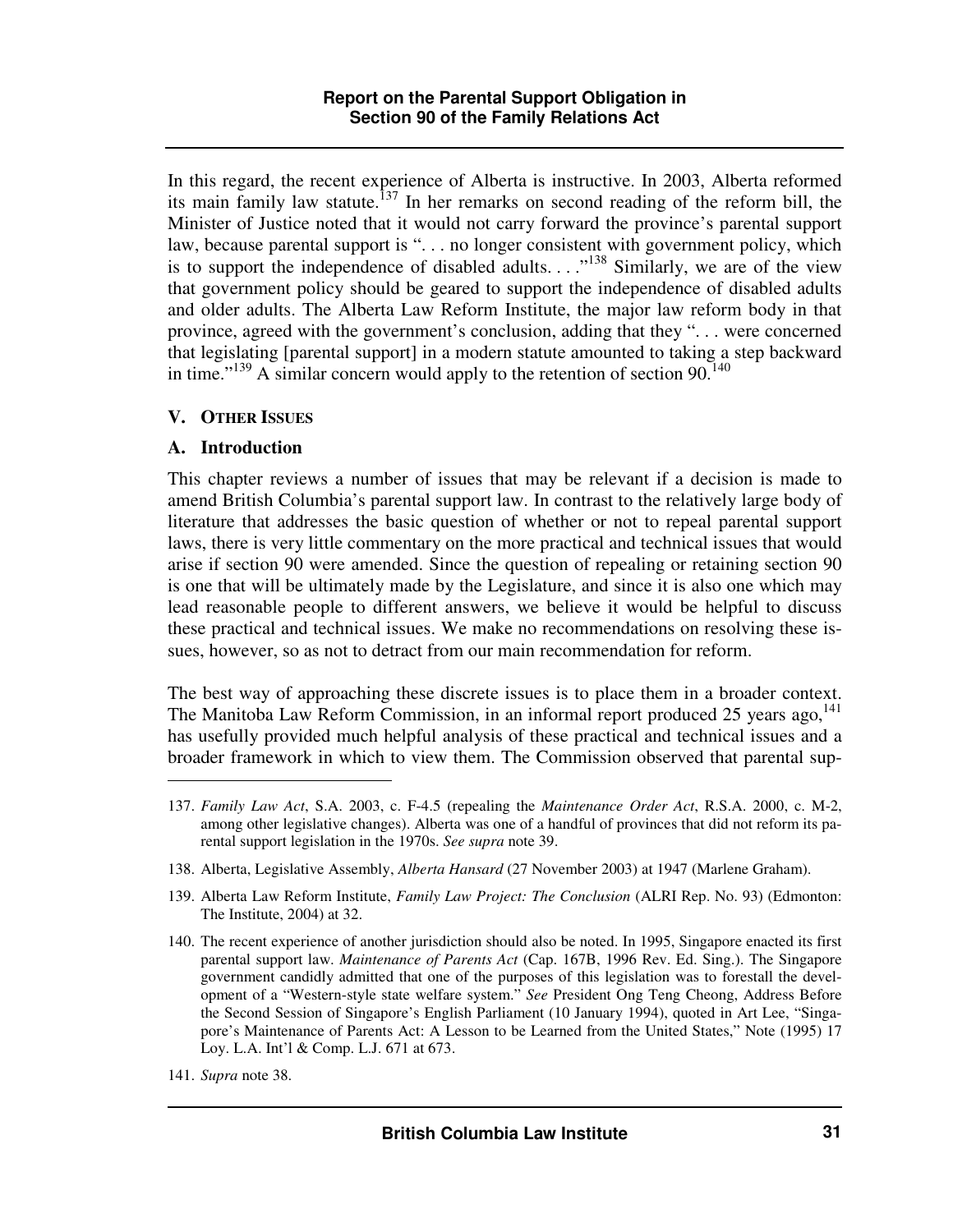port laws in Canada tend to gravitate toward one of two poles.<sup>142</sup> In the first instance, there are the traditional statutes found in the prairie provinces, $143$  which have changed little since the 1930s. These statutes are still close to the public welfare roots of parental support. On paper, they apply only in restricted circumstances, essentially to relieve a destitute parent from extreme poverty brought on by the inability to work. The second group of statutes is represented by the legislation in force in Ontario,<sup>144</sup> most of Atlantic Canada,<sup>145</sup> and the territories.<sup>146</sup> The Uniform Law Conference of Canada's *Uniform Family Support Act*<sup>147</sup> also falls into this group. These statutes have more in common with child and spousal support than they do with the old public welfare model of parental support. Their underlying philosophy is to provide a legal mechanism to compensate parents for support given to a child.

The Manitoba Law Reform Commission correctly noted that British Columbia's parental support law falls somewhere on the spectrum between these two poles.<sup>148</sup> In terms of drafting, section 90 has elements in common with the older, traditional parental support statues (such as its limitations on who may apply for support and its focus on dependency) and elements in common with the eastern and Uniform Acts (such as the addition of "economic circumstances" to the traditional catalogue of "age, illness, and infirmity"). Court cases decided since the Manitoba Law Reform Commission's informal report have tended to pull the interpretation of section 90 closer to that of the eastern Acts. Resolving these tensions in British Columbia's parental support law would be a major part of the task of amending that law.

There are two models of parental support that should be considered. One model was embraced by the Manitoba Law Reform Commission. They were in favour of a focussed and limited statute, which would clearly state who could apply for support, under what conditions, and what they would be entitled to receive. The purpose of such a statute would be to supplement the public welfare system by providing desperately poor parents with the means to escape from the worst consequences of poverty. Although the Manitoba Law

- 144. *Supra* note 40.
- 145. *Supra* note 40.
- 146. *Supra* note 40.
- 147. *See* Uniform Law Conference of Canada, *Proceedings of the Sixty-Second Annual Meeting* (Ottawa: The Conference, 1980) at 30, 138–51 [Uniform Act]. The Uniform Act was originally entitled the *Uniform Family Support Obligations Act*; its title was subsequently shortened to the *Uniform Family Support Act*.
- 148. *Supra* note 38 at 3. The Manitoba Law Reform Commission also included Nova Scotia's legislation (*see supra* note 40) in this intermediate group.

<sup>142.</sup> *Ibid.* at 3.

<sup>143.</sup> *Supra* note 39.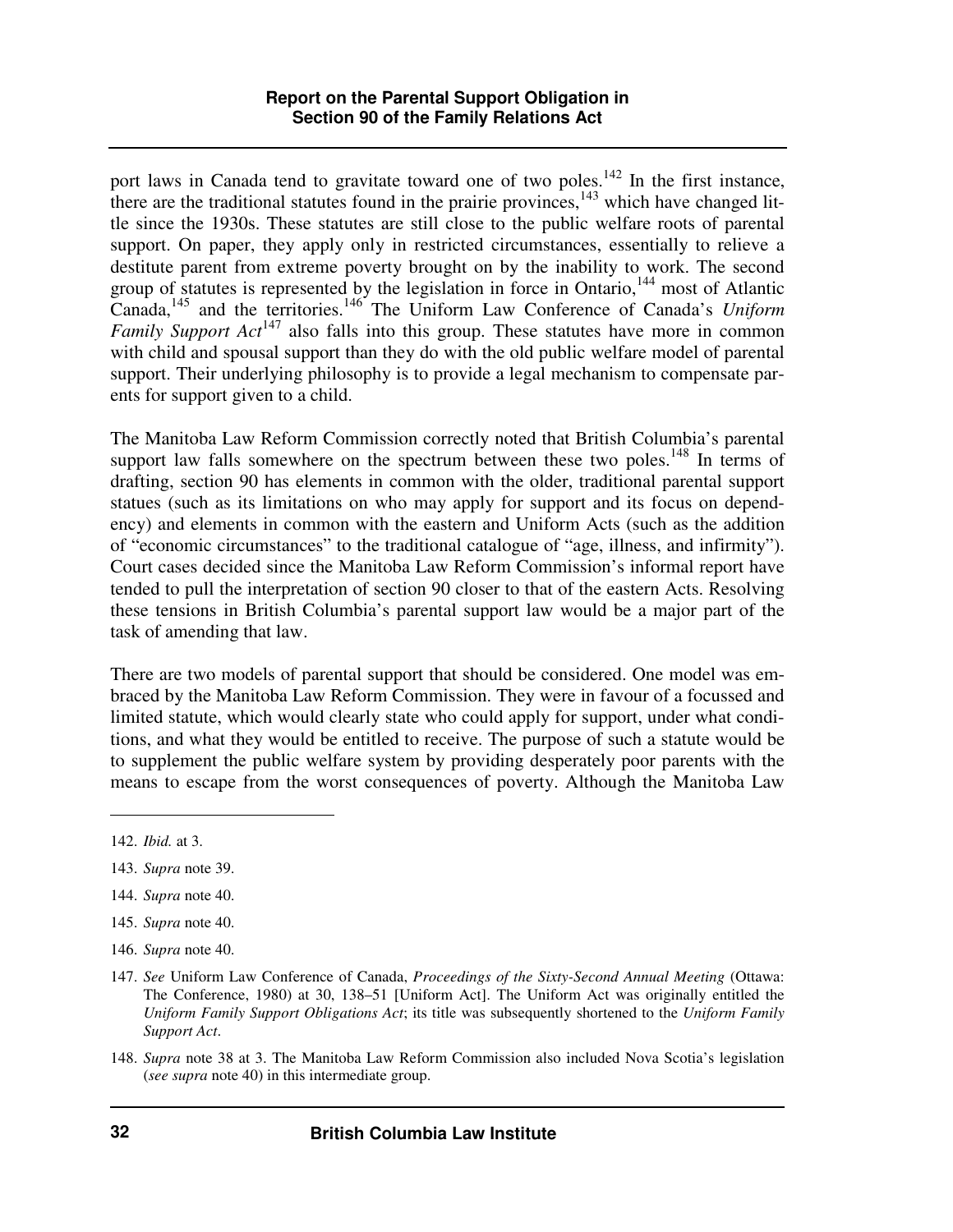Reform Commission did not go into this point, one of the other advantages of such a system would be its simplicity to administer. A limited regime would encourage fewer applications to court and would ensure that those applications could be quickly resolved.

The other model is implicit in the Uniform Act and in the eastern legislation. This model endorses the notion of compensation or an implied contract<sup>149</sup> as the basis for parental support. It is a broader, and potentially more generous, view of parental support, one that is more in tune with child and spousal support than with the public welfare system. In other words, under this model parental support is about more than just pulling the most desperate out of abject poverty. This more complex and expansive view of parental support also requires more oversight and attention from the courts.

Parental support laws need not be drafted in strict conformity with one model or another. But it would be advantageous in thinking about the resolution of the many practical and technical issues that would arise to achieve a broad type of consistency.

#### **B. Should a Parent's Conduct Disqualify the Parent from Receiving Support?**

British Columbia's parental support legislation is silent on the relation of a parent's past conduct to both the parent's entitlement to support and the level of support to be awarded. This has not stopped the issue from being raised repeatedly in parental support cases. One judgment surveyed these cases and concluded that that "evidence of abandonment, abuse, and estrangement" may be taken into account in determining entitlement to support,<sup>150</sup> and that the length of a period of estrangement may be relevant to the question of amount.<sup>151</sup> These statements were made by the Supreme Court in the *Newson* case, and they were subsequently disapproved of by the Court of Appeal.<sup>152</sup> Cases decided since *Newson* have approached the issue of parental conduct with caution.<sup>153</sup> If section 90 were to remain on the books, it would be helpful for the Legislature to clarify this issue.

Three patterns of parental conduct have been identified as relevant: physical or psychological abuse of a child before the child reaches the age of majority;<sup>154</sup> a long period of

- 153. *See*, *e.g.*, *S.A.G.*, *supra* note 62.
- 154. *See* VA. CODE ANN. § 20-88 (2006) ("This section shall not apply if there is substantial evidence of desertion, neglect, abuse or willful failure to support any such child by the father or mother, as the case may be, prior to the child's emancipation. . . .").

<sup>149.</sup> *See* Britton, *supra* note 90 at 356 ("Some of the laws seem to view filial support as part of a reciprocal contract obligation—that is, since the parent supported the child, the adult child owes support to the needy parent.").

<sup>150.</sup> *Newson*, *supra* note 69 at para. 140.

<sup>151.</sup> *Ibid.* 

<sup>152.</sup> *Supra* note 74.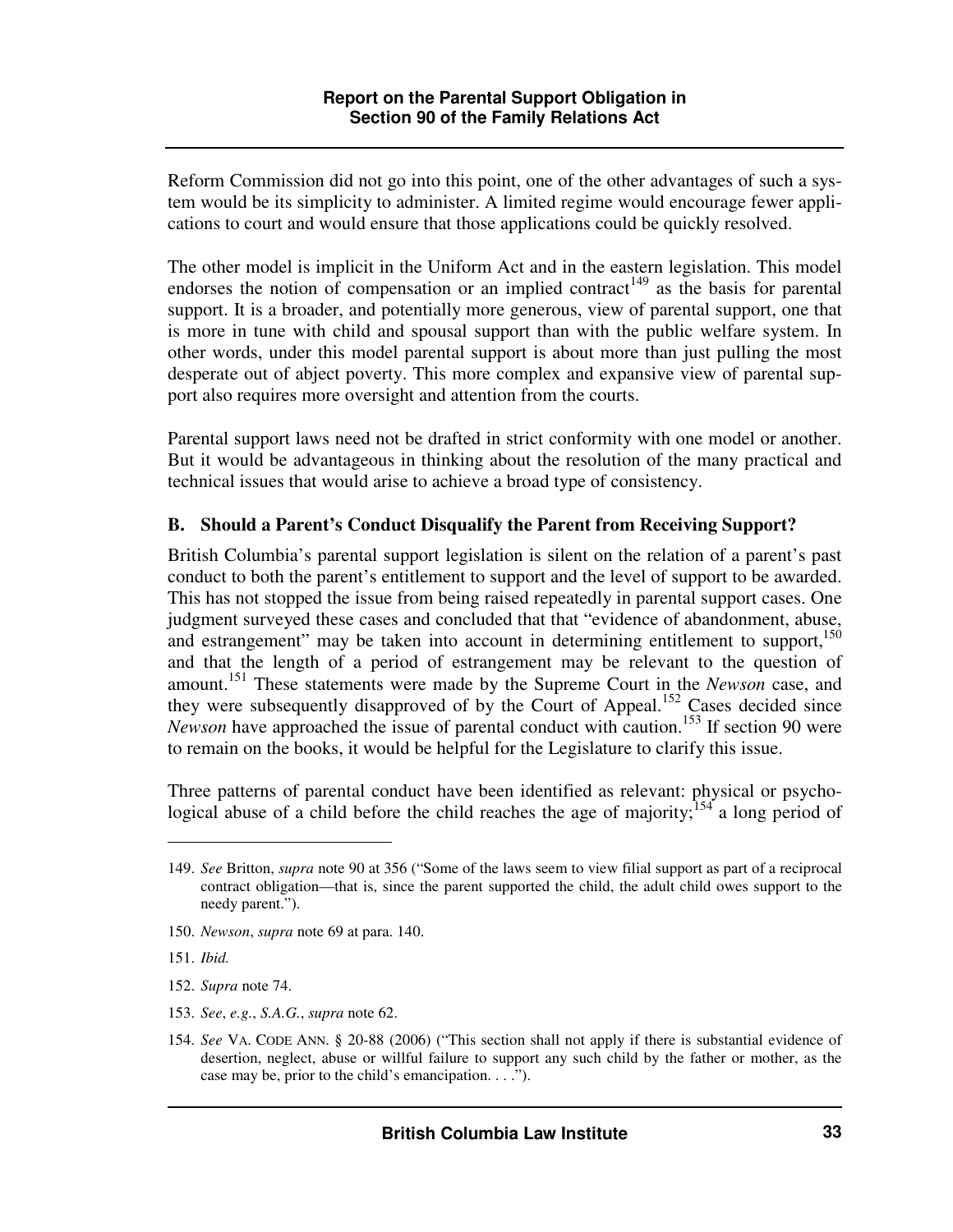estrangement or neglect; $^{155}$  and spendthrift behaviour.<sup>156</sup> An inquiry into parental conduct poses the risk that the court will be sidetracked into a difficult, emotional, and timeconsuming line of investigation. On the other hand, public approval of and regard for the legislation would be strained if support were awarded to an abusive parent.<sup>157</sup>

The other Canadian parental support statutes have not directly addressed the issue of conduct. An argument could be made that the drafting of the Uniform Act and the eastern legislation, which make support conditional on the parent having "cared for and provided support for the child, $\frac{158}{10}$  implicitly authorizes the courts to inquire into past conduct at least to the extent necessary to make a determination of whether the parent has provided care and support. Some American legislation has been more explicit, creating a bar to support in cases of abuse or abandonment.<sup>159</sup>

Parental conduct is clearly a more relevant issue for parental support laws based on the compensation model. The Manitoba Law Reform Commission has argued that the more restrictive model would be inherently resistant to this type of inquiry.<sup>160</sup> The Commission's reasoning was the that court would only be called upon to make a limited inquiry into whether the adult was dependent due to age, illness, or infirmity. If this inquiry resulted into a finding of dependency, then the amount of the award would again be limited to the amount needed to satisfy the parent's basic subsistence needs. Since the legislation

- 158. Uniform Act, *supra* note 147, s. 4.
- 159. *See supra* notes 154–56.

<sup>155.</sup> *See* 23 PA. CONS. STAT. § 4603 (a) (2) (ii) (2006) ("A child shall not be liable for the support of a parent who abandoned the child and persisted in the abandonment for a period of ten years during the child's minority."); CAL. FAM. CODE § 4411 (Deering 2006) ("The court shall make the order requested pursuant to Section 4410 [proceeding to obtain relief from obligation to support parent] only if the petition alleges and the court finds all of the following: (a) The child was abandoned by the parent when the child was a minor. (b) The abandonment continued for a period of two or more years before the time the child attained the age of 18 years. (c) During the period of abandonment the parent was physically and mentally able to provide support for the child.").

<sup>156.</sup> *See* MONT. CODE ANN. § 40-6-301 (2006) ("It is the duty of every adult child, having the financial ability, to furnish and provide necessary food, clothing, shelter, medical attendance, and burial, entombment, or cremation costs for an indigent parent, unless, in the judgment of the court or jury, the child is excused by reason of intemperance, indolence, immorality, or profligacy of the parent."). *See also* Amber Spataro, " 'Prodigal Parent' as a Defense to Proceedings Brought to Require Support from a Child" (2000) 11 J. Contem. Legal Issues 385 at 388 ("Surely a court of equity would consider unjust the imposition of a duty to support on the child who has no ability to control how the parents spend their retirement savings, and must stand helplessly by while those savings are squandered in reckless living.").

<sup>157.</sup> *See* Britton, *supra* note 90 at 368.

<sup>160.</sup> *Supra* note 38 at 13.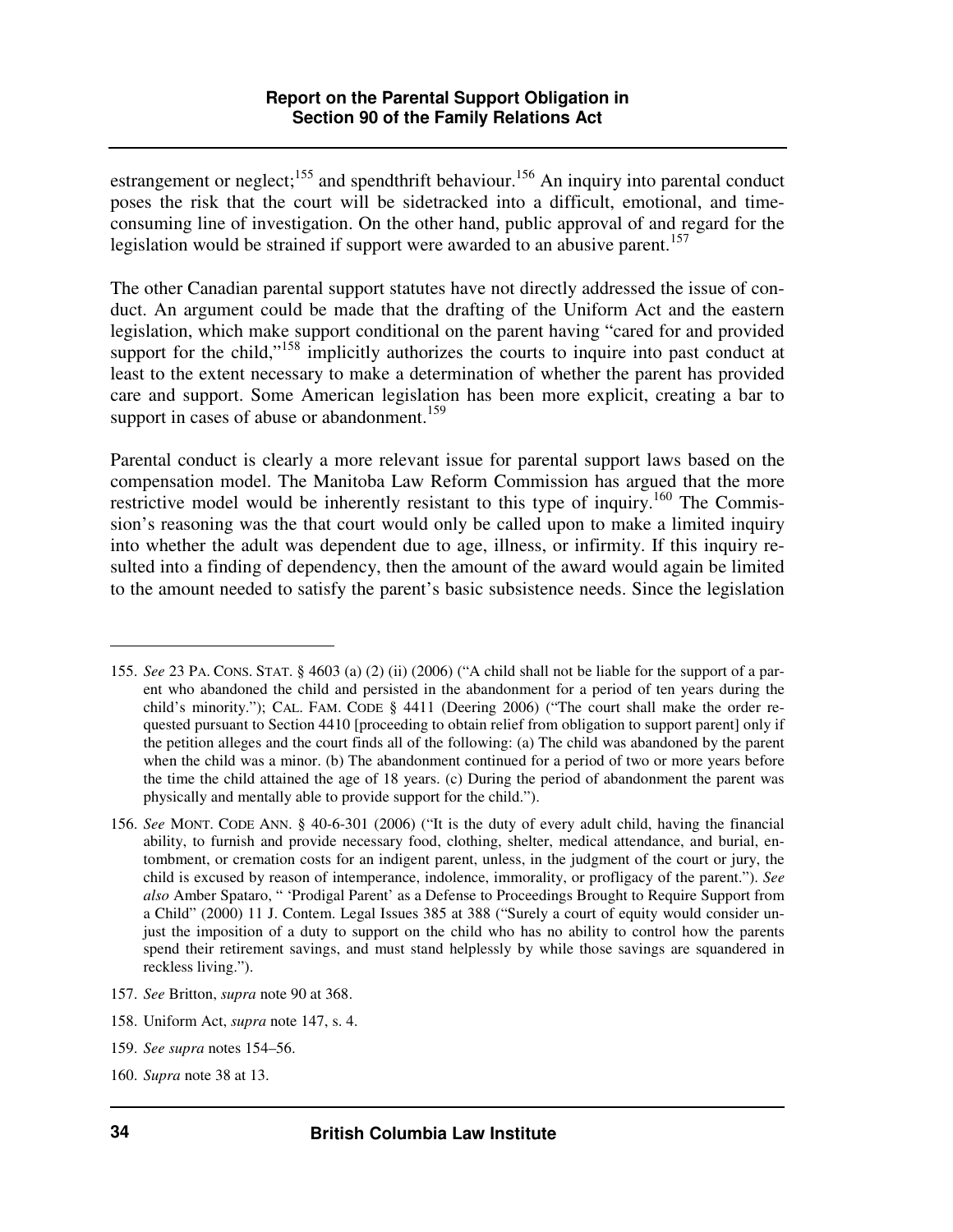is only trying to achieve very limited goals, an inquiry into parental conduct should not be necessary.<sup>161</sup>

### **C. Should the Concept of Dependency be Retained in the Legislation?**

Section 90 retains the traditional term "dependency" to describe the entitlement of a parent to support. This word is taken from the older statutes, which classified parental support as part of the public welfare system. The effect of this term has been blunted in British Columbia by two developments. First, the addition of "economic circumstances" to the traditional catalogue of the elements of dependency ("age, illness, or infirmity") helped to pull parental support closer into line with child and spousal support. Second, court decisions, which have established that a pre-existing relationship of dependency and support is not necessary to establish a claim under section  $90^{162}$  and that dependency is to be interpreted in strictly financial terms,<sup>163</sup> have brought the law of parental support in this province even closer to that of child and spousal support.

Other Canadian parental support statutes have adopted the term "need" in place of "dependency." For example, the Uniform Act makes the link between parental support and child and spousal support clear by repeating the phrase "in accordance with need" in the relevant statutory provisions.<sup>164</sup> Adoption of this more modern and neutral language may be useful to capture the consensus in the courts that section 90 should be interpreted in a manner consistent with child and spousal support.<sup>165</sup> Harmonizing section 90 with the majority of other Canadian parental support laws may also assist in the development of a national body of case law.

The Manitoba Law Reform Commission was opposed to this approach. It recommended that Manitoba strengthen and clarify the role of dependency in its statute, in part by avoiding the use of the phrase "economic circumstances."<sup>166</sup> The Commission was of the view that a more restrictive and limited parental support law would better serve those who clearly come within the bounds of the statute—parents in truly desperate circumstances. The Commission pointed to the legislation in force in Nova Scotia as a model for Manitoba to follow and, in the course of discussing Nova Scotia's statute, made a telling point: $^{167}$ 

 $\overline{a}$ 

167. *Ibid.* 

<sup>161.</sup> *Ibid.* 

<sup>162.</sup> *See Newson*, *supra* note 66 at para. 15.

<sup>163.</sup> *See Newson*, *ibid.* at para. 33.

<sup>164.</sup> Uniform Act, *supra* note 147, ss. 2–4.

<sup>165.</sup> *See*, *e.g.*, *Newson*, *supra* note 66 at para. 30.

<sup>166.</sup> *Supra* note 38 at 13.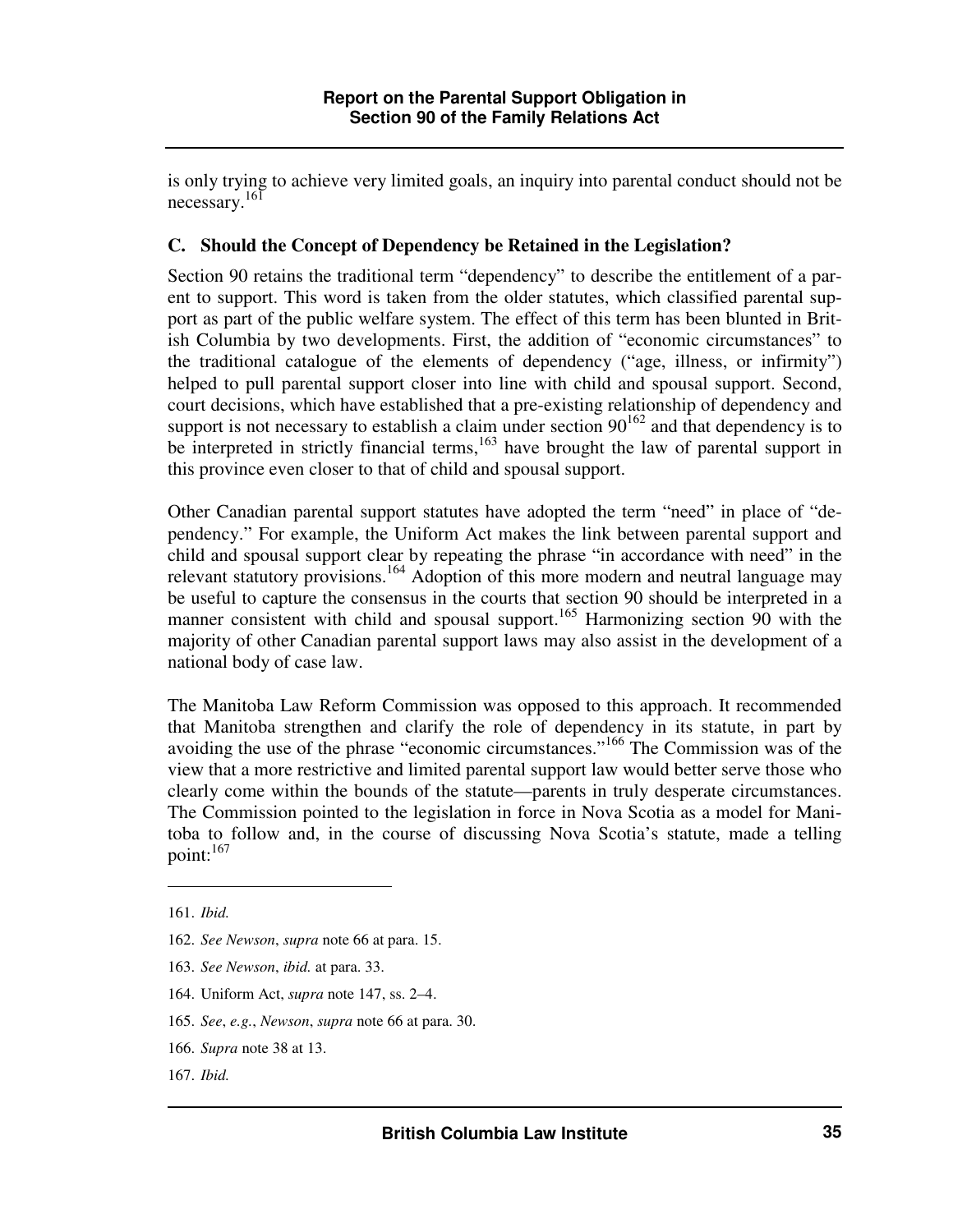It is also clear that the Nova Scotia legislators did not equate the parents' maintenance duty to other family obligations. The right of support is aimed towards those who are incapable of satisfying their basic needs; it is not broadly drafted so as potentially to allow a parent the right to continue his/her previous standard of living.

This broader question has not been squarely addressed in Canadian parental support laws. But it cuts across many of the discrete issues discussed in this chapter. In many respects, resolving some of the drafting and technical issues posed here helps to determine whether the overall philosophy of the parental support statute leans toward one pole or the other.

#### **D. Should There be a Requirement for the Parent to Make Reasonable Efforts to Become Self-Sufficient?**

None of the parental support legislation currently in force in Canada requires a parent to make reasonable efforts to become self-sufficient. The Acts are completely silent on this issue. Further, self-sufficiency as not been raised in the case law. Instead, self-sufficiency arises in this context primarily as a reflection of its use in spousal support laws. Both the *Divorce Act*<sup>168</sup> and the *Family Relations Act*<sup>169</sup> contain statements directing the court to consider self-sufficiency in crafting spousal support orders.

This is another area where the parental support law should make clear the extent to which parental support is intended to mirror child and spousal support. Particular caution should be taken on this point, as self-sufficiency has proved to be a vexing issue in the area of spousal support. Applying the directions in the governing legislation has been difficult, especially in cases involving a disabled spouse.<sup>170</sup> In practice, this consideration would arise even more frequently in parental support cases, which would most often involve older adults or disabled adults.

In addition to practical difficulties with such a requirement, there is also a broader, thematic concern to consider. The Manitoba Law Reform Commission considered any provision requiring a dependent parent to make reasonable efforts to become self-sufficient to be incompatible with the model of parental support it recommended. Since the Commission's more limited model would only make support available to a parent who has become dependent due to age, illness, or infirmity, in the Commission's view there would

<sup>168.</sup> R.S.C. 1985 (2d Supp.), c. 3, s. 15.2 (6) (d) ("An order made under subsection (1) or an interim order under subsection (2) that provides for the support of a spouse should . . . in so far as practicable, promote the economic self-sufficiency of each spouse within a reasonable period of time.").

<sup>169.</sup> *Supra* note 1, s. 89 (1) (d) ("A spouse is responsible and liable for the support and maintenance of the other spouse having regard to. . . the ability and capacity of, and the reasonable efforts made by, either or both spouses to support themselves. . . .").

<sup>170.</sup> *See Bracklow*, *supra* note 57 at para. 1.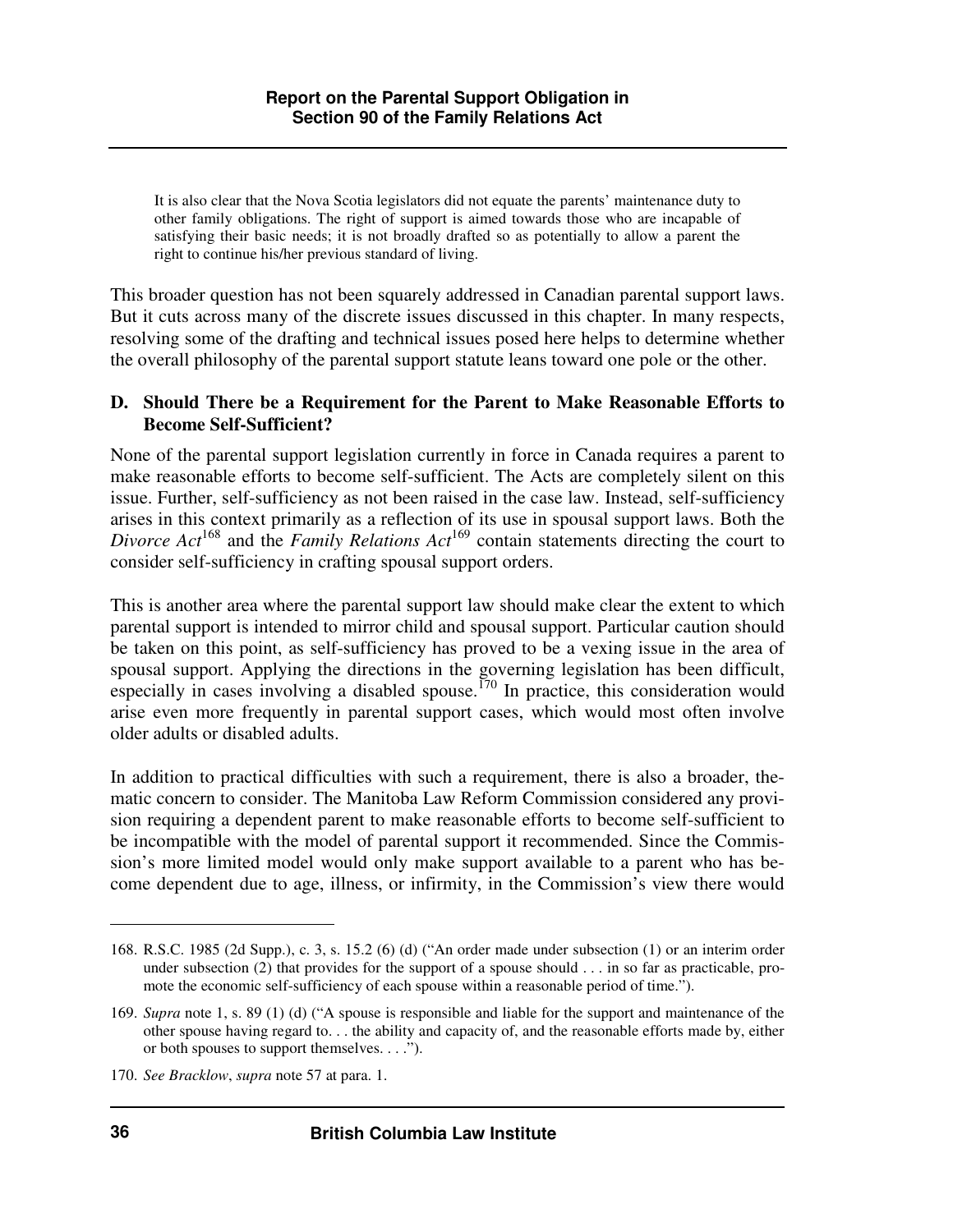be ". . . no issue as to whether a parent should attempt to become independent. Because of his/her debility, an applicant is incapable of that stature."<sup>171</sup> Here and elsewhere, it seems that taking a restrictive approach to some aspects of parental support can lead to a more liberal approach to others.

### **E. Should Parental Support be Subject to a Legislated Time Limit?**

The question of placing a statutory time on support has not appeared in any Canadian legislation, and it has not been raised in any Canadian cases or commentary. But it has been the subject of some consideration in the United States, where two distinct approaches have emerged.

The first approach is to limit support orders to a maximum of eighteen or nineteen years. This limit is meant to mimic a parent's legal requirement to support a minor child. It has been debated primarily in academic commentary.<sup>172</sup> It has primarily been characterized as a natural extension of the implied contractual or compensatory basis of parental support and often appears to be raised to discredit that theory. As a serious legislative proposal, it would leave a lot to be desired. The lives and needs of minor children and older adults are clearly not parallel. Arbitrarily cutting off support could be a disastrous development for a vulnerable older adult.

The second approach focusses on the payor, rather than the recipient, of support. This approach caps the age at which a person is legally obligated to pay support at, for example, sixty-five or fifty-five years. The policy underlying such a provision is that the reduced earning power of older adults justifies a statutory exemption from the obligation to pay support, in much the same way that minor children are exempt from the obligation. Unlike the first approach, this type of cap has found its way into the legislation in force in a few American states.<sup>173</sup>

#### **F. Should the Legislation or the Regulations Contain Guidelines that Address the Level of Support a Parent Will be Entitled to?**

The issues discussed to this point have primarily been concerned with entitlement to support. This issue directly raises the question of the amount of support a successful application should receive. At present, section 90 leaves this question almost entirely to the dis-

<sup>171.</sup> *Supra* note 38 at 13.

<sup>172.</sup> *See*, *e.g.*, Moskowitz, *supra* note 114 at 723 ("While the legal duty to support minor children is finite—that is, until eighteen years of age or emancipation—the legal duty to provide for parents would have no defined termination." [footnotes omitted]).

<sup>173.</sup> *See*, *e.g.*, N.J. REV. STAT. § 44:4-101 (c) (2007) ("The provisions of this section shall not apply to any person 55 years of age or over except with regard to his or her spouse, or his or her natural or adopted child under the age of 18 years.").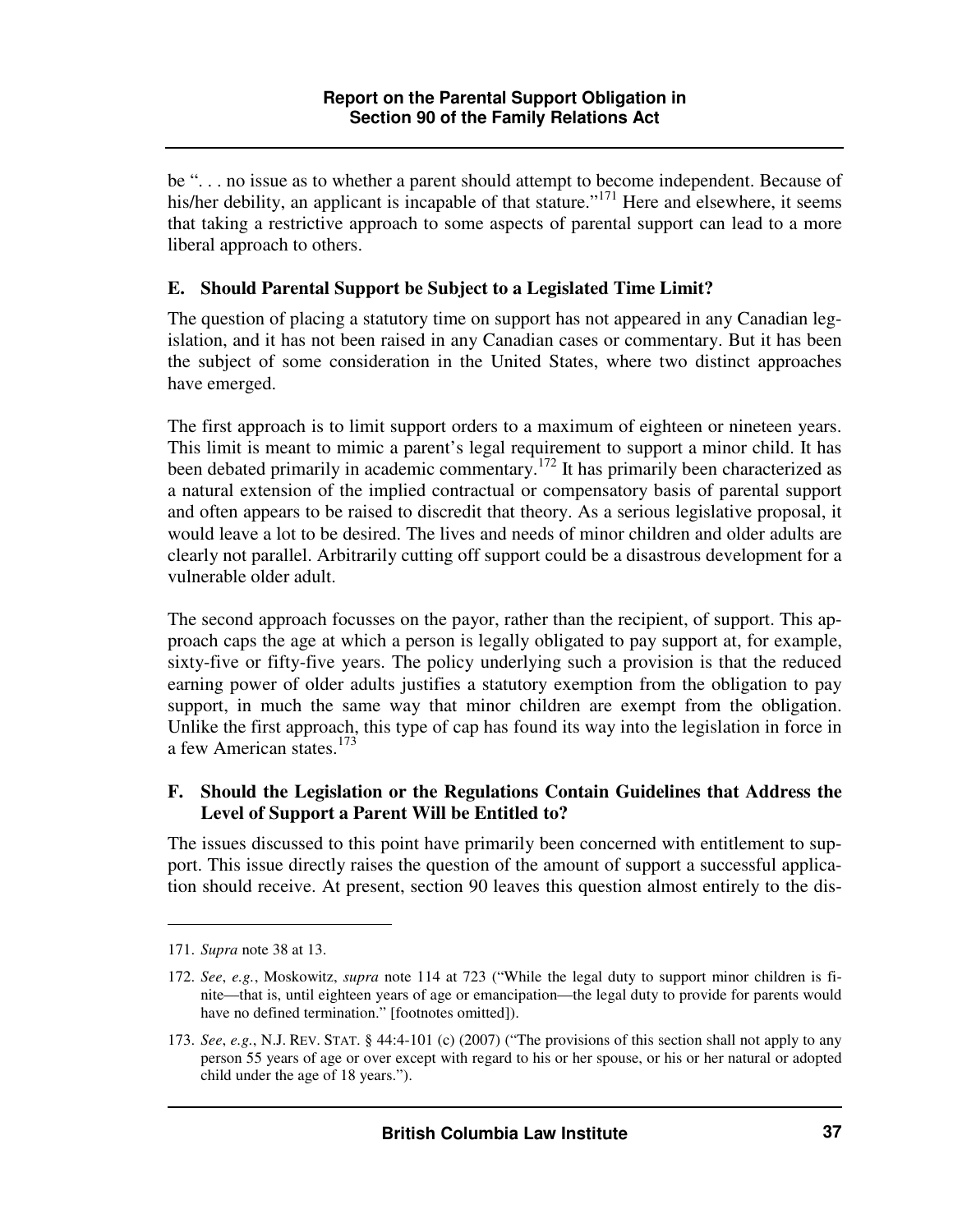cretion of the court, which is only directed to consider "the other responsibilities and liabilities and reasonable needs of the child."

For the other family support obligations, there has been considerable interest in recent years in moving away from a judicial discretion model of determining support amounts to a model based on guidelines. Guidelines have become a familiar part of the landscape for child support, where since 1997 federal guidelines for support amounts have been in force.<sup>174</sup> For spousal support, an equally complex and detailed set of guidelines has been proposed.<sup>175</sup> These guidelines are currently only advisory; they do not bind the parties to a spousal support dispute in the same manner as the *Federal Child Support Guidelines* are binding on the parties to a child support case.

For child and spousal support, the adoption of guidelines is viewed as a way to bring order to an area of the law that is marked by its "highly discretionary nature," by vast numbers of cases yielding "a wide variation of results," and by "an unacceptable degree of uncertainty and unpredictability" that has made it difficult for people to arrange their financial affairs and plan for the future.<sup>176</sup> Proponents of guidelines argue that they provide clarity and certainty, reduce disputes and litigation, lower costs, and improve the efficiency of the process of determining support amounts.<sup>177</sup> Opponents counter that guidelines are too rigid, too apt to distort and simplify complex cases, and too focussed on producing out-of-court settlements.<sup>178</sup>

Historically, Canadian parental support laws created certainty on the question of the amount of support a parent was entitled to by resorting to a cruder device—a legislative cap. (For example, the original British Columbia *Parents' Maintenance Act* capped the amount of support at twenty dollars per week.<sup>179</sup>) A handful of American states have enacted parental support guidelines.<sup>180</sup> These American guidelines were more sophisticated than a simple cap on the amount, but they were nothing like the detailed and complex contemporary Canadian guidelines for child and spousal support. The American guidelines were intended to track the amount made available to recipients of social assistance

- 177. *Ibid.* at 19–20.
- 178. *Ibid.* at 20–21.
- 179. *Supra* note 25, s. 5 (1).

<sup>174.</sup> *Federal Child Support Guidelines*, S.O.R./97-175.

<sup>175.</sup> *See* Carol Rogerson & Rollie Thompson, *Spousal Support Advisory Guidelines: A Draft Proposal* (January 2005), online: Department of Justice Canada <http://www.justice.gc.ca/en/dept/pub/spousal/ project/spousal\_support\_advisory\_guidelines\_e.pdf>.

<sup>176.</sup> *Ibid.* at 9.

<sup>180.</sup> *See* Britton, *supra* note 90 at 372 (reproducing the guidelines formerly in force in Oregon). Oregon repealed its parental support guidelines in 2001.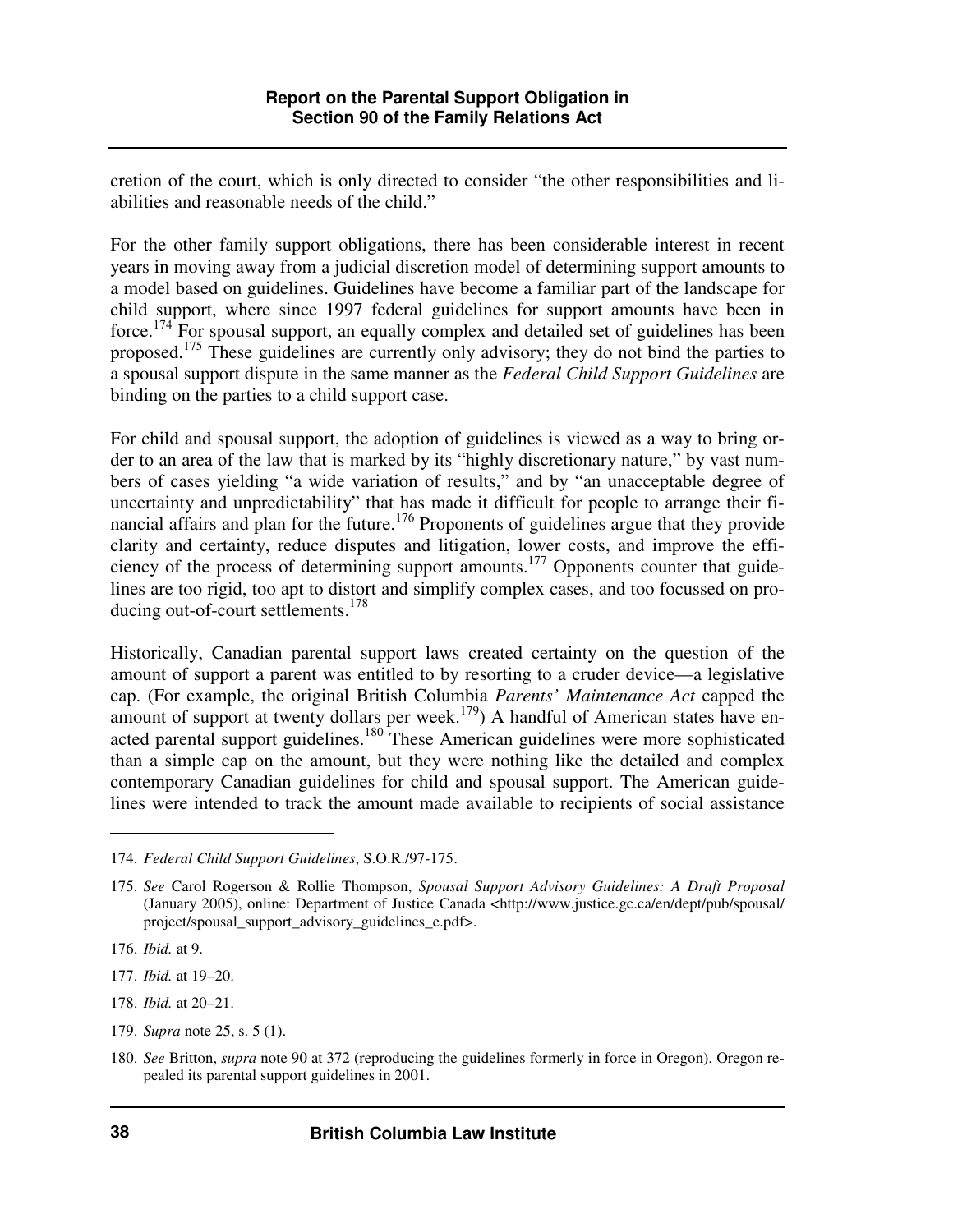under state welfare laws. They were more in tune with the cost recovery rationale of parental support. Most of the states that had guidelines at one time or another have repealed them.

Deciding whether to implement guidelines for parental support would require thinking through the policy arguments for and against such guidelines. This exercise would be similar to the debates surrounding the creation and adoption of guidelines for child and spousal support. But there are two other complicating factors surrounding this issue for parental support. First, the drafters of the *Federal Child Support Guidelines* and the *Spousal Support Advisory Guidelines* were able to draw on a vast body of case law in developing their guidelines.<sup>181</sup> For parental support, this empirical foundation is lacking. Second, as noted in connection with previous issues, the basic question of whether British Columbia's parental support laws should be a restrictive remedy aimed at meeting the basic needs of parents in abject poverty or a broader remedy designed to do more than this, remains unanswered. Clarifying this fundamental theoretical issue would be a condition precedent to formulating coherent and effective guidelines for parental support.

#### **G. Should Entitlement to Parental Support be Limited to the Adult Child's "Father or Mother"?**

Unlike the previous issues discussed in this chapter, the current British Columbia legislation does directly address the issue of who should be entitled to parental support. Section 90 defines parent as meaning "a father or mother." This specific definition appears to be intended to limit entitlement to claim parental support to biological or adoptive parents.<sup>182</sup> Section 1 of the *Family Relations Act* contains a broader definition of "parent" that applies generally throughout the Act.<sup>183</sup>

Other legislation in Canada has taken a broader approach that specifically applies to parental support. For example, the Uniform Act defines "parent" to mean:<sup>184</sup>

the father or mother of a child by birth, whether within or outside marriage, or by virtue of *(the provisions relating to the effect of adoption)* and includes a person who has demonstrated

182. *See Adoption Act*, R.S.B.C. 1996, c. 5, s. 37 (effect of adoption order).

184. Uniform Act, s*upra* note 147, s. 1 (f).

<sup>181.</sup> *See* Rogerson & Thompson, *supra* note 175 at 14 ("The project is premised on the view that patterns and structure are beginning to emerge in the law, at least a range of typical cases—some unspoken guidelines." [footnote omitted]).

<sup>183.</sup> *Family Relations Act*, *supra* note 1, s. 1 "parent" ("parent includes (a) a guardian or guardian of the person of a child, or (b) a stepparent of a child if (i) the stepparent contributed to the support and maintenance of the child for at least one year, and (ii) the proceeding under this Act by or against the stepparent is commenced within one year after the date the stepparent last contributed to the support and maintenance of the child.").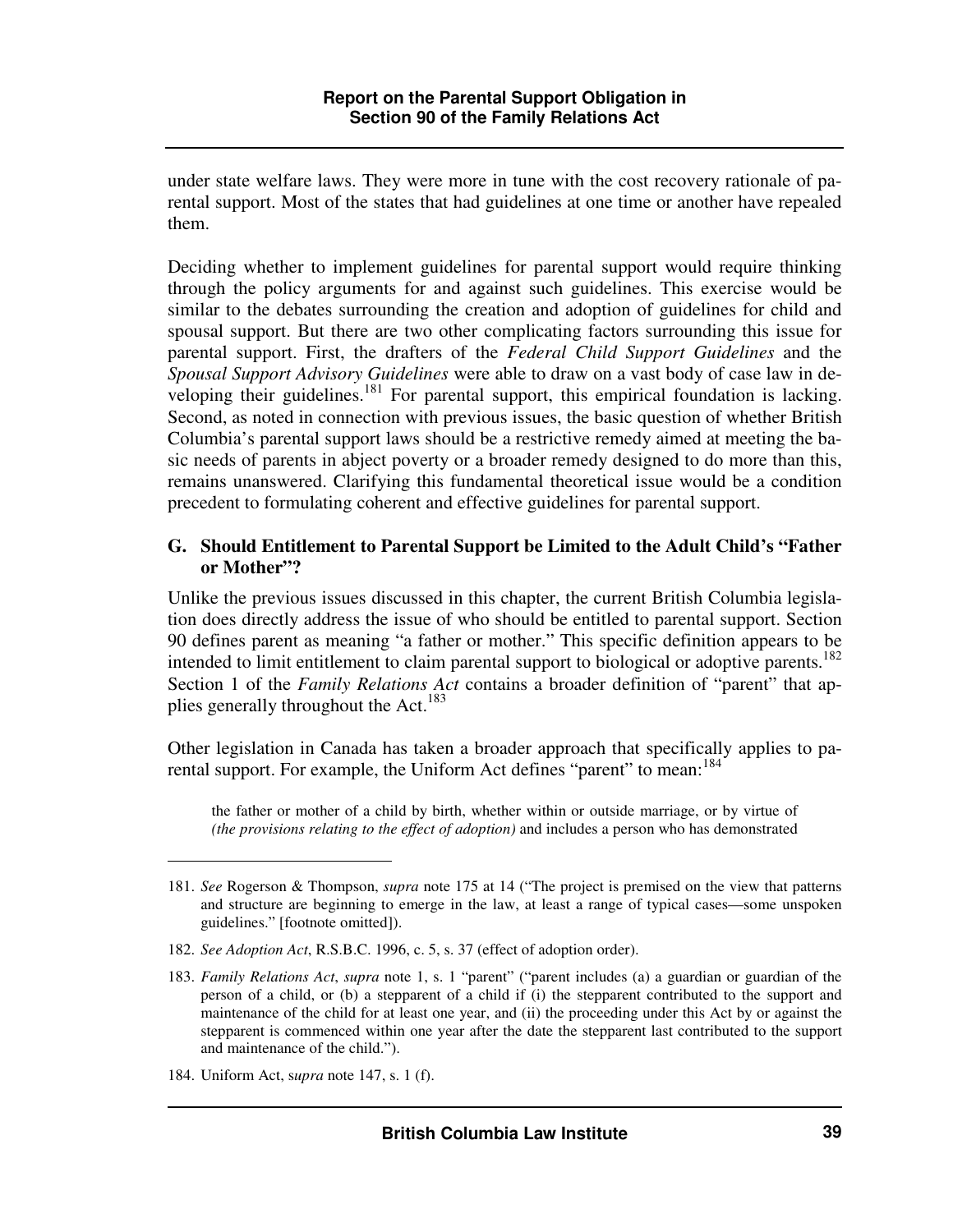a settled intention to treat a child as a child of his or her family other than under an arrangement where the child is placed for valuable consideration in a foster home by a person having lawful custody.

The Uniform Act's definition is more consistent with the law of child support. The child support obligation is not limited to biological parents.<sup>185</sup>

The Manitoba Law Reform Commission expressly approved of British Columbia's approach to this issue and recommended that Manitoba adopt wording similar to section 90.<sup>186</sup> The Commission was concerned that language similar to that found in the Uniform Act could leave an adult child open to multiple applications for parental support.<sup>187</sup> On the other hand, the restrictive view of the relationship between parentage and financial support has clearly been removed in other areas of the law, so it is not clear why it should be upheld for parental support, unless the intent is to adopt a restrictive overall framework.

## **H. Should the Legislation Give Effect to, Prohibit, or Allow a Court to Override an Agreement Between a Parent and a Child Purporting to Govern the Child's Obligation to Pay Support?**

Section 90 does not address the effect of an agreement between a parent and an adult child that purports to deal with the child's obligation to pay support. Legislative provisions concerning spousal support, on the other hand, do contain broad statements about the effect of agreements dealing with spousal support.<sup>188</sup>

The lack of public awareness about parental support, when compared with spousal support, probably accounts for the absence of any legislative direction on contractual arrangements regarding parental support. The absence of a defining event, such as the separation of spouses, may also restrain the desire to enter into an agreement governing the

<sup>185.</sup> *See Divorce Act*, *supra* note 168, s. 2 (2) (b) (defining "child of the marriage" to include "any child of whom one is the parent and for whom the other stands in the place of a parent"); *Family Relations Act*, *supra* note 1, s. 1 "parent." *See also Chartier v. Chartier*, [1999] 1 S.C.R. 242.

<sup>186.</sup> *Supra* note 38 at 7.

<sup>187.</sup> *Ibid.* ("This uniform definition could lead to problems in the Bill's practical application. That is, a person could, at least potentially, become the object of several parents' maintenance applications, especially where family breakdown has occurred.").

<sup>188.</sup> *See Divorce Act*, *supra* note 168, s. 15.2 (4) (c) ("In making an order under subsection (1) or an interim order under subsection (2), the court shall take into consideration the condition, means, needs and other circumstances of each spouse, including . . . any order, agreement or arrangement relating to support of either spouse."); *Family Relations Act*, *supra* note 1, s. 89 (1) (b) ("A spouse is responsible and liable for the support and maintenance of the other spouse having regard to the following . . . an express or implied agreement between the spouses that one has the responsibility to support and maintain the other."). *See also Miglin v. Miglin*, 2003 SCC 24, [2003] 1 S.C.R. 303.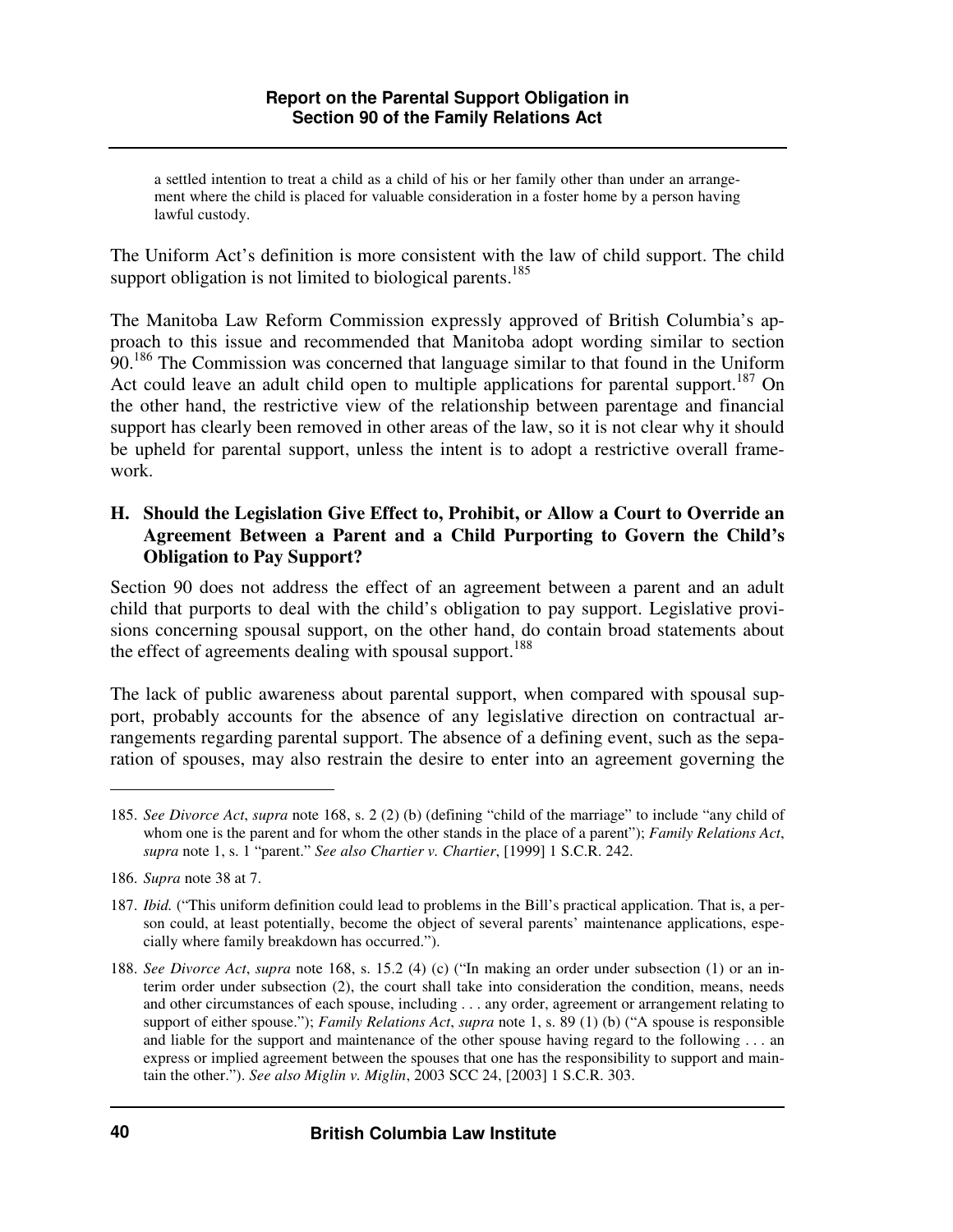obligation to pay parental support. But the impulse to use agreements as a means to provide certainty and order to family relations cannot be discounted. As an example of this impulse, a recent newspaper article on China, a country with both a strong tradition of filial piety and a forceful set of parental support laws, contained this anecdote:<sup>189</sup>

Hao Maishou, a former sociology professor from Tianjin who quotes Marx, Lenin and Rousseau in equal measure, has taken a different approach. He signed a contract when his son was 20 years old that essentially read: I won't coddle you, find you a job, hunt for your wife or pay for more education, and you won't have to take care of me in my old age. Initially taken aback by his father's action, Hao's son now says it has made him more independent and confident.

"Chinese often regard raising children as an investment," said the younger Hao in his twobedroom apartment decorated with miniature terra-cotta warriors and his father's calligraphy. "Filial piety is an old concept that only suits a particular period, and now it's no longer relevant."

While it is unlikely that a desire to enter into an agreement this blunt will sweep British Columbia in the near future, it would be worthwhile to have clear rules in place if section 90 is to be modernized. To a certain extent, the common law covers unconscionable contracts, but the issue is broader than unconscionability. The fundamental issue of whether the legislation should even recognize these types of agreements would have to be addressed first. If they were to be recognized, it would also be worthwhile to supplement through legislation the traditional common law tools for addressing unconscionable agreements.

### **I. Should the Legislation Expressly Deal with the Apportionment of Liability for Parental Support Among Two or More Adult Children?**

The final issue that may be worthy of consideration is how to determine the contribution of the adult children, after a parent's entitlement to support has been established and the amount has been set. Section 90 does not address this question. When it has arisen in a recent case, it has been decided with little discussion that the children will be variably liable, according to their means and other obligations.<sup>190</sup> This resolution may be implicit in the legislation. The question is whether this basis for apportioning liability for support should be made explicit.

<sup>189.</sup> Mark Magnier, "China's Honor Code" *Los Angeles Times* (15 April 2006), online: Los Angeles Times <http://www.latimes.com/news/nationworld/world/la-fg-piety15apr15,1,6330960,print.story?coll=la-h eadlines-world>.

<sup>190.</sup> *See Newson*, *supra* note 74 at para. 16 (two children ordered to pay interim support of \$200 per month; four other children not liable to pay support); *Anderson* (Master), *supra* note 60 at paras. 25, 29–34 (award of support in the amount of \$50 per month; five children ordered to contribute \$10 each and one not liable for support).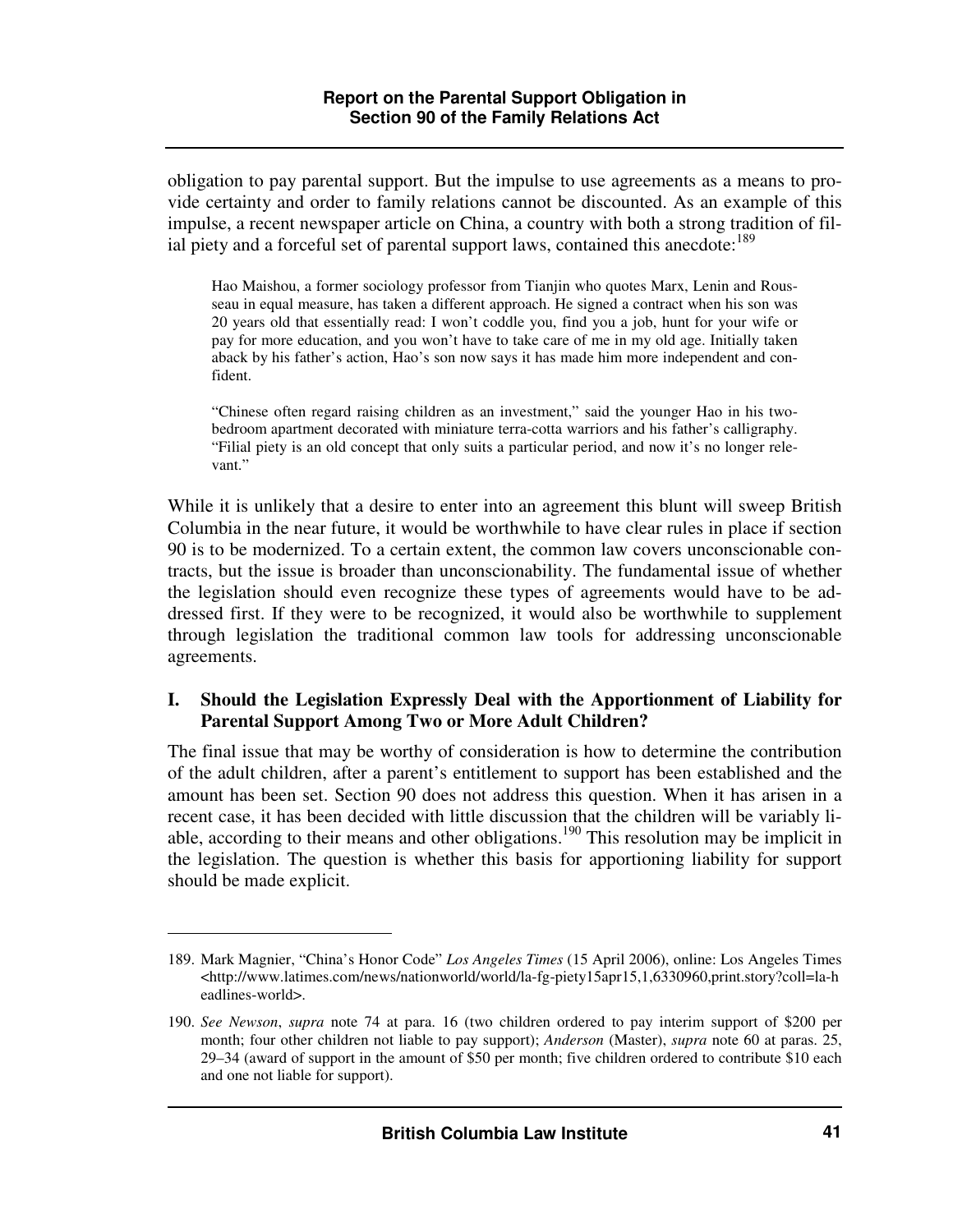There are some obvious advantages to specifying the basis for apportioning liability to pay parental support. For example, it should make the law clearer and allow for greater certainty in planning. But this approach has also proved to contain some drafting challenges. The original *Parents' Maintenance Act* contained an enigmatic section that was intended to achieve this result.<sup>191</sup> This provision generated the only court case to consider the 1920s legislation.<sup>192</sup> The Manitoba Law Reform Commission has also cautioned against using words such as "jointly" in drafting such a provision.<sup>193</sup>

#### **VI. CONCLUSION**

#### **A. Recommendations for Reform**

For the reasons set out in section IV.D, above, the Law Institute favours the repeal of British Columbia's parental support laws.

The Law Institute recommends that:

### *1. Section 90 of the Family Relations Act should be repealed.*

Apart from section 90, there are references to parental support (which often do not directly refer to section 90) in other sections of the *Family Relations Act*,<sup>194</sup> and in other statutes, such as the *Adult Guardianship Act*. <sup>195</sup> Although it probably goes without saying, a careful search of the statutes and regulations of British Columbia should be made, and any provisions that refer to parental support should either be repealed or appropriately amended.

The Law Institute recommends that:

*2. Other provisions in British Columbia's statutes and regulations that contain references to parental support should either be repealed or amended appropriately.* 

# **B. Acknowledgments**

The Law Institute wishes to acknowledge Kevin Zakreski, a staff lawyer, who was responsible for the research upon which this report is based, and for drafting the report. We also wish to thank Laura Watts, a staff lawyer and program director of the Canadian Centre for Elder Law Studies, and Brandi Stocks, Mike Barrenger, and David Mount, re-

<sup>191.</sup> *Supra* note 25, s. 3.

<sup>192.</sup> *R. v. Skilling*, *supra* note 36.

<sup>193.</sup> *Supra* note 38 at 11.

<sup>194.</sup> *See*, *e.g.*, *Family Relations Act*, *supra* note 1, s. 91 (2.1)–(2.1).

<sup>195.</sup> *See*, *e.g.*, *Adult Guardianship Act*, *supra* note 91, s. 56 (3) (b).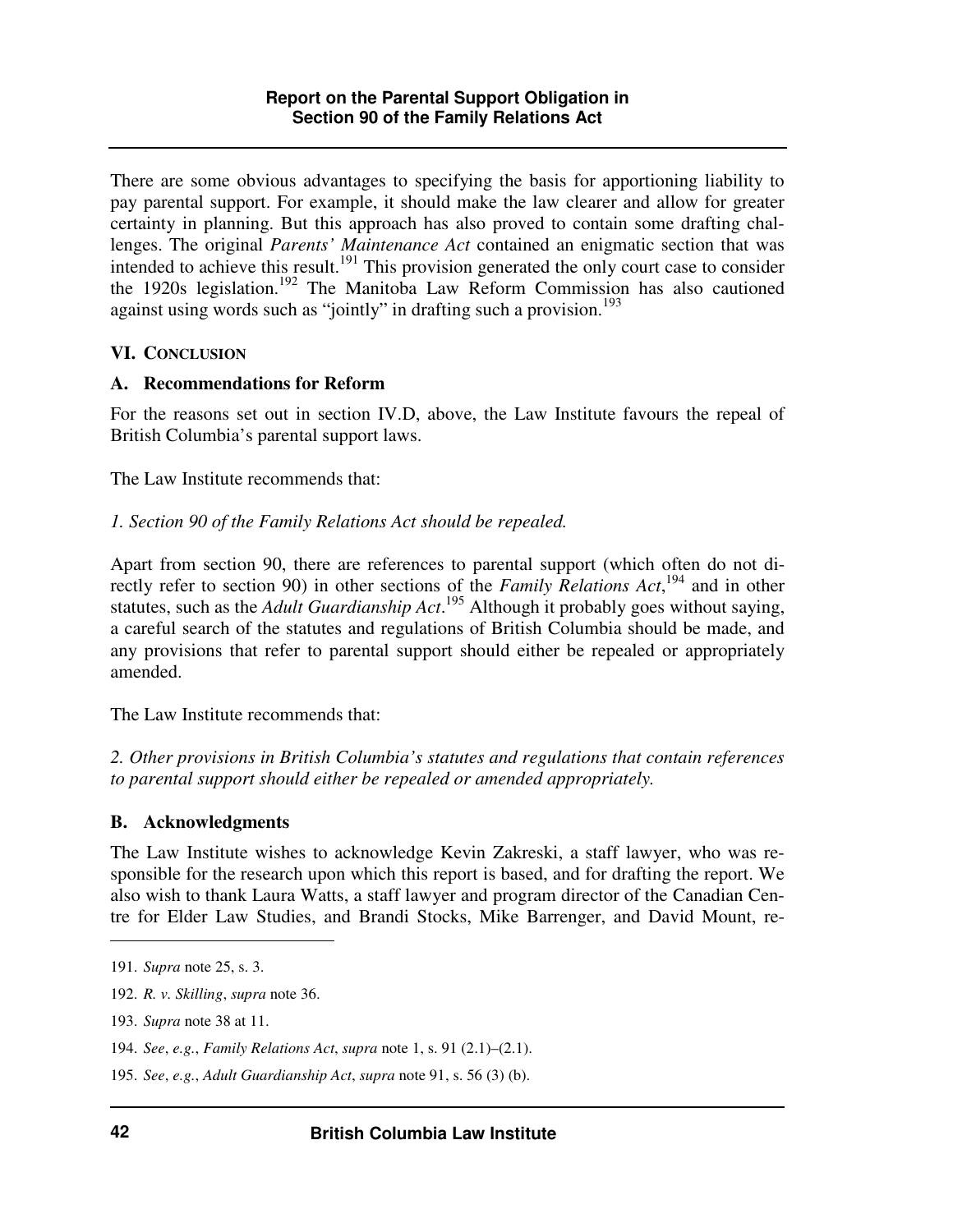search assistants to the Institute, each of whom contributed to the research required in the preparation of this report.